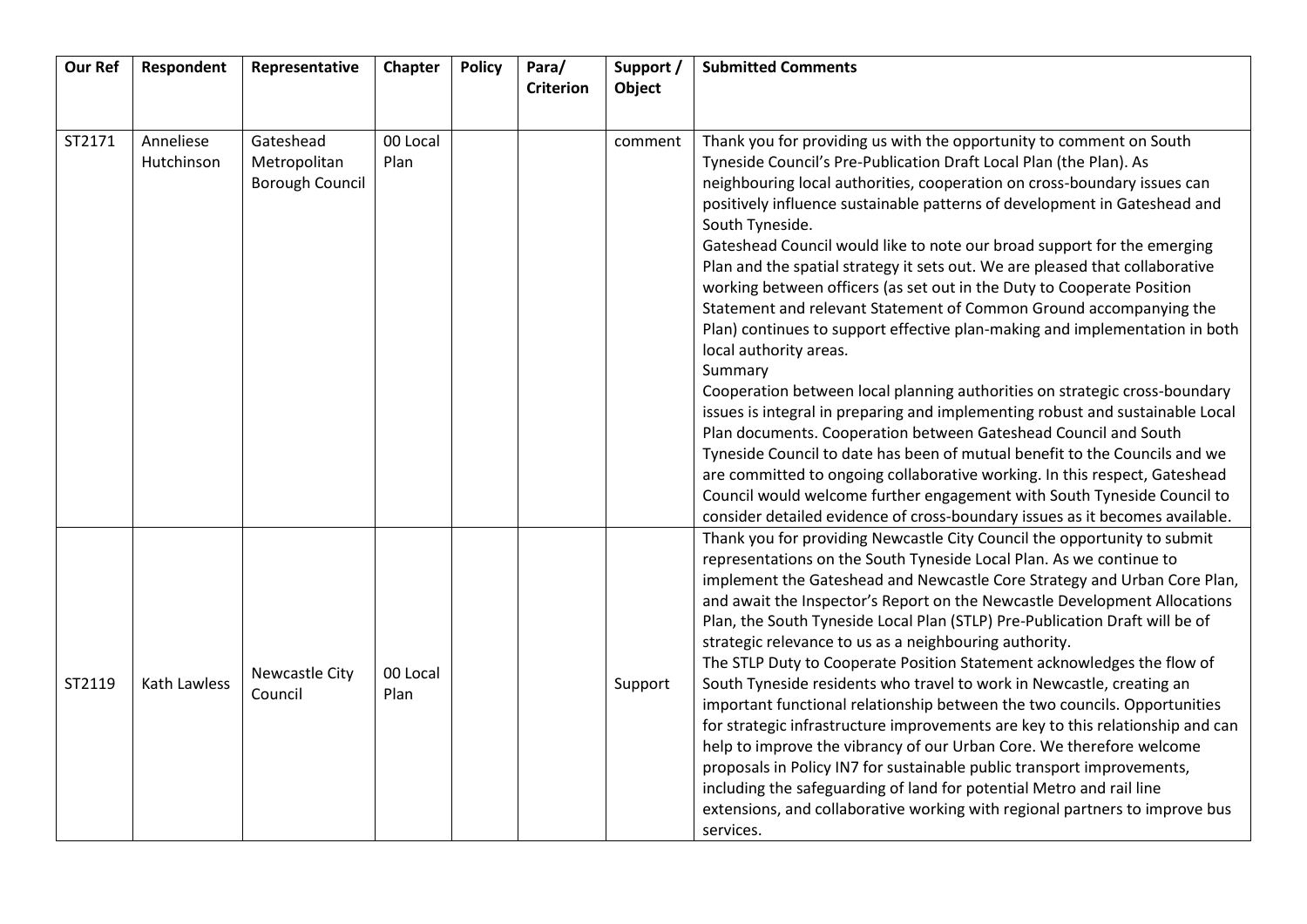| ST2405 | Graham<br><b>Black</b> | Durham County<br>Council                                    | 00 Local<br>Plan | Support | South Tyneside Local Plan, Publication Draft for Regulation 18 Consultation,<br>September 2019.<br>Durham County Council welcomes the opportunity to comment on<br>Northumberland's Local Plan Publication Draft.<br>It is not considered that its provisions will give rise to an unacceptable<br>adverse impact upon County Durham's environment or the amenity of its<br>local communities. The council has considered the potential impacts of the<br>draft plan upon County Durham's strategic interests and these are<br>summarised below.                                                                                                                                                                                                                                                                                                                                                                                                                                              |
|--------|------------------------|-------------------------------------------------------------|------------------|---------|-----------------------------------------------------------------------------------------------------------------------------------------------------------------------------------------------------------------------------------------------------------------------------------------------------------------------------------------------------------------------------------------------------------------------------------------------------------------------------------------------------------------------------------------------------------------------------------------------------------------------------------------------------------------------------------------------------------------------------------------------------------------------------------------------------------------------------------------------------------------------------------------------------------------------------------------------------------------------------------------------|
| ST1930 | Gary Baker             | <b>Sunderland City</b><br>Council                           | 00 Local<br>Plan | Support | South Tyneside Draft Local Plan (Regulation 18) Consultation<br>I refer to your consultation on the South Tyneside Local Plan (Regulation 18)<br>(hereafter referred to as the Plan). Sunderland City Council (SCC) welcomes<br>the opportunity to engage on the preparation of the Plan. SCC generally<br>supports the aims and direction of the Plan and its embedded strategic<br>objectives. Our comments are set out below in theme order.<br><b>Future Engagement</b><br>SCC appreciates the opportunity to comment on the proposed South<br>Tyneside Local Plan and looks forward to further constructive discussions<br>regarding the matters raised through this representation.                                                                                                                                                                                                                                                                                                     |
| ST1919 | Andrew Rose            | <b>Barratt David</b><br><b>Wilson Homes</b><br>(North East) | 00 Local<br>Plan | Comment | Spawforths have been instructed by Barratt David Wilson Homes (North East)<br>to submit representations to the South Tyneside Local Plan - Pre-Publication<br>Draft (Reg. 18) for their site at Cleadon Lane Industrial Estate.<br>1.2. BDW consider that an up to date Local Plan is important for growth in<br>the borough. BDW welcomes the opportunity to contribute to the emerging<br>Local Plan for South Tyneside and is keen to further the role of South<br>Tyneside within the North East Region as a whole.<br>1.3. BDW would like to make comments on the following topics and sections<br>in the Draft Plan:<br>• Policy H3<br>• Policy RG5<br>• Policy H5<br>• Policy H9<br>• Policy H10<br>• Policy H11<br>1.4. In each case, observations are set out with reference to the provisions of<br>the Framework and where necessary, amendments are suggested to ensure<br>that the Local Plan is made sound.<br>1.5. BDW welcomes the opportunity for further engagement and the |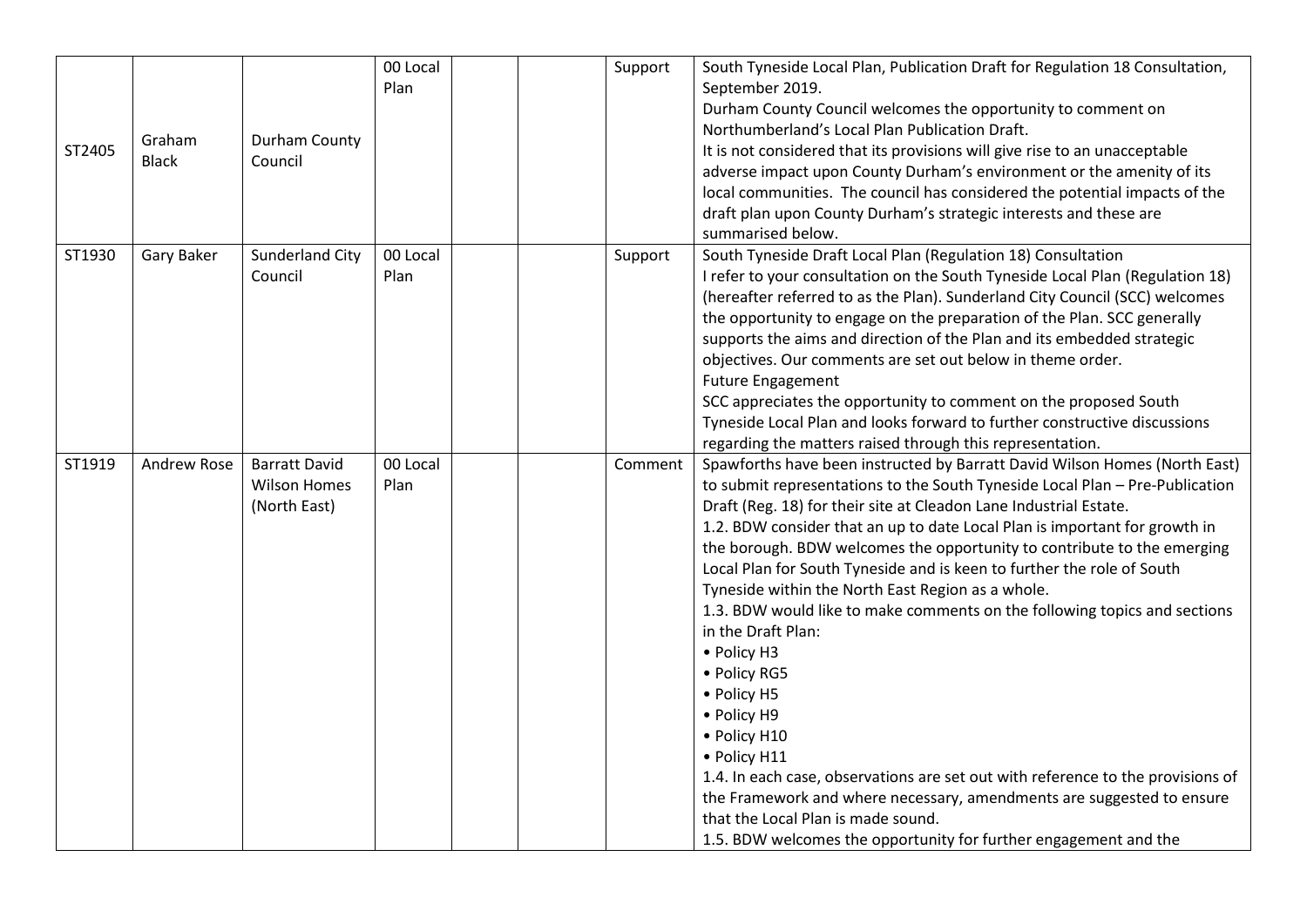|  |  |  | opportunity to appear at the Examination in Public.                            |
|--|--|--|--------------------------------------------------------------------------------|
|  |  |  | 1.6. We trust that you will confirm that these representations are duly made   |
|  |  |  | and will give due consideration to these comments.                             |
|  |  |  | 1.7. Please do not hesitate to contact us to discuss any issues raised in this |
|  |  |  | Representation further.                                                        |
|  |  |  |                                                                                |
|  |  |  | National Planning Policy Context and Tests of Soundness                        |
|  |  |  | 2.1. The Government's core objectives as established through the 2018          |
|  |  |  | National Planning Policy Framework (the 2019 Framework) are sustainable        |
|  |  |  | development and growth. Paragraph 11 of the Framework stresses the need        |
|  |  |  | for Local Plans to meet the objectively assessed needs of an area. The 2019    |
|  |  |  | Framework sets out to boost significantly the supply of homes and that a       |
|  |  |  | sufficient amount and variety of land can come forward where it is needed. In  |
|  |  |  | terms of building a strong and competitive economy the 2019 Framework          |
|  |  |  | states that planning should help create the conditions in which businesses     |
|  |  |  | can invest, expand and adapt. The key focus throughout the 2019 Framework      |
|  |  |  | is to create the conditions for sustainable economic growth and deliver a      |
|  |  |  | wide choice of high quality homes.                                             |
|  |  |  | 2.2. In relation to Local Plan formulation, paragraphs 15 to 37 of the         |
|  |  |  | Framework states that Local Plans are the key to delivering sustainable        |
|  |  |  | development which reflects the vision and aspirations of the local             |
|  |  |  | community. The Framework indicates that Local Plans must be consistent         |
|  |  |  | with the Framework and should set out the opportunities for development        |
|  |  |  | and provide clear policies on what will and will not be permitted and where.   |
|  |  |  | 2.3. In relation to the examination of Local Plans, paragraph 35 of the        |
|  |  |  | Framework sets out the tests of soundness and establishes that:                |
|  |  |  | The Local Plans and spatial development strategies are examined to assess      |
|  |  |  | whether they have been prepared in accordance with legal and procedural        |
|  |  |  | requirements, and whether they are sound. Plans are 'sound' if they are:       |
|  |  |  | Positively prepared - providing a strategy which, as a minimum, seeks to       |
|  |  |  | meet the area's objectively assessed needs; and is informed by agreements      |
|  |  |  | with other authorities, so that unmet need from neighbouring areas is          |
|  |  |  | accommodated where it is practical to do so and is consistent with achieving   |
|  |  |  | sustainable development                                                        |
|  |  |  | Justified - an appropriate strategy, taking into account the reasonable        |
|  |  |  | alternatives, and based on proportionate evidence;<br>Effective $-$            |
|  |  |  | deliverable over the plan period, and based on effective joint working on      |
|  |  |  | cross-boundary strategic matters that have been dealt with rather than         |
|  |  |  | deferred, as evidenced by the statement of common ground; and                  |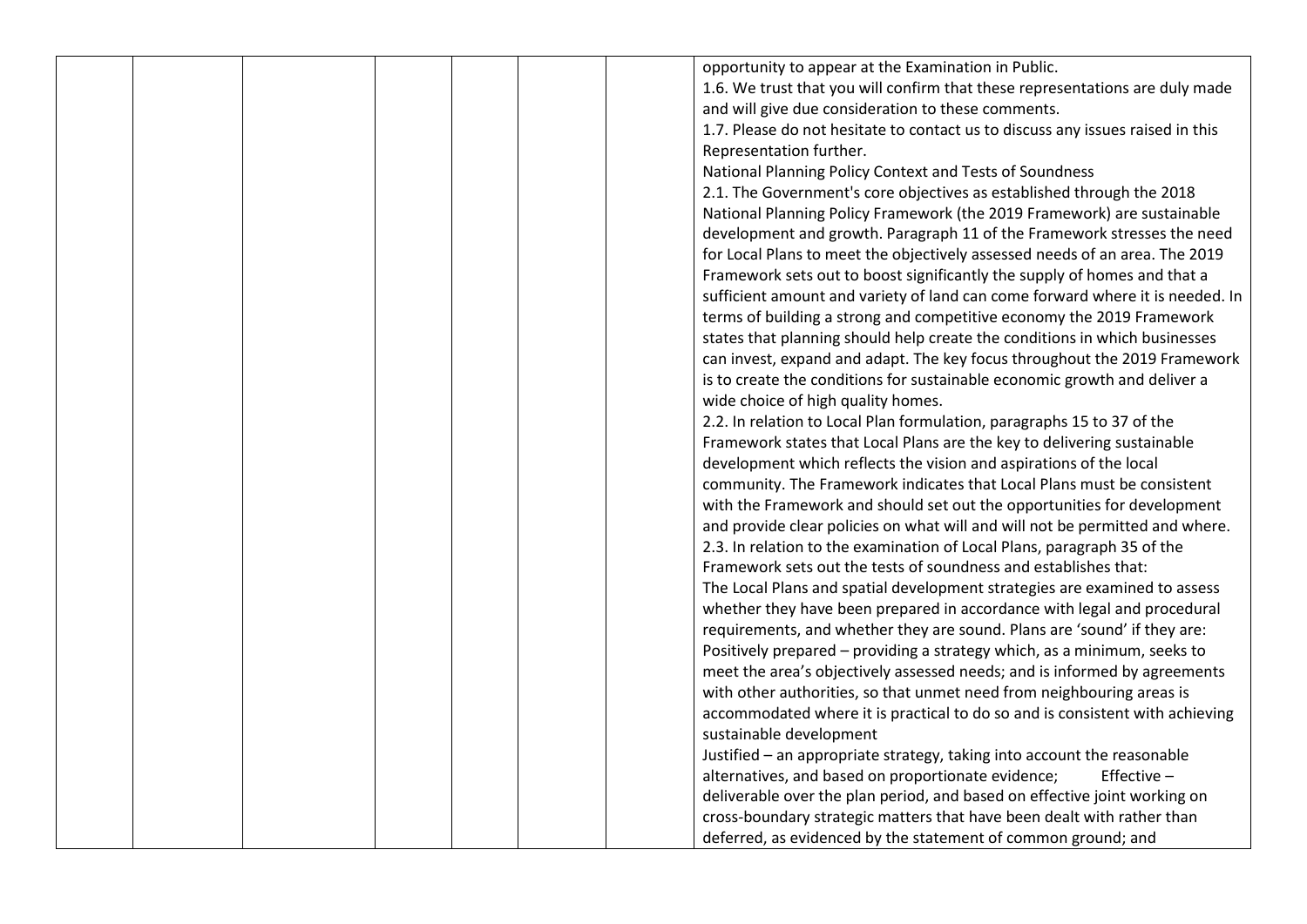|        |                             |             |                  |                            |         | Consistent with national policy - enabling the delivery of sustainable<br>development in accordance with the policies in the Framework.<br>2.4. This document therefore considers the content of the Pre-Publication<br>Draft consultation document on behalf of BDW in light of this planning policy<br>context.                                                                                                                                                                                                                                                                                                                                                                                                                                                                              |
|--------|-----------------------------|-------------|------------------|----------------------------|---------|------------------------------------------------------------------------------------------------------------------------------------------------------------------------------------------------------------------------------------------------------------------------------------------------------------------------------------------------------------------------------------------------------------------------------------------------------------------------------------------------------------------------------------------------------------------------------------------------------------------------------------------------------------------------------------------------------------------------------------------------------------------------------------------------|
| ST2004 | Lee<br>Woolston             |             | 00 Local<br>Plan |                            | Comment | I fully support the aims of the Keep Boldon Green pressure group who have<br>written to you separately on this matter. The repeated failure of council<br>officers to directly address the concerns of this group regarding extension of<br>the consultation deadline and elaboration on the technical appendices of the<br>Draft Plan is quite frankly appalling and unprofessional.<br>The strength of feeling I hope you have picked up on in this message I felt not<br>only by me but by many of my friends, neighbours and acquaintances in the<br>Boldons. The council is doing a very shoddy job of serving it's communities,<br>particularly in the Boldons, should it continue to pursue this course of action.                                                                      |
| ST2016 | Mr Robert<br>Crooks         |             | 00 Local<br>Plan | consul<br>tation           | comment | I am also concerned about the amount the local population has been<br>informed about the Draft Local Plan. I have seen no notices around local<br>estates, the route I usually take into the village seemed to have no notices. It<br>was only walking into the village by a different route that I found a notice and<br>was able to attend the last planning dept. meeting in the local library.                                                                                                                                                                                                                                                                                                                                                                                             |
| ST2067 | <b>Cllr James</b><br>Sewell |             | 00 Local<br>Plan | <b>New</b><br><b>Issue</b> | comment | Green belt area Off Monkton Village on site of Former Luke's Lane Primary<br>School<br>This land should be retained for recreational purposes by holding it for a<br>potential extension to the Monkton Stadium to incorporate it into those<br>sports facilities.                                                                                                                                                                                                                                                                                                                                                                                                                                                                                                                             |
| ST2095 | Yasmin<br>Otterson          |             | 00 Local<br>Plan | Consul<br>tation           | Comment | Finally, I would like to tell you that by then end of the lifetime of the Local<br>Plan I will be 29 years old. It would seem that you have not spoken to the<br>young people of South Tyneside about the details in this Local Plan. This<br>could have been done through the schools in the Borough. We are the future<br>generation and we should have been consulted.<br>Thank you for reading my views and opinions. You will notice I have received<br>a lot of help with this response as the grownups in my life have spent a long<br>time concerning themselves about this plan. I hope you realise we are lucky<br>to live in an area with large amounts of Green Belt and you realise that if you<br>do go ahead to build on it you will change all of our lives in a very bad way. |
| ST2118 | <b>Miller Homes</b>         | Mark ketley | 00 Local<br>Plan |                            | comment | 1.1 Miller Homes is an award-winning property developer which has been<br>building homes across the UK since 1934. Over the last 80 years the company<br>has built more than 100,000 aspirational new homes including many sites in                                                                                                                                                                                                                                                                                                                                                                                                                                                                                                                                                            |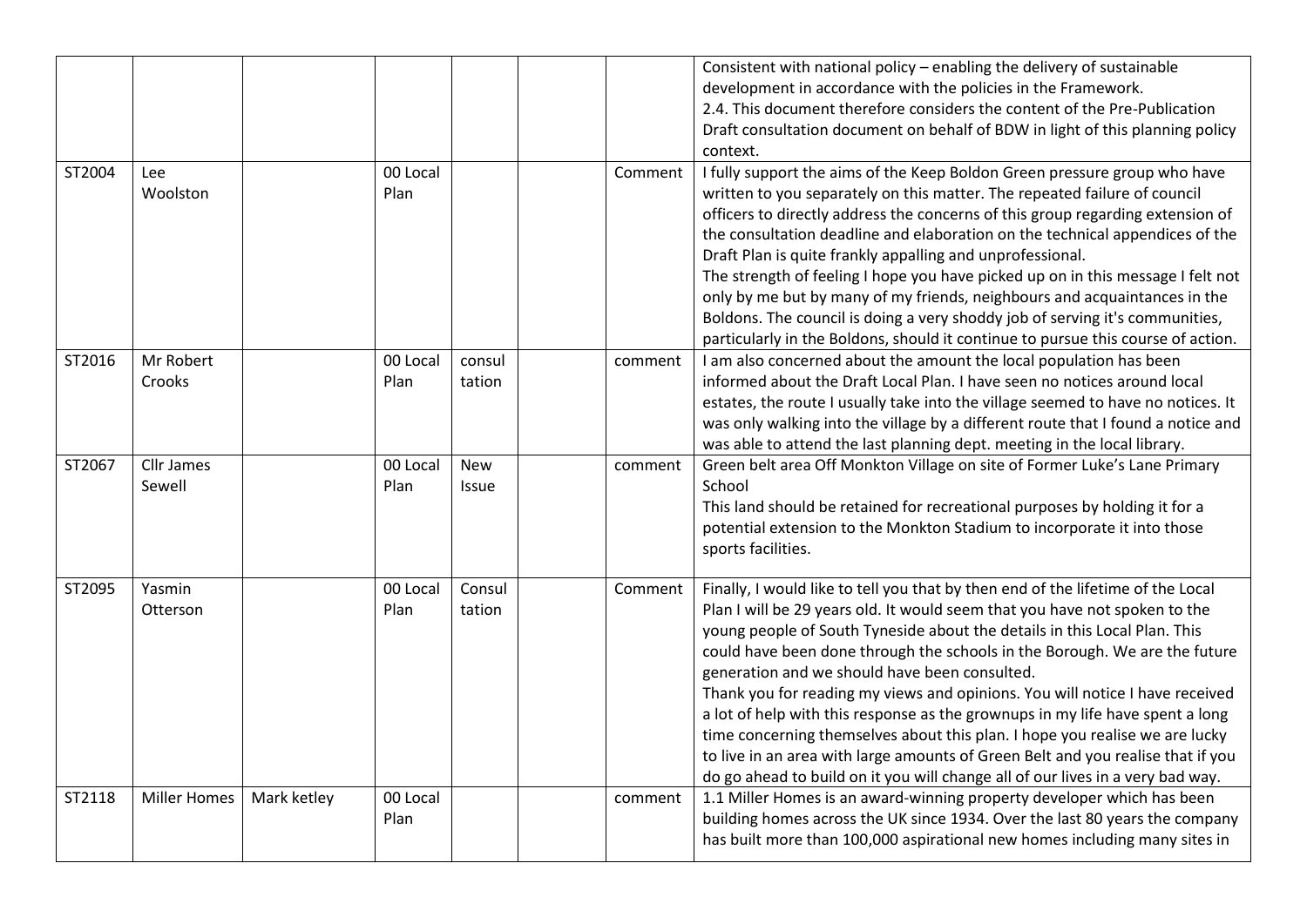|  |  |  | South Tyneside. Renowned for building high specification properties of           |
|--|--|--|----------------------------------------------------------------------------------|
|  |  |  | excellent quality, Miller Homes is committed to the highest standards of         |
|  |  |  | design, sustainability and contributing to the communities in which it builds    |
|  |  |  | whilst also recognising its responsibilities to the environment.                 |
|  |  |  | 1.2 These representations to the South Tyneside Local Plan Pre-Publication       |
|  |  |  | Draft consultation under Reg 18 of the Town and Country Planning (Local          |
|  |  |  | Planning) (England) Regulations 2012 are submitted to assist the Council in      |
|  |  |  | preparing a robust, sound and legally compliant development plan. They also      |
|  |  |  | seek to promote Miller Homes' land interest at the former Boldon Camp to         |
|  |  |  | the south of East Boldon as an additional site allocation in the emerging Plan.  |
|  |  |  | 1.3 Whilst general commentary is provided in relation to the overall vision      |
|  |  |  | and strategic objectives of the Local Plan, the specific case being made for     |
|  |  |  | the inclusion of the land at the former Boldon Camp as an allocated housing      |
|  |  |  | site relates to draft Policies H1 and H3.                                        |
|  |  |  | 1.4 Miller Homes land interest in this case is the subject of a detailed Vision  |
|  |  |  | Document prepared and submitted alongside these representations at               |
|  |  |  | Appendix A. This identifies the location of the land and sets out the vision for |
|  |  |  | the site underpinned by detailed environmental and technical appraisals          |
|  |  |  | prepared by a highly experienced multi-disciplinary project team.                |
|  |  |  | 1.5 Miller Homes believe there is a compelling justification for allocation of   |
|  |  |  | this site for housing in the emerging South Tyneside Local Plan to ensure the    |
|  |  |  | delivery of much needed housing growth in an attractive and strong market        |
|  |  |  | area and in a location that is close to a wide range of employment               |
|  |  |  | opportunities and is well connected to strategic road infrastructure and         |
|  |  |  | public transport links.                                                          |
|  |  |  | 1.6 There are no technical or environmental constraints that would prevent       |
|  |  |  | development on the site from coming forward, and the constraints and             |
|  |  |  | design opportunities identified through an analysis of technical appraisals      |
|  |  |  | have informed the preparation of an initial masterplan for the site included at  |
|  |  |  | Appendix B. This is explained in full in the accompanying Vision Document at     |
|  |  |  | Appendix A and demonstrates how the site could deliver up to 120                 |
|  |  |  | aspirational new homes within an exclusive residential development.              |
|  |  |  | 1.7 Miller Homes are committed to ensuring that the correct provision of         |
|  |  |  | housing is provided throughout the Plan period, and in the right locations, to   |
|  |  |  | meet the social and economic needs of the Borough. The representations           |
|  |  |  | below set out a number of concerns in these respects in relation to the Pre-     |
|  |  |  | Publication Draft version of the Local Plan which should be addressed before     |
|  |  |  | it progresses to the examination stage.                                          |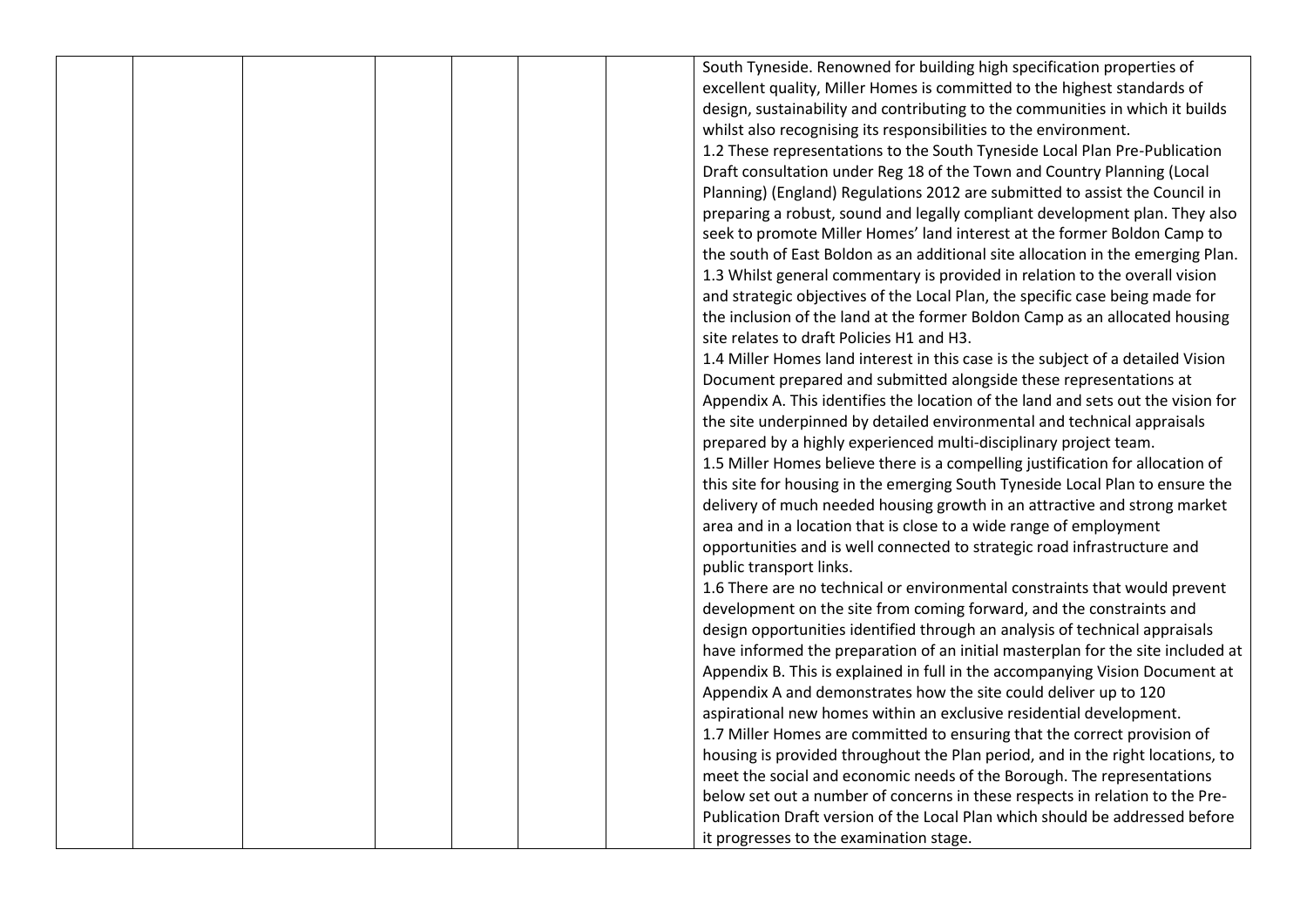|        |                    |                  |         | Planning consultation: South Tyneside Local Plan, Pre-Publication Draft.<br>(Regulation 18) consultation and accompanying Sustainability Appraisal<br>Thank you for your consultation on the above dated 15 August 2019 which<br>was received by Natural England on the same date.<br>Regulation 18 of the Town and Country Planning (Local Planning) (England)<br>Regulations 2012<br>Natural England is a non-departmental public body. Our statutory purpose is<br>to ensure that the natural environment is conserved, enhanced, and<br>managed for the benefit of present and future generations, thereby<br>contributing to sustainable development.<br>Natural England welcomes the strategic emphasis and overarching aims of<br>the draft publication plan in seeking enhance and conserve the natural<br>environment. Policies that have been included in the document seek to<br>ensure the conservation, protection and enhancement of the borough's<br>biodiversity and geological resources and reserve local, national and<br>international priority species and habitats.                                                                                                                                                                                                               |
|--------|--------------------|------------------|---------|---------------------------------------------------------------------------------------------------------------------------------------------------------------------------------------------------------------------------------------------------------------------------------------------------------------------------------------------------------------------------------------------------------------------------------------------------------------------------------------------------------------------------------------------------------------------------------------------------------------------------------------------------------------------------------------------------------------------------------------------------------------------------------------------------------------------------------------------------------------------------------------------------------------------------------------------------------------------------------------------------------------------------------------------------------------------------------------------------------------------------------------------------------------------------------------------------------------------------------------------------------------------------------------------------------|
| ST2174 | Aisling<br>Parrish | 00 Local<br>Plan | comment | Thank you for consulting Historic England on the pre-publication draft and<br>Sustainability Appraisal for South Tyneside Local Plan. At present, we<br>unfortunately do not have the capacity to offer comments on the stage, but<br>please continue to consult us at subsequent stages.                                                                                                                                                                                                                                                                                                                                                                                                                                                                                                                                                                                                                                                                                                                                                                                                                                                                                                                                                                                                               |
| ST2175 | Richard<br>Swann   | 00 Local<br>Plan | support | PRE-PUBLICATION DRAFT (REGULATION 18) SOUTH TYNESIDE LOCAL PLAN<br>(AUGUST 2019) REPRESENTATIONS<br>On behalf of Minel Leisure Ltd (our client) we write with regards to<br>submitting representations to South Tyneside Council as part of the<br>Regulation 18 consultation on the Pre-Publication Draft South Tyneside Local<br>Plan (PPSTLP) which is currently out for public consultation until 11th October<br>2019.<br>This representation is made with specific regard to land at Whitburn Lodge,<br>Whitburn (the Site). The PPSTLP proposes to remove land in this location<br>from the Green Belt and allocate the sites for housing under Policy H3. Our<br>client is the landowner of site allocation reference H3.73. The site is adjacent<br>to two further site allocations- references H3.74 and H3.75. Together they<br>form a land parcel of approximately 3.9 hectares and 122 homes.<br>The sites are located immediately north of Shearwater, and east of Mill Lane.<br>Whitburn is a village located near to the South Tyneside Coast, and lies south<br>of Marsden Quarry, and north of the conurbation of Sunderland.<br>The sites are within the existing Green Belt, however the Council have<br>considered, as part of the emerging PPSTLP, that exceptional circumstances |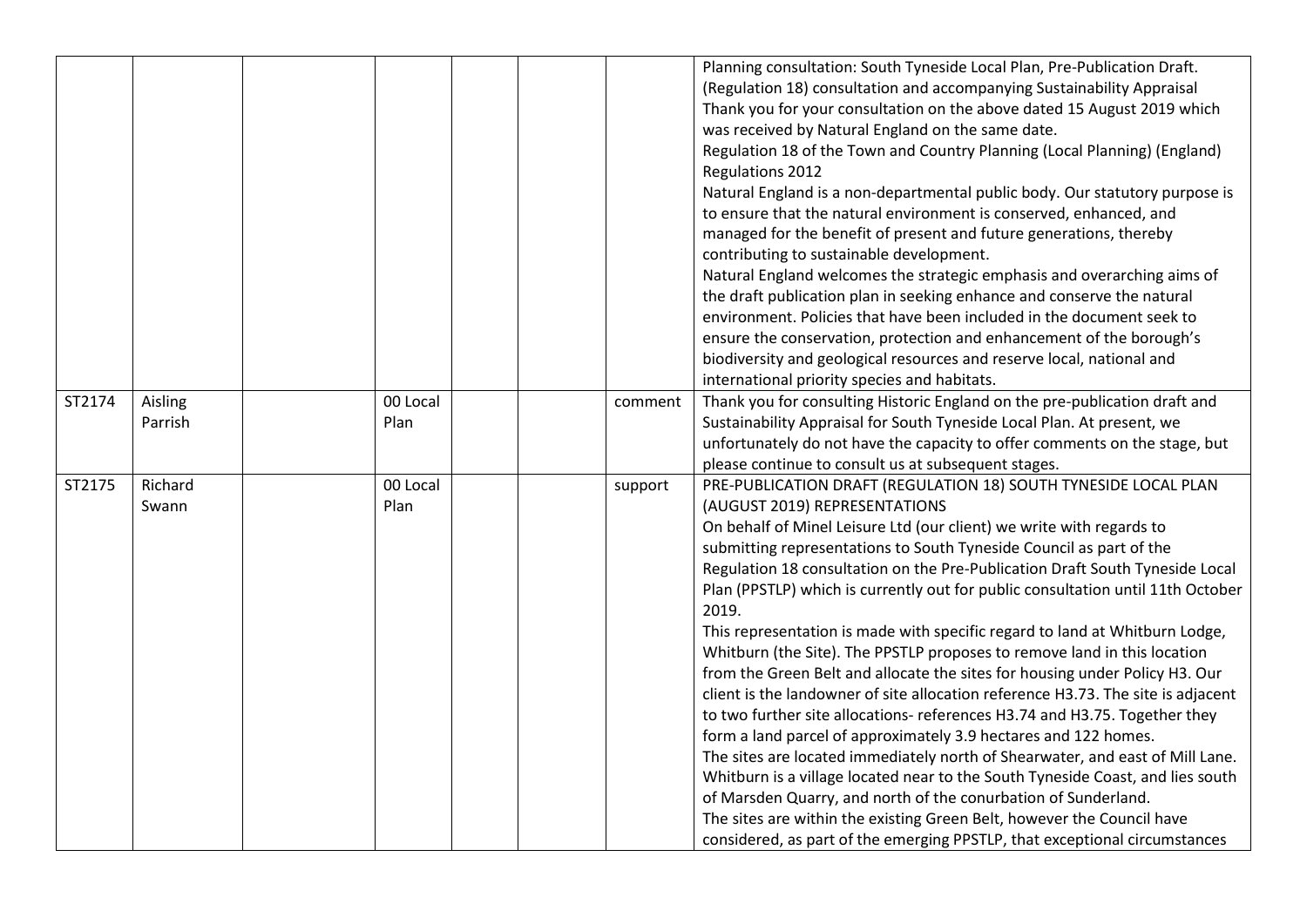|  |  |           | exist to review Green Belt boundaries to enable sustainable development to       |
|--|--|-----------|----------------------------------------------------------------------------------|
|  |  |           | meet the needs of the Authority.                                                 |
|  |  |           | As set out in these representations, our client considers that their site, along |
|  |  |           | with proposed adjacent allocations, provide a sustainable extension to the       |
|  |  |           | existing settlement pattern of Whitburn.                                         |
|  |  |           | The Soundness of The Plan                                                        |
|  |  |           | The revised National Planning Policy Framework ("the Framework"),                |
|  |  |           | published February 2019, sets out in paragraph 35 that local planning            |
|  |  |           | authorities should submit a plan for examination which it considers to be        |
|  |  |           | "sound"; namely that it is:                                                      |
|  |  |           | . Positively prepared: the plan should be prepared based on a strategy which     |
|  |  |           | seeks to meet objectively assessed needs, is informed by agreements with         |
|  |  |           |                                                                                  |
|  |  |           | other authorities so that unmet need from neighbouring areas is                  |
|  |  |           | accommodated for where it is practical to do so and is consistent with           |
|  |  |           | achieving sustainable development.                                               |
|  |  |           | . Justified: the plan should be the most appropriate strategy, when              |
|  |  |           | considered against the reasonable alternatives, based on proportionate           |
|  |  | evidence; |                                                                                  |
|  |  |           | . Effective: the plan should be deliverable over its period and based on         |
|  |  |           | effective joint working on cross -boundary strategic matters; and                |
|  |  |           | . Consistent with national policy: the plan should enable the delivery of        |
|  |  |           | sustainable development in accordance with the policies in the Framework.        |
|  |  |           | Our client is keen to ensure that the PPSTLP is prepared in a robust,            |
|  |  |           | comprehensive and sound basis which complies with the policies of the            |
|  |  |           | Framework and has taken heed of the information contained in the Planning        |
|  |  |           | Practice Guidance ('PPG').                                                       |
|  |  |           | As drafted, our client supports the conclusions of the Authority that there are  |
|  |  |           | exceptional circumstances evidenced to propose amending its Green Belt           |
|  |  |           | boundary in order to allocate enough housing sites to meet its need. We          |
|  |  |           | therefore support the principle of the allocation of the site at Whitburn        |
|  |  |           | Lodge in the PPSTLP, however we consider that the evidence base should be        |
|  |  |           | modified to take into account the situation on the ground as well as the         |
|  |  |           | development of this site and adjacent sites and the positive impact this will    |
|  |  |           | have on the Green Belt. Detailed comments on this can be found below.            |
|  |  |           |                                                                                  |
|  |  |           | Amendments are also required to Policy H3 in order to ensure the allocation      |
|  |  |           | of the site is sound.                                                            |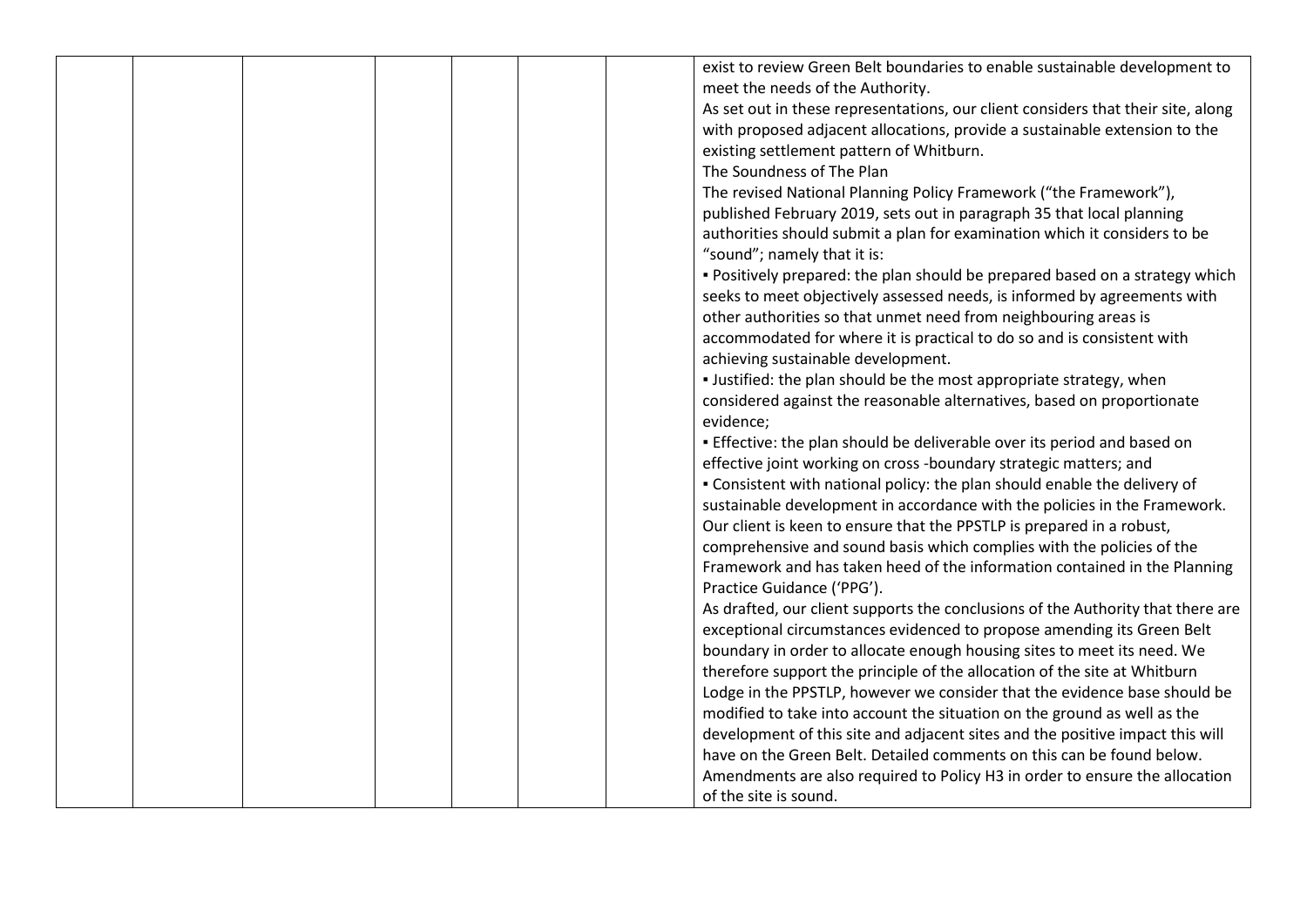| ST2177 | Mark Ketley | <b>Barratt David</b> | 00 Local |  | comment | 1.0 Introduction                                                                     |
|--------|-------------|----------------------|----------|--|---------|--------------------------------------------------------------------------------------|
|        |             | <b>Wilson Homes</b>  | Plan     |  |         | 1.1 These representations to the South Tyneside Local Plan Pre-Publication           |
|        |             | & Taylor             |          |  |         | Draft consultation under Reg 18 of the Town and Country Planning (Local              |
|        |             | Wimpey               |          |  |         | Planning) (England) Regulations 2012 are submitted to assist the Council in          |
|        |             |                      |          |  |         | preparing a robust, sound and legally compliant development plan. They also          |
|        |             |                      |          |  |         | seek to promote a joint land interest between Barratt David Wilson Homes             |
|        |             |                      |          |  |         | (BDW) and Taylor Wimpey (TW) to the east of Luke's Lane, Hebburn as an               |
|        |             |                      |          |  |         | additional housing site allocation in the emerging Plan.                             |
|        |             |                      |          |  |         | 1.2 Whilst general commentary is provided in relation to the overall vision          |
|        |             |                      |          |  |         | and strategic objectives of the Local Plan, the specific case being made for         |
|        |             |                      |          |  |         | the inclusion of the land east of Luke's Lane as an allocated housing site           |
|        |             |                      |          |  |         | relates to draft Policies H1 and H3.                                                 |
|        |             |                      |          |  |         | 1.3 It is considered that there is a compelling justification for allocation of this |
|        |             |                      |          |  |         | site for housing in the emerging South Tyneside Local Plan to ensure the             |
|        |             |                      |          |  |         | delivery of much needed housing growth in an attractive and strong market            |
|        |             |                      |          |  |         | area and in a location that is close to a wide range of employment                   |
|        |             |                      |          |  |         | opportunities and is well connected to strategic road infrastructure and             |
|        |             |                      |          |  |         | public transport links.                                                              |
|        |             |                      |          |  |         | 1.4 There are no technical or environmental constraints that would prevent           |
|        |             |                      |          |  |         | development on the site from coming forward and the site could deliver               |
|        |             |                      |          |  |         | around 130 aspirational new homes.                                                   |
|        |             |                      |          |  |         | 1.5 BDW and TW are committed to ensuring that the correct provision of               |
|        |             |                      |          |  |         | housing is provided throughout the Plan period, and in the right locations, to       |
|        |             |                      |          |  |         | meet the social and economic needs of the Borough. The representations               |
|        |             |                      |          |  |         | below set out a number of concerns in these respects in relation to the Pre-         |
|        |             |                      |          |  |         | Publication Draft version of the Local Plan.                                         |
|        |             |                      |          |  |         | 1.6 The most up-to-date version of the National Planning Policy Framework            |
|        |             |                      |          |  |         | (NPPF) published in February 2019, and the associated Planning Practice              |
|        |             |                      |          |  |         | Guidance (PPG), form the basis of the current national planning policy regime        |
|        |             |                      |          |  |         | and it is against these policy and guidance documents that the soundness of          |
|        |             |                      |          |  |         | the South Tyneside Local Plan will be assessed with paragraph 35 of the NPPF         |
|        |             |                      |          |  |         | in particular stating that Local Plans will be found sound if they are:              |
|        |             |                      |          |  |         | a) Positively Prepared - providing a strategy which, as a minimum, seeks to          |
|        |             |                      |          |  |         | meet the area's objectively assessed needs; and is informed by agreements            |
|        |             |                      |          |  |         | with other authorities, so that unmet need from neighbouring areas is                |
|        |             |                      |          |  |         | accommodated where it is practical to do so and is consistent with achieving         |
|        |             |                      |          |  |         | sustainable development;                                                             |
|        |             |                      |          |  |         | b) Justified - an appropriate strategy, taking into account the reasonable           |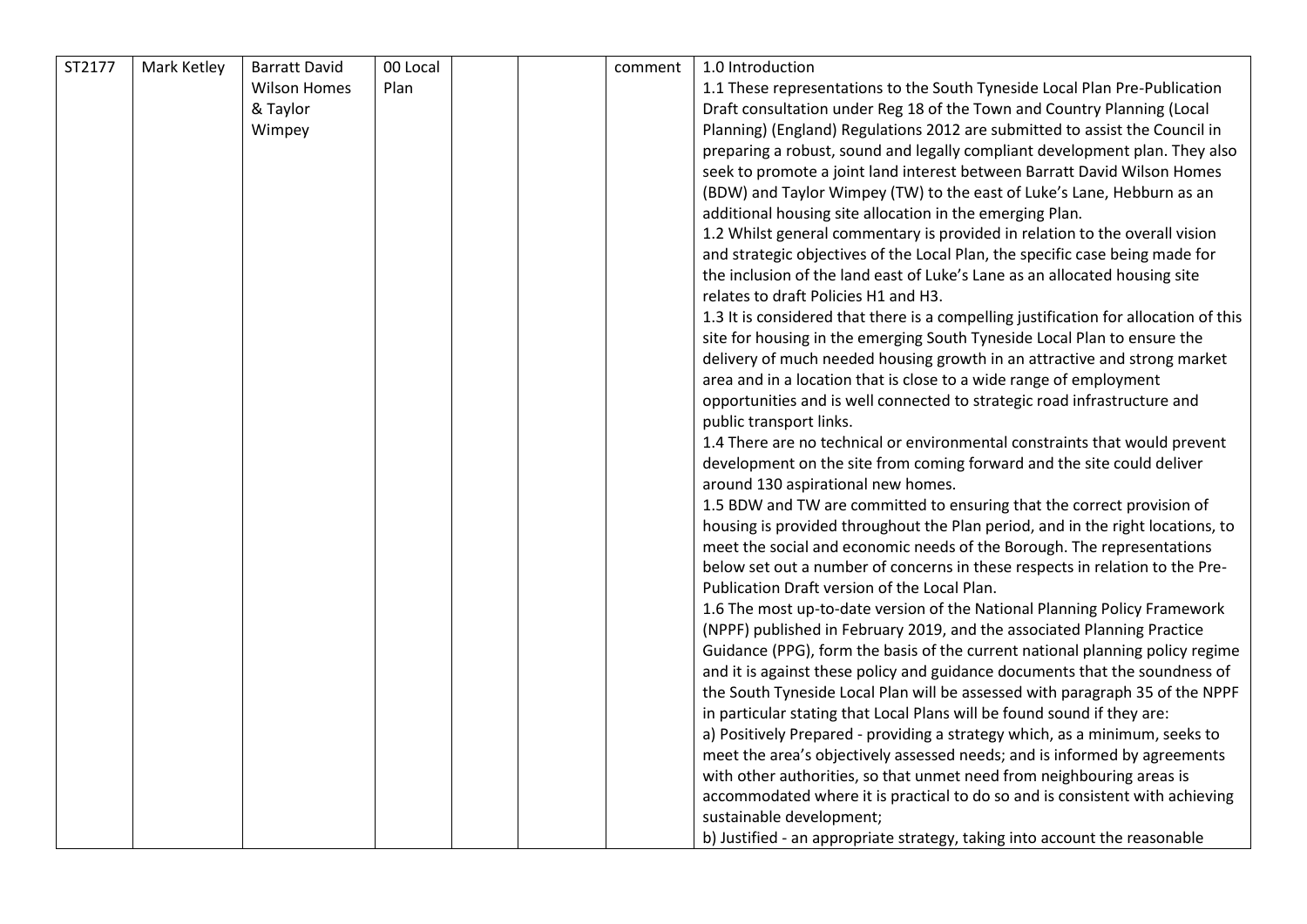| ST2178 | Neil             | 00 Local         | Consul | objection | alternatives, and based on proportionate evidence;<br>c) Effective - deliverable over the plan period, and based on effective joint<br>working on cross-boundary strategic matters that have been dealt with<br>rather than deferred, as evidenced by the statement of common ground; and<br>d) Consistent with National Policy - enabling the delivery of sustainable<br>development in accordance with the policies in this Framework.<br>1.7 These representations respond to and address specific elements of the<br>Pre-Publication Draft Local Plan consultation in relation to the joint land<br>interest of BDW and TW in addition to making recommendations on how the<br>Plan should be amended in order to be found sound.<br>WHY AM I OBJECTING?Low Simonside has not been consulted on the Local                                                                                                                                                                                                                                                                                                                                                                                                                                                                                                                                                                                                                                                                                                                                                                                                                                                                                                                                                                                                                                                                      |
|--------|------------------|------------------|--------|-----------|------------------------------------------------------------------------------------------------------------------------------------------------------------------------------------------------------------------------------------------------------------------------------------------------------------------------------------------------------------------------------------------------------------------------------------------------------------------------------------------------------------------------------------------------------------------------------------------------------------------------------------------------------------------------------------------------------------------------------------------------------------------------------------------------------------------------------------------------------------------------------------------------------------------------------------------------------------------------------------------------------------------------------------------------------------------------------------------------------------------------------------------------------------------------------------------------------------------------------------------------------------------------------------------------------------------------------------------------------------------------------------------------------------------------------------------------------------------------------------------------------------------------------------------------------------------------------------------------------------------------------------------------------------------------------------------------------------------------------------------------------------------------------------------------------------------------------------------------------------------------------------|
|        | Robinson         | Plan             | tation |           | Plan, consultations were held in the following locations, none of which are<br>easily accessible to the locals of Low Simonside;                                                                                                                                                                                                                                                                                                                                                                                                                                                                                                                                                                                                                                                                                                                                                                                                                                                                                                                                                                                                                                                                                                                                                                                                                                                                                                                                                                                                                                                                                                                                                                                                                                                                                                                                                   |
| ST2185 | James<br>Seabury | 00 Local<br>Plan |        | comment   | 1.BACKGROUND<br>1.1 The Banks Group is a family owned, County Durham based company<br>which has successfully operated for the last 40 years across coal mining,<br>renewable energy generation and property development. We employ nearly<br>400 skilled people across Northern England and Southern Scotland.<br>"Development with Care" is our guiding philosophy across all of our<br>businesses and we work incredibly hard to ensure that communities in the<br>areas where we have projects enjoy a positive experience through<br>community engagement, responsible operating and community support. This<br>approach is embedded within our culture and has been a key component of<br>our long term planning success rate of over 85%.<br>1.2 Within the Group, Banks Property Ltd (BPL) has a long track record in<br>property development with a current portfolio of approved or allocated sites<br>capable of delivering some 6,700 residential units. BPL will typically identify<br>suitable sites, assemble land ownership interests, prepare coherent and<br>sustainable proposals in consultation with the local community and negotiate<br>a package of benefits with the local authority. Following the grant of planning<br>permission, the company will normally procure the construction of essential<br>site infrastructure in the forms of roads and sustainable drainage in readiness<br>for a house building company to finalise the layout and house types and then<br>build out the site. Larger sites are usually sub-divided between house building<br>outlets which is a good way of accelerating housing delivery.<br>1.3 Banks Property have been promoting land at Wellands Farm (also<br>referred to as Lizard Lane) for a number of years through the SHLAA process<br>to demonstrate how the site could be developed for housing development |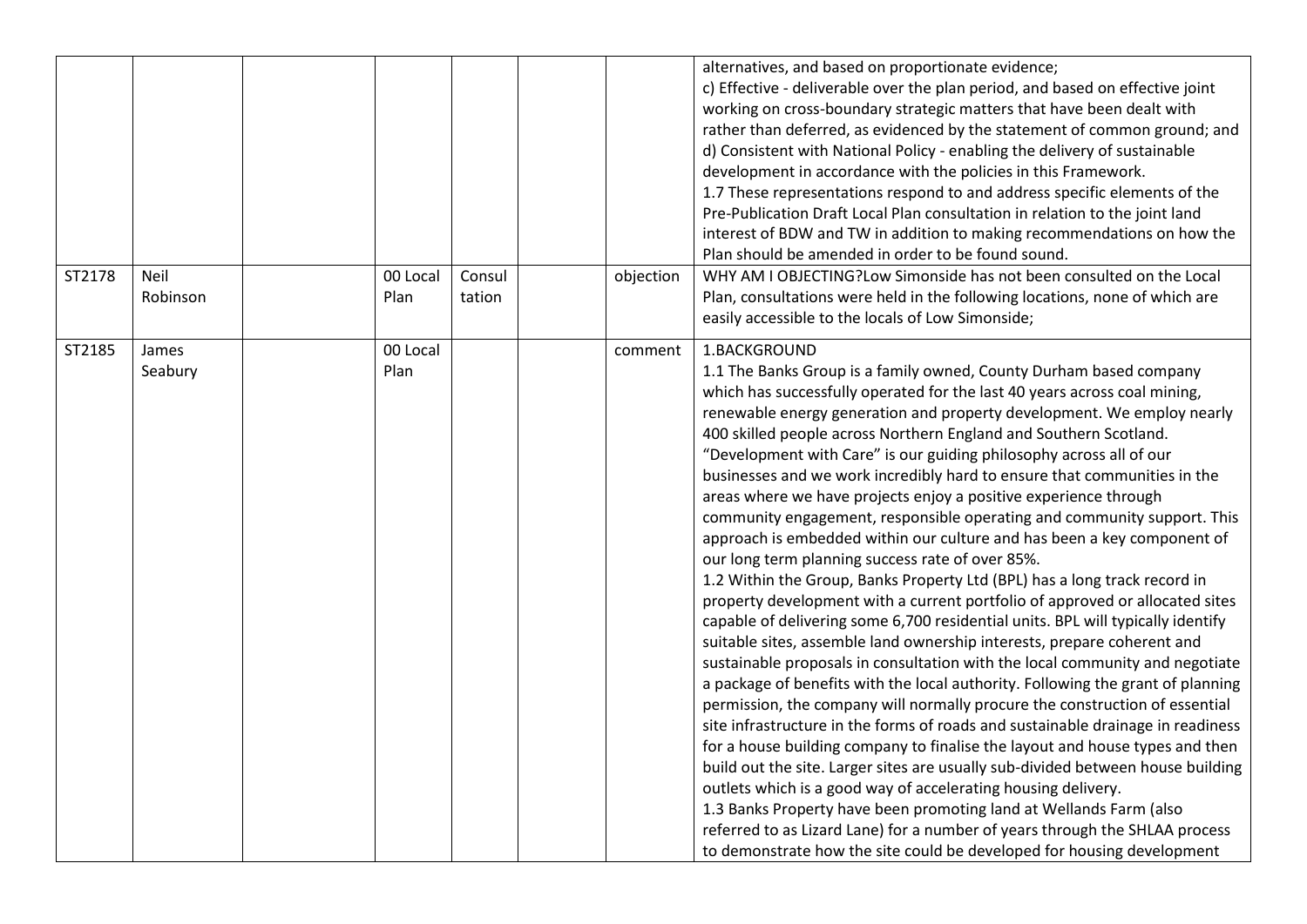|        |                             |                                    |                  |           | and also to confirm that the site is available, suitable and deliverable. We<br>have also previously submitted viability responses to the Council to inform<br>the Local Plan and Community Infrastructure Levy (CIL) evidence base on a<br>plan wide basis and also site specific viability information regarding land at<br>Wellands Farm.                                                                                                                                                                                                                                                                                                                                                                                                                                                                                                                                                                                                                                                                                                                                                                                                                                                                                                                                                                                                                                                                                                                                                                                                                                                                                                                                                                                                                                                                                                                                                                                                                                                                                                                                                                                                                                                                                                            |
|--------|-----------------------------|------------------------------------|------------------|-----------|---------------------------------------------------------------------------------------------------------------------------------------------------------------------------------------------------------------------------------------------------------------------------------------------------------------------------------------------------------------------------------------------------------------------------------------------------------------------------------------------------------------------------------------------------------------------------------------------------------------------------------------------------------------------------------------------------------------------------------------------------------------------------------------------------------------------------------------------------------------------------------------------------------------------------------------------------------------------------------------------------------------------------------------------------------------------------------------------------------------------------------------------------------------------------------------------------------------------------------------------------------------------------------------------------------------------------------------------------------------------------------------------------------------------------------------------------------------------------------------------------------------------------------------------------------------------------------------------------------------------------------------------------------------------------------------------------------------------------------------------------------------------------------------------------------------------------------------------------------------------------------------------------------------------------------------------------------------------------------------------------------------------------------------------------------------------------------------------------------------------------------------------------------------------------------------------------------------------------------------------------------|
| ST2187 | Executive<br><b>Members</b> | Whitburn<br>Neighbourhood<br>Forum | 00 Local<br>Plan | Objection | Response to the Emerging Local Plan - Pre-Publication Draft<br>We, the Whitburn Neighbourhood Forum (WNF) have a number of concerns<br>with the Emerging Local Plan - Pre-Publication Draft that was issued for<br>consultation on the 18th August 2019.<br>This report includes our concerns on a variety of topics and forms our<br>response to the consultation on the draft plan. Firstly, we discuss our<br>concerns on the way the community has been made aware of the plan. Then<br>we discuss the conflicts between the draft Local Plan and the Neighbourhood<br>Plan for Whitburn, which is currently in development. The Forum has<br>consulted the Whitburn community in order to form this response. This<br>included a forum meeting, as well as a survey. The responses to this are<br>included in this chapter.<br>Other sections cover various elements of the draft plan, including housing,<br>infrastructure, natural environment and landscape / green belt. We have also<br>included our views on the supporting documents that were submitted with<br>the draft Local Plan.<br>Lastly, a conclusion is drawn that summarises our concerns with the draft<br>Local Plan.<br>1. WHITBURN COMMUNITY CONSULTATION<br>1.1. Local Plan consultation<br>According to the National Planning Policy Framework (NPPF), paragraph 16,<br>plans should: 'be shaped by early, proportionate and effective engagement<br>between plan makers and communities, local organisations, businesses,<br>infrastructure providers and operators and statutory consultees'.<br>Whitburn Neighbourhood Forum is formed by the Whitburn community, but<br>is also a designated neighbourhood forum and therefore a statutory<br>consultee for planning purposes (as confirmed in a communication from the<br>Ministry of Housing, Communities and Local Government).<br>The Forum has met with the local planning authority on a variety of<br>occasions, during which the Forum shared evidence developed for the Forum<br>and neighbourhood plan, the output from consultation events with the<br>community and draft neighbourhood plan policies. Evidence for instance<br>included a housing needs assessment for the neighbourhood area. The Forum |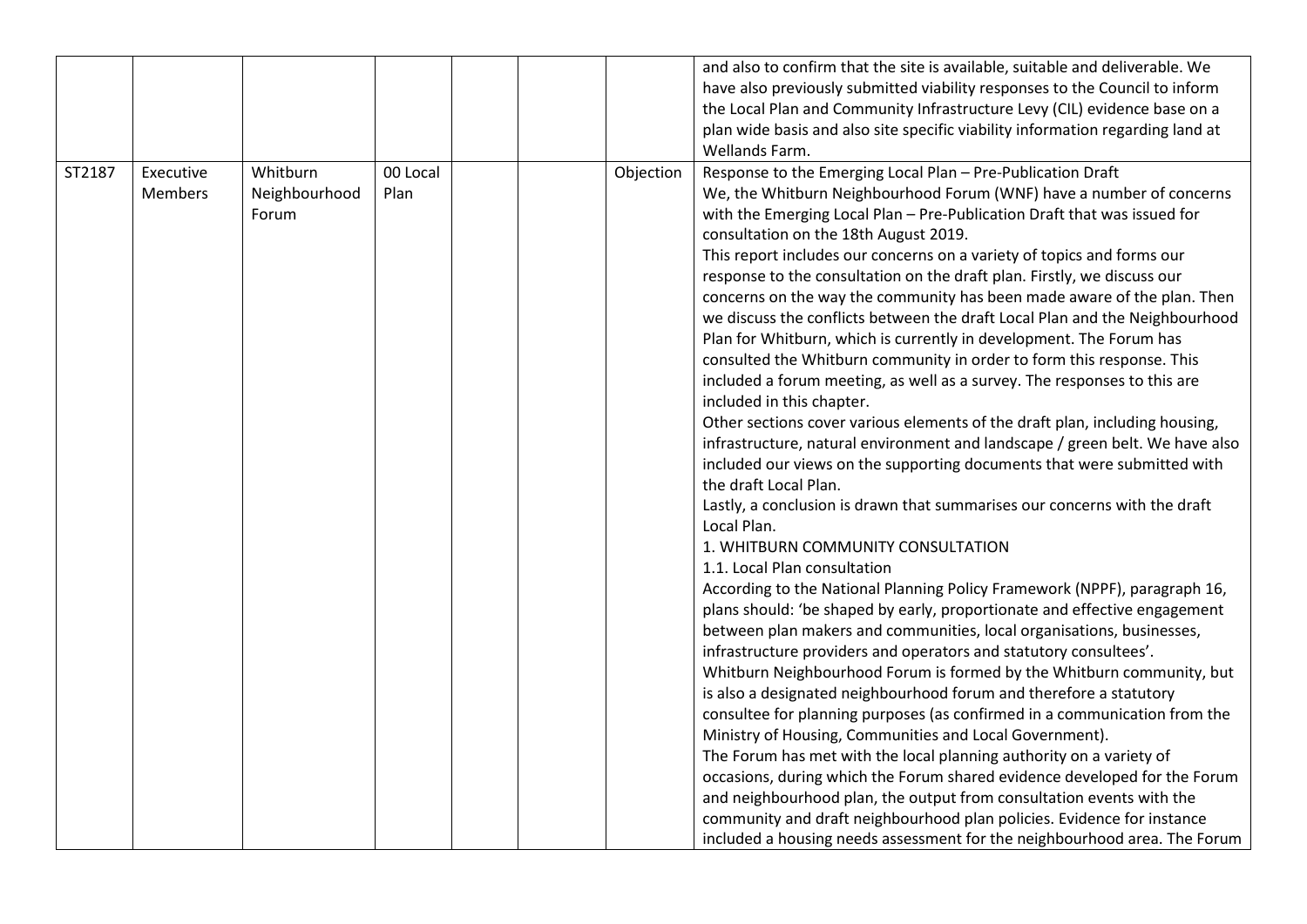|  |  |  | also requested updates on the development of the Plan's contents to inform     |
|--|--|--|--------------------------------------------------------------------------------|
|  |  |  | our evidence development and plan-making process, however, no                  |
|  |  |  | information on any policies or allocations relating to Whitburn were provided  |
|  |  |  | until the documents were published for the cabinet.                            |
|  |  |  | Therefore, the plan makers have failed to engage the Forum effectively and     |
|  |  |  | proportionately and have refused to let the plan be shaped by the needs of     |
|  |  |  | the Whitburn community, nor has any evidence on the neighbourhood level        |
|  |  |  | been taken into account.                                                       |
|  |  |  | 1.2. Statement of Community Consultation                                       |
|  |  |  | In March 2016 South Tyneside Council produced a document called the            |
|  |  |  | Strategic Land Review which looked at all available land in the borough,       |
|  |  |  | including areas of green belt. Information about this document was widely      |
|  |  |  | circulated, with a copy delivered to each household in South Tyneside,         |
|  |  |  | inviting comments. Over 4,000 responses to these proposals were made           |
|  |  |  | across South Tyneside. Communication by the council was by all accounts        |
|  |  |  | successful.                                                                    |
|  |  |  | The Draft Local Plan was published on the South Tyneside website on 31st       |
|  |  |  | July 2019. The council approved the draft plan on 7th August. A consultation   |
|  |  |  | period started 18th August and closes on the 11th October 2019.                |
|  |  |  | According to the Statement of Community Involvement on the council's           |
|  |  |  | website:                                                                       |
|  |  |  | We will keep you informed through a variety of methods including: letters      |
|  |  |  | and e-mails, our website www.southtyneside.info our 'Local Plan' newsletter,   |
|  |  |  | the council's 'South Tyneside' magazine and through notices in the local       |
|  |  |  | newspaper.                                                                     |
|  |  |  | There is a marked difference in the way that South Tyneside Council have       |
|  |  |  | sought the views of the local community with respect to The Draft Local Plan   |
|  |  |  | as compared with the Strategic Land Review. There are details of the           |
|  |  |  | consultation period regarding The Draft Local Plan on the Council web site     |
|  |  |  | and drop in sessions have been arranged throughout the borough, managed        |
|  |  |  | by council staff. The South Tyneside Council did not deliver notices outlining |
|  |  |  | The Draft Local Plan, inviting comments and advertising the drop-in sessions.  |
|  |  |  | At a Forum meeting held on the 20th September many residents were totally      |
|  |  |  | unaware of the plan other than advertising by the forum and were not aware     |
|  |  |  | of the drop in sessions being held in the village.                             |
|  |  |  | We, the Forum believe that the council have not demonstrated an adequate       |
|  |  |  | and robust communication strategy seeking the views of the local community     |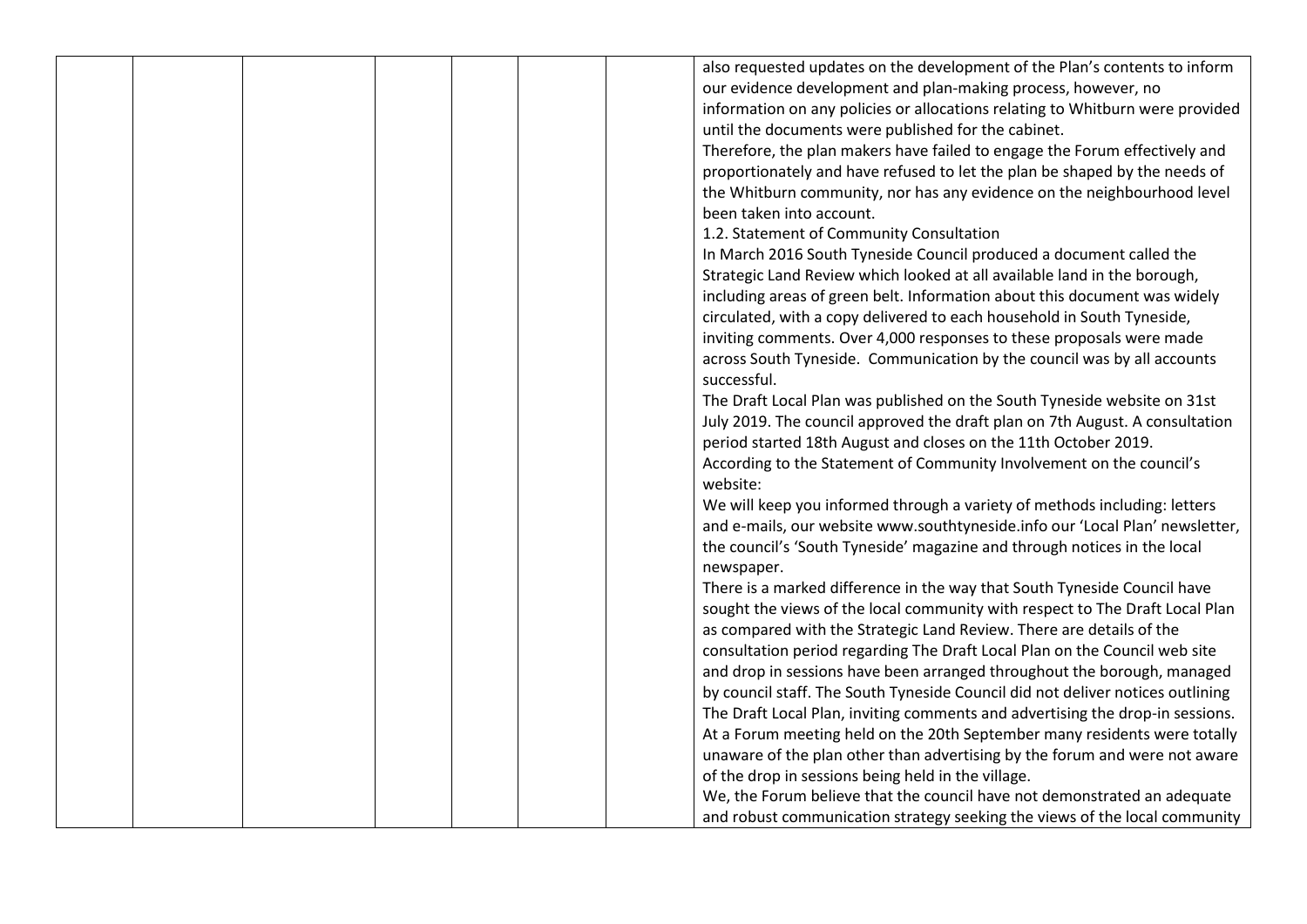|  |  | with respect to the Draft Local Plan and more consultation is required before                                                                             |
|--|--|-----------------------------------------------------------------------------------------------------------------------------------------------------------|
|  |  | the Local Plan is agreed                                                                                                                                  |
|  |  | 1.3 Consultation for the Neighbourhood Plan                                                                                                               |
|  |  |                                                                                                                                                           |
|  |  | As part of creating the Neighbourhood Plan the Forum has been involved in a                                                                               |
|  |  | number of consultation exercises with the community.                                                                                                      |
|  |  | We had a series of workshops to elicit feedback of what the villagers liked                                                                               |
|  |  | and disliked about Whitburn. The community were asked to answer 5                                                                                         |
|  |  | questions:                                                                                                                                                |
|  |  | 1. What do you like about Whitburn and want to keep?                                                                                                      |
|  |  | 2. What do you dislike about Whitburn and want to change or improve?                                                                                      |
|  |  | 3. What does Whitburn not have that you would like it to have?                                                                                            |
|  |  | 4. What do you think the neighbourhood plan should address?                                                                                               |
|  |  | 5. Any other comments?                                                                                                                                    |
|  |  | A high percentage of the comments referred to housing and green belt. The                                                                                 |
|  |  | general feedback was that:                                                                                                                                |
|  |  | • Developers were more interested in profit margins than local demand,                                                                                    |
|  |  | building large executive style housing rather than affordable housing.                                                                                    |
|  |  | • Development should be modelled on local need, including affordable                                                                                      |
|  |  | housing and                                                                                                                                               |
|  |  | accommodation more suitable for the elderly e.g. bungalows.                                                                                               |
|  |  | • Priority should be given to local families for social housing                                                                                           |
|  |  | The following table represents the percentage of comments relating to either                                                                              |
|  |  | greenbelt (retain) or development (must be based on need)                                                                                                 |
|  |  | n considered sufficiently in the draft Local Plan. In fact, the draft Local Plan                                                                          |
|  |  | goes against the Neighbourhood Plan that is currently in development, which                                                                               |
|  |  | is based on extensive community consultation and the development of                                                                                       |
|  |  | independent evidence.                                                                                                                                     |
|  |  | Based on these key issues, as well as further consultation events, a vision and                                                                           |
|  |  | objectives for the Whitburn area were developed:                                                                                                          |
|  |  | Vision                                                                                                                                                    |
|  |  |                                                                                                                                                           |
|  |  | Whitburn village will continue as a sustainable and well-supported, thriving<br>community. It will conserve and enhance its unique character as a coastal |
|  |  |                                                                                                                                                           |
|  |  | village set within a rural environment with rich heritage and natural assets.                                                                             |
|  |  | Objectives                                                                                                                                                |
|  |  | 1. Ensure that development is in keeping with and takes full account of any                                                                               |
|  |  | impacts on the local character, heritage, environment and setting of the                                                                                  |
|  |  | village                                                                                                                                                   |
|  |  | 2. Ensure that development is of a high standard of design and meets the                                                                                  |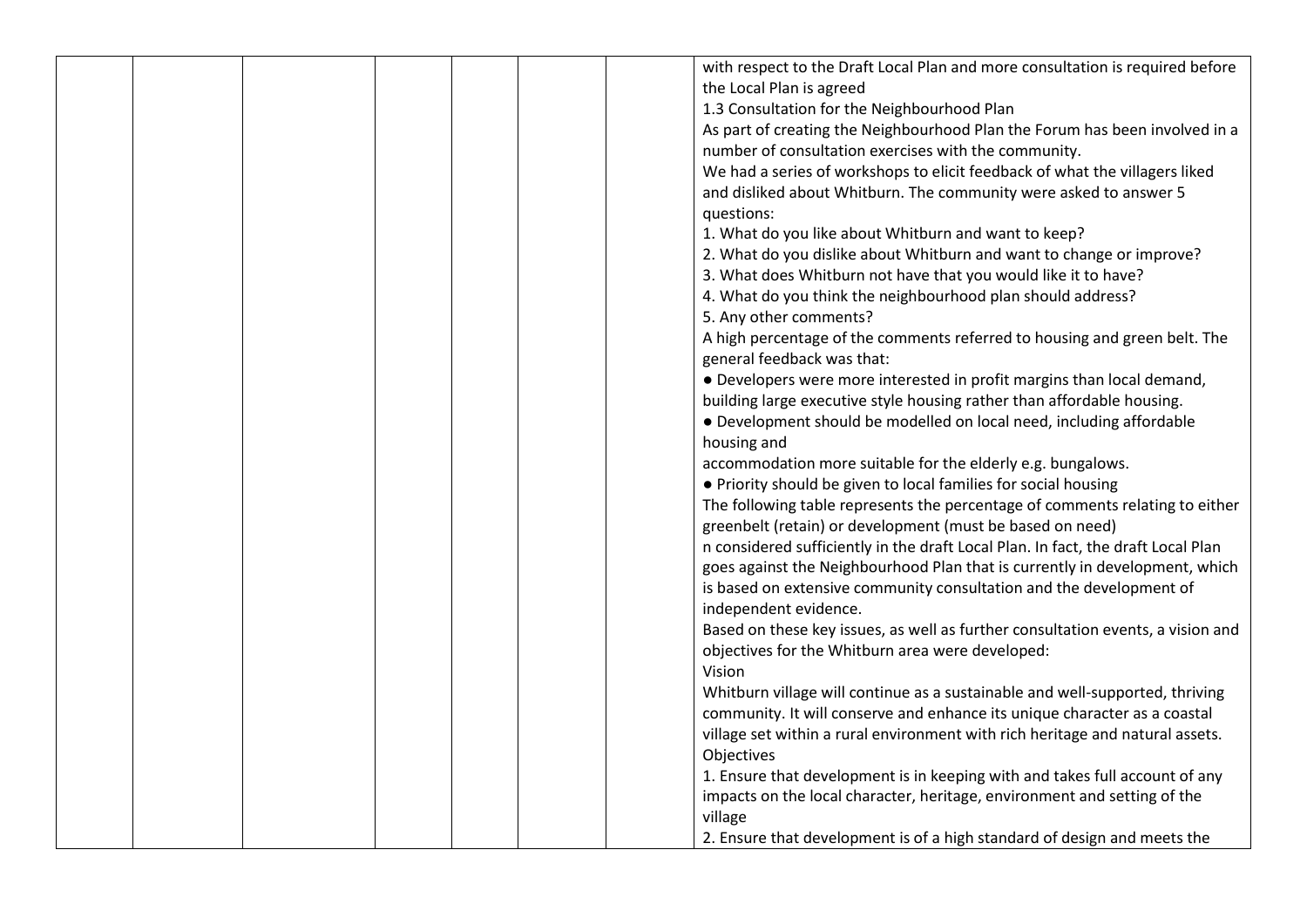| needs of residents of all ages, abilities, and economic means                         |
|---------------------------------------------------------------------------------------|
| 3. Preserve Whitburn's rural setting and protect and enhance local landscape          |
| 4. Retain and enhance Whitburn's heritage assets                                      |
| 5. Protect and enhance biodiversity and geodiversity                                  |
| 6. Preserve and enhance local green spaces                                            |
| 7. Support local businesses and improve the vitality and diversity of local           |
| shops                                                                                 |
|                                                                                       |
| 8. Ensure sufficient facilities for residents of all ages, including educational,     |
| health, community and leisure facilities                                              |
| 9. Promote safe streets, enhance sustainable transport links and reduce<br>congestion |
| This vision and these objectives show what matters to the community in                |
| Whitburn. Residents value the unique character of the village and want to             |
| ensure that any future development meets the needs of the community. Yet              |
| impacts on those topics included in the vision and the objectives have not            |
| been met.                                                                             |
| 5.2 Site allocation topic paper                                                       |
| Appendix 1 wrongly states that the sites in Whitburn have been assessed as            |
| having a positive impact in the sustainability assessment. The sites were             |
| assessed as having a neutral effect, which is in fact described in the SA as:         |
| 'the option could have a positive or negative effect against the objective            |
| however the effects are uncertain or unknown at this stage'. The SA or Plan           |
| makes no further attempts to make these impacts more certain.                         |
| At the same time, there are sites discounted outside of Whitburn that are             |
| also assessed as having a neutral effect. There is a short description of why         |
| sites with a neutral effect are discounted, however, this is not replicated in        |
| the SA. These sites would surely have been assessed as having a negative              |
| effect in the SA. Why are the sites which have the same score in Whitburn             |
| taken out without further explanation? The SA is supposed to be the main              |
| evidence base that assesses negative effects from Plans and their allocations,        |
| yet South Tyneside Council has arbitrarily developed its own evidence that            |
|                                                                                       |
| goes against the SA. It has decided that some impacts have more of an                 |
| impact than the SA concluded, whilst not applying this to other sites. This           |
| means that the Council has given its own weighting to SA criteria, which              |
| means that either the SA is wrong, or the final selection of sites to be              |
| allocated is wrong. There should be more transparency in how sites were               |
| selected, including what sites were rated neutral or positive in the SA versus        |
| those selected for allocation in the topic paper. Currently, the assessment of        |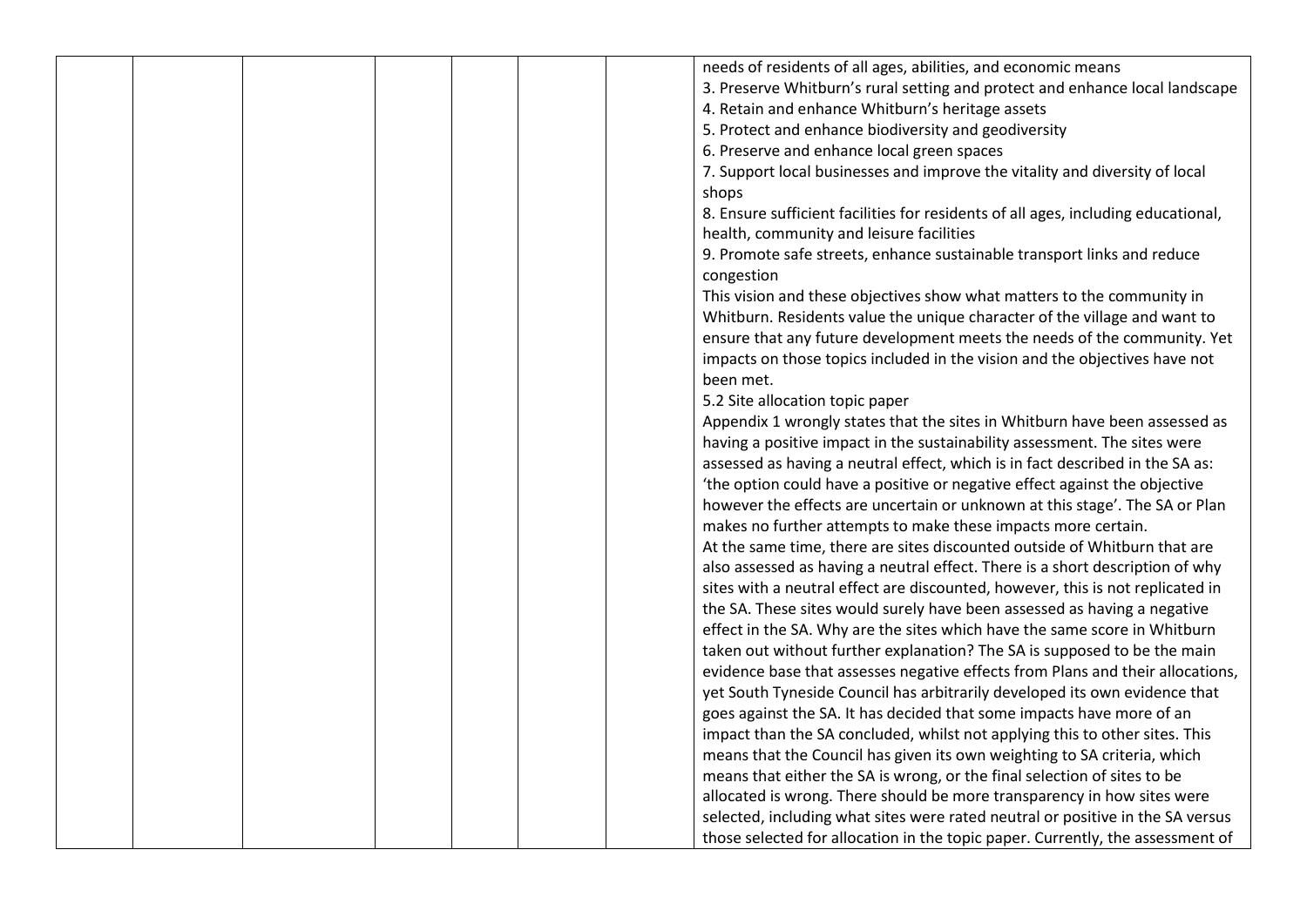sites to be taken out of green belt is not based on evidence and the Plan is not sound. As effects are unknown and there is potential for the sites to have a negative effect on sustainability, the Plan does not promote sustainable development. Further evidence is required to ensure that development will not have a negative effect. As the Plan allocates these sites, these effects should be known at the Plan stage, instead of at the project stage, when it could turn out that adverse effects cannot be mitigated. The sites should be considered individually, but also cumulatively, to ensure all effects are taken into account. The site allocation topic paper contains further inaccuracies. The appendix containing the sites allocated for development at Wellands Lane and Cleadon Lane wrongly state that the sites will not have a likely significant effect on N2K sites. Any development this close to the Northumbria Coast SPA (6km) will have a likely significant effect, which is also reiterated in the Habitats Regulations Assessment. 5.3 Green Belt review The green belt review is not valid. Purpose 5 only contains four categories from A – D, whilst the others contain 5 categories. This means that this purpose will be of less weight and will contribute to a more positive outcome overall for all sites. Mark C should be split in two, as there is a vast difference between impacts on sites that are developed versus sites that are adjacent to the urban area, but still undeveloped. The assessment is subjective and not linked to landscape assessments and GI assessments, whilst it is clear that landscape and GI contribute to the quality of green belt. 5.4 Habitats Regulations Assessment The HRA is not fit for purpose. An HRA is supposed to inform a Local Plan and ensure that any impacts on European sites are avoided, mitigated or as a last resort compensated. As the HRA states: 'at the screening stage of HRA, there is the opportunity to identify changes to the plan that could be made to avoid risks to European sites'. Figure 3 also shows that a stage 1 HRA is supposed to consider changes that might avoid or reduce effects. Yet it does not consider this at all.

The HRA explains that the closer development is to a protected site, the larger the impact. This is based on evidence collected by South Tyneside Council on visitors to the protected sites, which showed that someone who lives within 1km from the coast will visit the coast 40 times more often than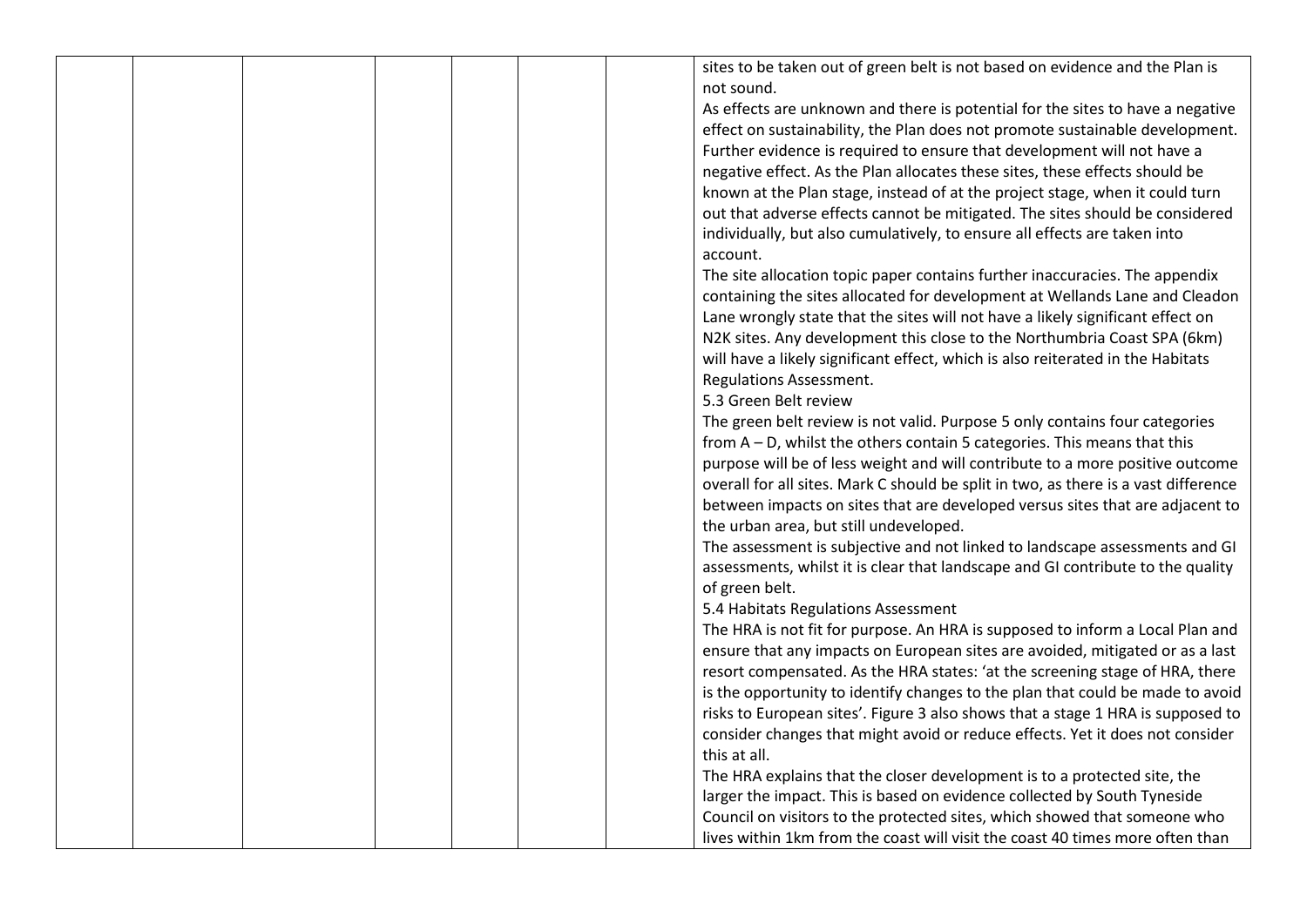those 7km away. Yet the assessment does not take this into account at all at a later stage; it only considers the average increase in the level of visits. Data on the number of visits relating to the distance a visitor lives from the coast should be visualised and taken into account in the HRA to show a disproportionate impact from development in Whitburn on protected sites. The HRA makes a prediction based on the Strategic Land Review (which makes the HRA out of date) and concludes an 8% increase of visitors, however, no attempt is made to estimate the total number of increased visits to the coast. It should be clear exactly what the impacts will be from development, in particular from development in Whitburn, to understand whether sites should be allocated, and if any proposed mitigation is likely to be effective.

Moreover, the particular sensitivity of sites within 400m is considered briefly. It can be expected that as these sites are within the distance that dog walkers will make their daily walks (as the data from the visitor survey shows), the number of visits from sites close to the coast will be even higher and could be up to twice daily. Yet again, the HRA does not consider this. Visits to the coast are also linked to accessibility. The Whitburn coast is easily accessible, with the coastal park offering easy access to the SAC and regular places where visitors can go down to the SPA. The rocky foreshore, where the protected birds reside, are accessible from various beaches. As the HRA explains, local disturbance data 'highlighted that the greatest frequency of disturbance events related to walkers and their dogs at the coast. The surveys highlight that areas of interface where sandy beaches used for recreation meet the rocky foreshore are particularly prone to this kind of disturbance'. The popularity of the coast at Whitburn coincides with the habitat that is suitable for protected features at the SAC and SPA, meaning that disturbance to these features is even more likely. The HRA discusses impacts from sites within or at 400 meter distance from

protected sites. The HRA concludes that: 'for the above housing sites there currently is not enough information to rule out adverse effects on site integrity at plan level'. This includes the sites at the Lodge and the two sites north of Shearwater. However, no attempt is made to consider whether these effects can be avoided or mitigated, yet, the draft Local Plan has already allocated these sites and included them into housing figures for the borough, without any alternatives. The HRA should have provided the evidence required on site allocations, instead of allocating first and then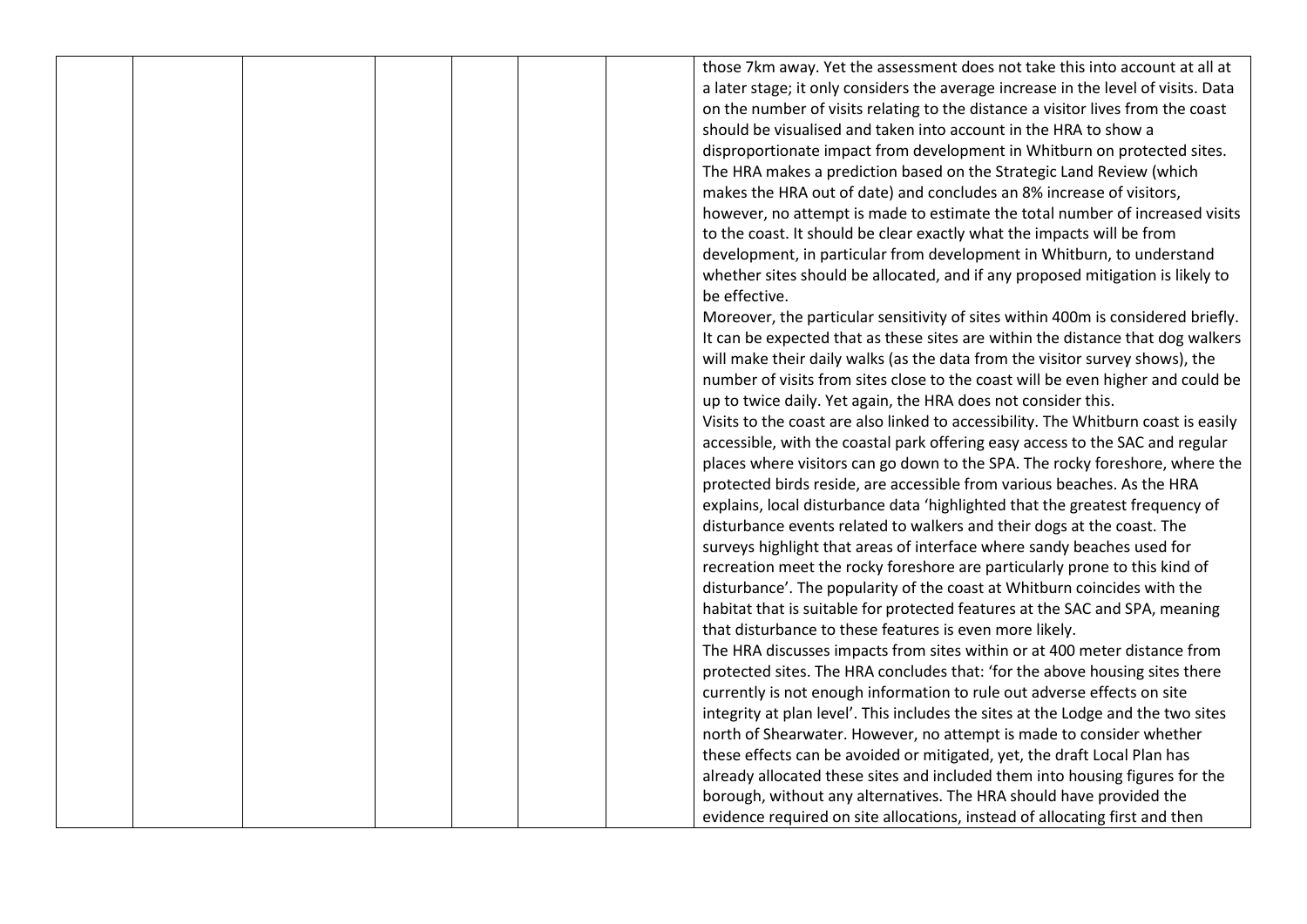|  |  | assessing impacts at a later stage. Impacts should be considered at the           |
|--|--|-----------------------------------------------------------------------------------|
|  |  | earliest stage possible to allow for avoidance and mitigation.                    |
|  |  | In addition, the HRA discusses the merit of a 400m exclusion zone, which          |
|  |  | various local authorities in the region have already established. Yet this is not |
|  |  | considered at all in the draft Local Plan. The HRA also makes no effort to        |
|  |  | discuss the option of avoiding impacts by placing development farther away        |
|  |  | from the coast.                                                                   |
|  |  | All this means that no appropriate mitigation can be developed and there is       |
|  |  | no way to ascertain that the interim mitigation scheme is sufficient. The         |
|  |  | precautionary approach should be applied here to conclude that adverse            |
|  |  | impacts will occur.                                                               |
|  |  | The HRA discusses that 'Durham Coast SAC is sensitive to air pollution and        |
|  |  | the supplementary advice for this site highlights that critical loads/levels are  |
|  |  | being breached'. The HRA lacks any consideration of how an increase in            |
|  |  | traffic could have impacts on protected sites and therefore is unable to apply    |
|  |  | any assessment to site allocations (which should have fed into the SA). As the    |
|  |  | critical levels and loads are being breached already, there should be an          |
|  |  | assessment of how any increase in traffic along the road in proximity to the      |
|  |  | protected site could have impacts on the designated features.                     |
|  |  | Lastly, the HRA highlights the potential for 'water pollution primarily through   |
|  |  | the increased demand on the existing sewage treatment network leading to          |
|  |  | increased chemical nutrients in waste water. Coastal discharge from               |
|  |  | wastewater treatment works is also highlighted as a risk within the               |
|  |  | Regulation 33 advice package for the Northumbria Coast SPA. () It is              |
|  |  | understood however that there have been some localised issues such as the         |
|  |  | pollution incidents at Whitburn Pumping Station'. Again, the HRA makes no         |
|  |  | attempt to consider these potential impacts in detail and it cannot inform the    |
|  |  | draft Local Plan on whether the proposed housing development might have           |
|  |  | impacts on protected sites.                                                       |
|  |  | As the European Commission is currently requesting further information on         |
|  |  | discharges from these works, whilst noting the high number of spills even         |
|  |  | after remedial works being undertaken, uncertainty remains whether an             |
|  |  | increase in housing could have adverse impacts on protected sites. According      |
|  |  | to the precautionary principle, it should therefore be presumed that adverse      |
|  |  | impacts will occur, until further certainty is provided on the functioning of     |
|  |  | the combined sewerage overflow and impacts on designated sites.                   |
|  |  | The HRA is therefore inadequate $-$ it does not provide any assessment of the     |
|  |  | impacts of the site allocations on N2K sites at this stage - it postpones any     |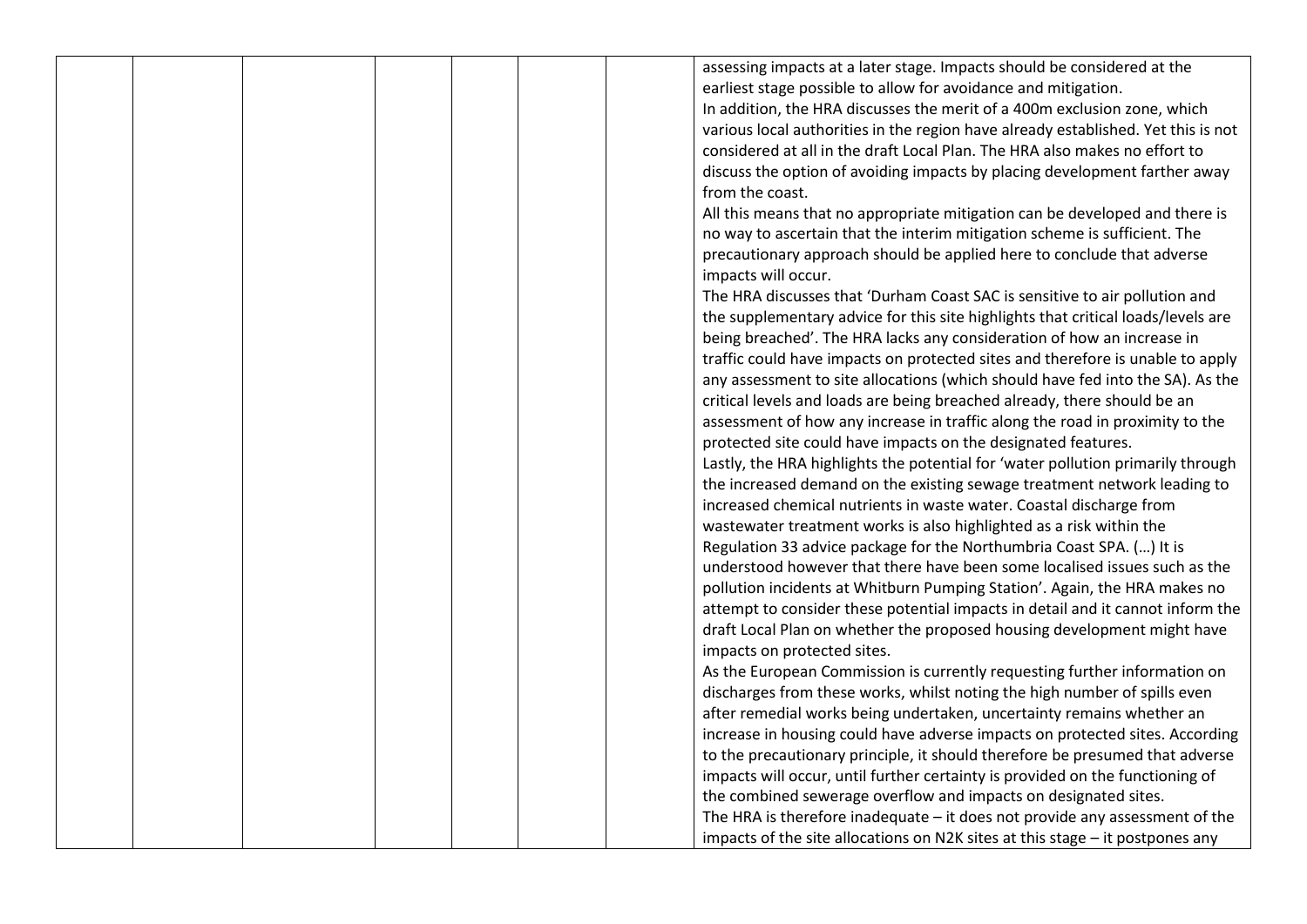|        |                      |            |                  |           | assessment to later stages which means that the potential for avoidance and<br>mitigation is significantly reduced. Furthermore, the draft Plan and SA do not<br>include any assessment of impacts on designated sites, nor does the Plan<br>follow the avoid-mitigate-compensate hierarchy as included in the NPPF.<br>5.5 Policies map<br>The policies map is difficult to read due to many overlapping designations. An<br>interactive map should be developed that is accessible online, to allow<br>residents to understand their local area and impacts upon this as a result of<br>the Plan. Other local authorities in the region have already developed such an<br>interactive map.<br>5.6 Strategic Housing Market Assessment (SHMA)<br>The SHMA is out of date as the latest version was updated in 2015.<br>5.7 Transport assessment<br>The transport study should be updated as it is out of date (2010).<br>6.5 Final conclusion<br>The Forum concludes that the draft Plan will have severe impacts on the<br>village of Whitburn and its setting, as well as on the local community. We<br>therefore OBJECT to the draft Local Plan. Evidence to support the Plan should<br>be improved, impact assessments should be carried out accurately and site<br>allocations and quantum of development in Whitburn should be significantly<br>reduced. |
|--------|----------------------|------------|------------------|-----------|-----------------------------------------------------------------------------------------------------------------------------------------------------------------------------------------------------------------------------------------------------------------------------------------------------------------------------------------------------------------------------------------------------------------------------------------------------------------------------------------------------------------------------------------------------------------------------------------------------------------------------------------------------------------------------------------------------------------------------------------------------------------------------------------------------------------------------------------------------------------------------------------------------------------------------------------------------------------------------------------------------------------------------------------------------------------------------------------------------------------------------------------------------------------------------------------------------------------------------------------------------------------------------------------------------------------------------------------------------------------|
| ST2191 | Una<br>Goodman       | Resident   | 00 Local<br>Plan | Objection | The Council exist to serve the residents who pay local taxes and that is in the<br>hope that the quality of life in S. Tyneside is at the very least maintained or for<br>the level of tax we pay, improved. Solve the existing problems, put in place<br>the vital infrastructure or local councillors for this area will have to explain in<br>detail why they are failing us. East Boldon already gets the shabbiest deal<br>compared to other areas of S. Tyneside.                                                                                                                                                                                                                                                                                                                                                                                                                                                                                                                                                                                                                                                                                                                                                                                                                                                                                         |
| ST2198 | Cllr<br>Hetherington | Councillor | 00 Local<br>Plan | Support   | Good morning, After viewing the proposals for my ward, I am satisfied with<br>the proposals and pleased that the current green spaces are being retained.                                                                                                                                                                                                                                                                                                                                                                                                                                                                                                                                                                                                                                                                                                                                                                                                                                                                                                                                                                                                                                                                                                                                                                                                       |
| ST2223 | Roy Wilburn          | Resident   | 00 Local<br>Plan | Objection | With reference to my name and address above, I confirm that I endorse the<br>document 'Formal objection in compliance with the deadline dated<br>31/07/2106 to 'Plan your Borough' following the Strategic Land review' with<br>my consent.<br>My signature should be treated as though I have submitted the above<br>document as my individual response to the 'Plan your Borough' request for<br>my views.<br>Despite the standardised form and as agreed with Planners and the Council,                                                                                                                                                                                                                                                                                                                                                                                                                                                                                                                                                                                                                                                                                                                                                                                                                                                                      |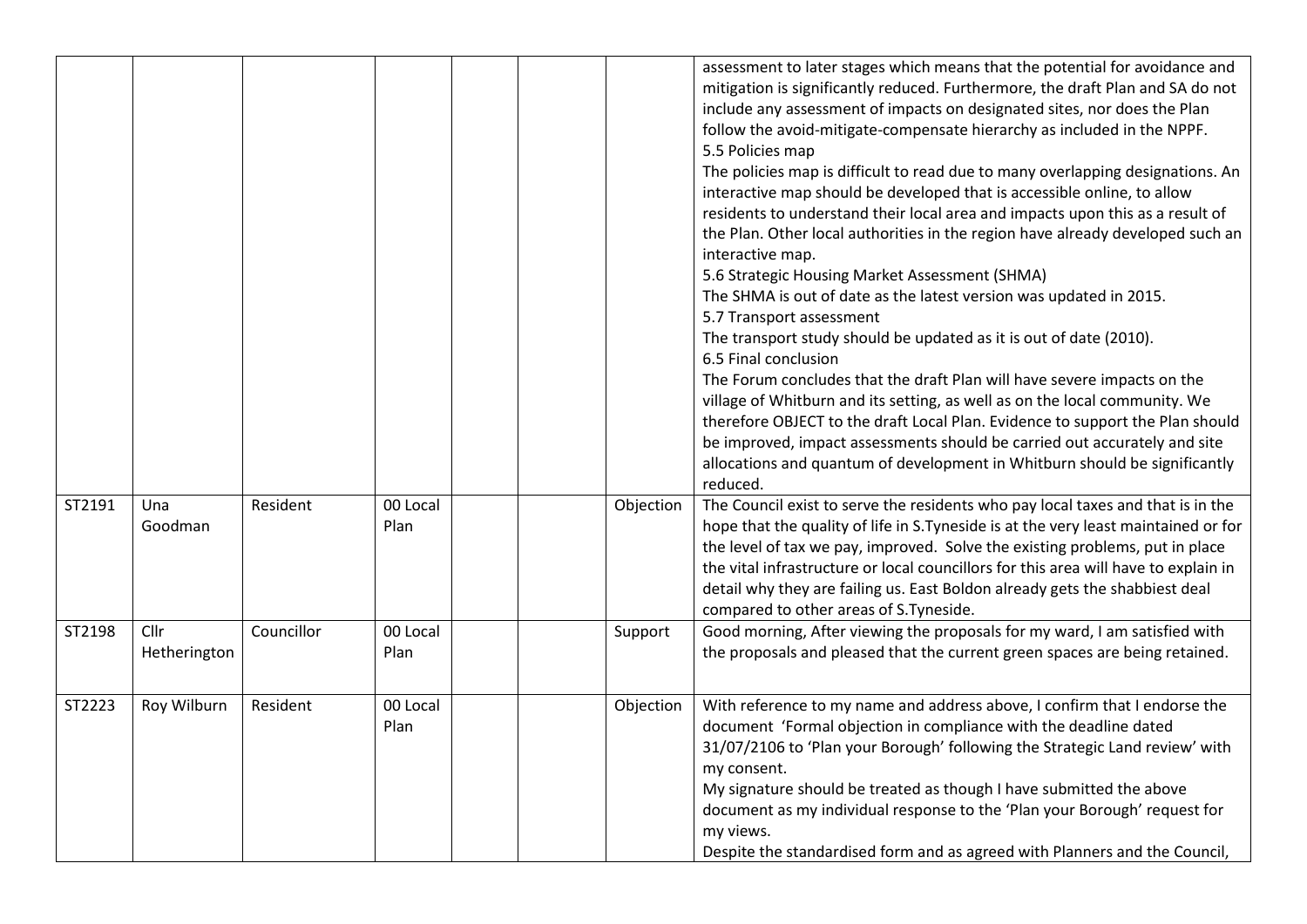|        |                          |          |                  |           | this response should not be treated as one single response. The community<br>of Boldon has worked collectively to produce a single and comprehensive<br>document that we have agreed will count as an individual objection.<br>In view of the short amount of time that I have had to respond to the<br>Strategic Land Review, I reserve the right to submit additional information in<br>the coming months as I see fit.<br>My response should be read in conjunction with my individual response<br>attached to this form.<br>I respectfully request that you personally acknowledge my formal objection<br>and respond to me in writing regarding the collective document and my<br>individual comments.<br>I also request that you keep me personally updated with any progress.                                                                                                                                                                                                                                                                                                                                                                                                                                                                                                                                                                                            |
|--------|--------------------------|----------|------------------|-----------|---------------------------------------------------------------------------------------------------------------------------------------------------------------------------------------------------------------------------------------------------------------------------------------------------------------------------------------------------------------------------------------------------------------------------------------------------------------------------------------------------------------------------------------------------------------------------------------------------------------------------------------------------------------------------------------------------------------------------------------------------------------------------------------------------------------------------------------------------------------------------------------------------------------------------------------------------------------------------------------------------------------------------------------------------------------------------------------------------------------------------------------------------------------------------------------------------------------------------------------------------------------------------------------------------------------------------------------------------------------------------------|
| ST2223 | Roy Wilburn              | Resident | 00 Local<br>Plan | Comment   | 12. The Boldons are a sought after area to live in but with these proposals if<br>given the go- a-head might just reverse the trend and inconsequence council<br>will not benefit as much as was perhaps perceived in monetary terms. Just<br>for once listen to what people are saying and not to the individual who has<br>been brought in to replicate what transpired in North Tyne and ruin a<br>perfectly good area that can be enjoyed by its residents.                                                                                                                                                                                                                                                                                                                                                                                                                                                                                                                                                                                                                                                                                                                                                                                                                                                                                                                 |
| ST2236 | Gleann<br><b>Nicolas</b> | Resident | 00 Local<br>Plan | Comment   | Is remarkable since the village association of Whitburn has receded away<br>from people's voice to councils. Now the local plan is regeneration. As much<br>as possible the words of honest folk regarding the green belt and recreational<br>activities is not the vote of the publics will and community. To stop people<br>from seeing the green belt and coming together with heritage. South<br>Tyneside Council is killing off the spirit of community and moving forward in<br>the wrong. The neighbourhood forum isn't something on side as it's chairmen<br>is seated among in regeneration (engineers) personal anyhow this is<br>privatised outfit funded by yours and way of thinking. Of course, this type of<br>exposure opens up talk designed to bring back the dead between community<br>to activist roles however I've seen past as far more advanced projects, I know<br>how and what is the likelihood. Does nothing towards minorities voice been<br>heard. Only someone fairly stupid is going to say anything in particular the<br>interception works currently on view in papers. If the council is looking for a<br>fight like something communist over Ukraine, I'll give you the best warrior<br>poet in the village can muster we have been prepared to publish the dealings<br>behind the onslaught from mislead council estate from 80's to date. |
| ST2242 | Helen Jones              | Resident | 00 Local<br>Plan | Objection | With reference to my name and address above, I confirm that I endorse the<br>document 'Formal objection in compliance with the deadline dated<br>31/07/2106 to 'Plan your Borough' following the Strategic Land review' with                                                                                                                                                                                                                                                                                                                                                                                                                                                                                                                                                                                                                                                                                                                                                                                                                                                                                                                                                                                                                                                                                                                                                    |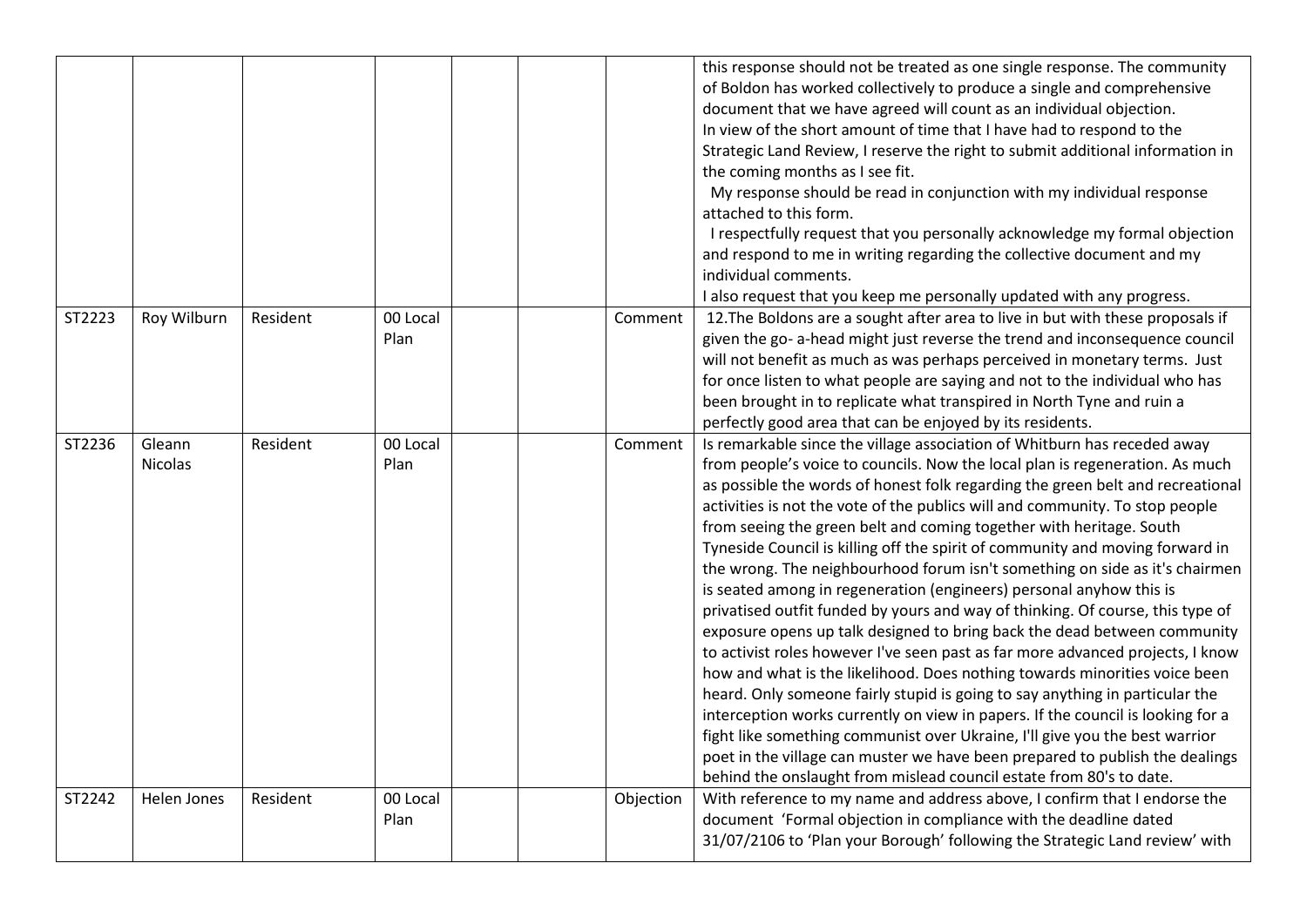|        |                    |          |                  |           | my consent.<br>My signature should be treated as though I have submitted the above<br>document as my individual response to the 'Plan your Borough' request for<br>my views.<br>Despite the standardised form and as agreed with Planners and the Council,<br>this response should not be treated as one single response. The community<br>of Boldon has worked collectively to produce a single and comprehensive<br>document that we have agreed will count as an individual objection.<br>In view of the short amount of time that I have had to respond to the<br>Strategic Land Review, I reserve the right to submit additional information in<br>the coming months as I see fit.<br>My response should be read in conjunction with my individual response<br>attached to this form.<br>I respectfully request that you personally acknowledge my formal objection<br>and respond to me in writing regarding the collective document and my<br>individual comments.<br>I also request that you keep me personally updated with any progress.                                                                                                                                                                                                                                 |
|--------|--------------------|----------|------------------|-----------|------------------------------------------------------------------------------------------------------------------------------------------------------------------------------------------------------------------------------------------------------------------------------------------------------------------------------------------------------------------------------------------------------------------------------------------------------------------------------------------------------------------------------------------------------------------------------------------------------------------------------------------------------------------------------------------------------------------------------------------------------------------------------------------------------------------------------------------------------------------------------------------------------------------------------------------------------------------------------------------------------------------------------------------------------------------------------------------------------------------------------------------------------------------------------------------------------------------------------------------------------------------------------------|
| ST2272 | Byron<br>Longstaff | Resident | 00 Local<br>Plan | Objection | With reference to my name and address above, I confirm that I endorse the<br>document 'Formal objection in compliance with the deadline dated<br>31/07/2106 to 'Plan your Borough' following the Strategic Land review' with<br>my consent.<br>My signature should be treated as though I have submitted the above<br>document as my individual response to the 'Plan your Borough' request for<br>my views.<br>Despite the standardised form and as agreed with Planners and the Council,<br>this response should not be treated as one single response. The community<br>of Boldon has worked collectively to produce a single and comprehensive<br>document that we have agreed will count as an individual objection.<br>In view of the short amount of time that I have had to respond to the<br>Strategic Land Review, I reserve the right to submit additional information in<br>the coming months as I see fit.<br>My response should be read in conjunction with my individual response<br>attached to this form.<br>I respectfully request that you personally acknowledge my formal objection<br>and respond to me in writing regarding the collective document and my<br>individual comments.<br>I also request that you keep me personally updated with any progress. |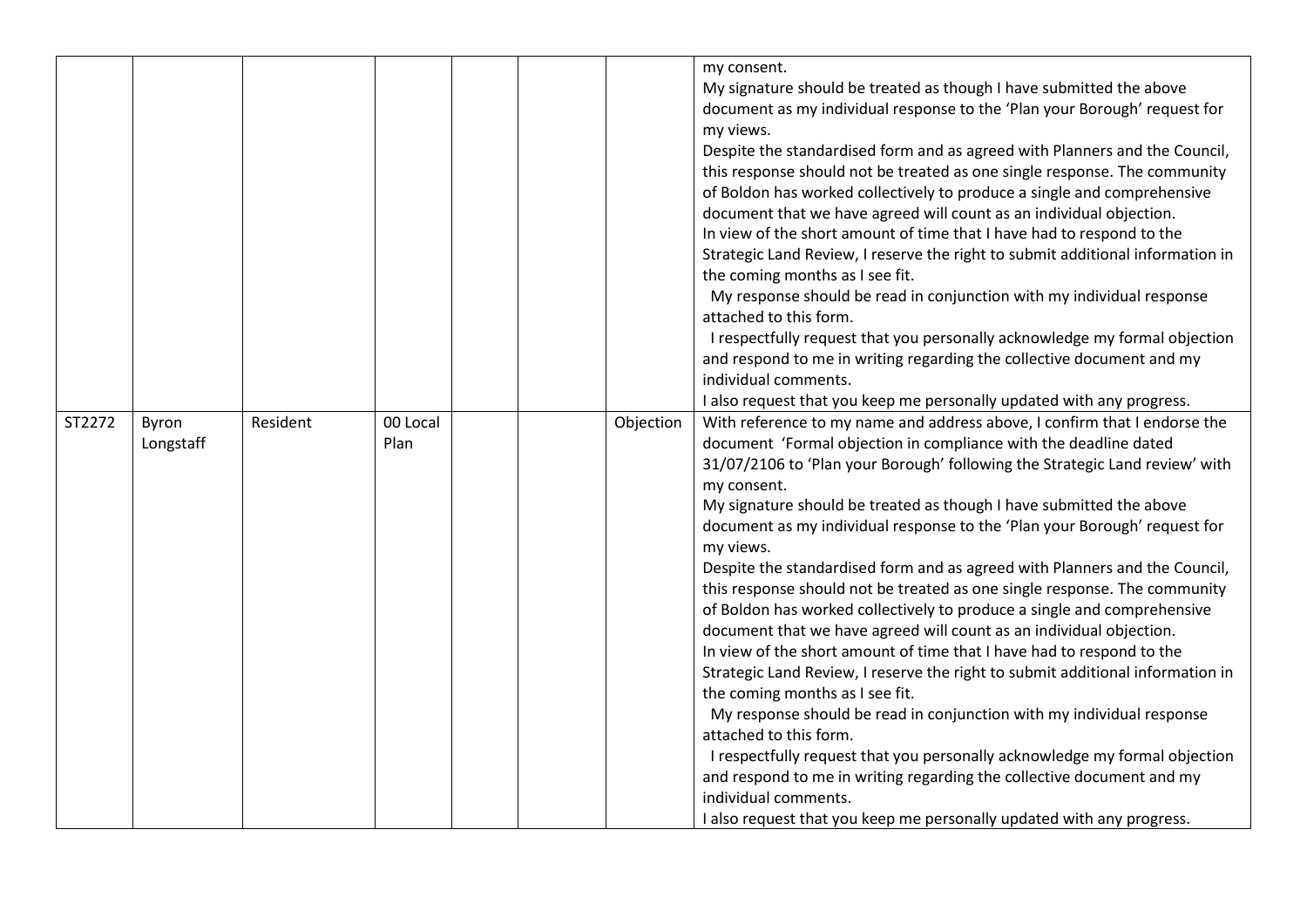| ST2284 | Nicky Butler  | 00 Local<br>Plan | objection | Please find attached two documents containing my objections to and<br>comments on the South Tyneside Local Plan- Pre Publication Draft.<br>I object to the location sites proposed for housing, and the number of homes<br>planned in East Boldon compared with the rest of the borough, the<br>unsuitability of some of the sites for housing, and the loss of green belt, and<br>the lack of consideration for wildlife, habitats and flora and fauna considering<br>the recently publicised drop in numbers of hedgehogs, amphibians and<br>wildlife in general, especially considering the loss of the same at the A19<br>junction and IAMP development.<br>Site boundaries and boundaries of features such as wildlife corridors have<br>been inaccurately drawn, and the plan sent to householders was barely<br>readable, even to someone used to reading maps and plans.              |
|--------|---------------|------------------|-----------|-----------------------------------------------------------------------------------------------------------------------------------------------------------------------------------------------------------------------------------------------------------------------------------------------------------------------------------------------------------------------------------------------------------------------------------------------------------------------------------------------------------------------------------------------------------------------------------------------------------------------------------------------------------------------------------------------------------------------------------------------------------------------------------------------------------------------------------------------------------------------------------------------|
| ST2285 | Gillan Gibson | 00 Local<br>Plan | Comment   | CPRE Durham.<br>Covers the "historic" county of Durham which includes South Tyneside<br>Comment on:<br>The South Tyneside Local Plan<br>Pre-Publication Draft (Regulation 18) - August 2019<br>Consultation, 19th August to 11th October 2019<br><b>GENERAL COMMENT</b><br>1. This document is welcome as a further stage in the progress of South<br>Tyneside's Local Plan.<br>2. The Housing target of 350 per annum is nearly a third above rates of<br>delivery in the past three years. We question whether this is realistic. It<br>should be reviewed regularly and if delivery does not match it, the target<br>should be reduced with sites currently in the Green Belt being removed first<br>from the list of development sites in the plan. This follows practice in local<br>authorities such as Leeds.<br>3. The following comment relates to particular parts of the document: |
| ST2293 | Janine Gray   | 00 Local<br>Plan | objection | I wish to make an objection to your draft local plan.<br>I live in in East Boldon. Your plan is to increase the population of East Boldon<br>by around 40% by building on greenfield sites which seems grossly<br>disproportionate. Having attended one of the consultation events i was told<br>that the impact, in terms of traffic, increased demand on services such as<br>schools, GP surgeries etc had not yet been assessed and that in all likelihood<br>the plan would be approved without any linked plans for increased<br>infrastructure. This is unacceptable<br>We were also told that there were not sufficient brownfield sites available for<br>development in South Tyneside and therefore you have no option but to                                                                                                                                                        |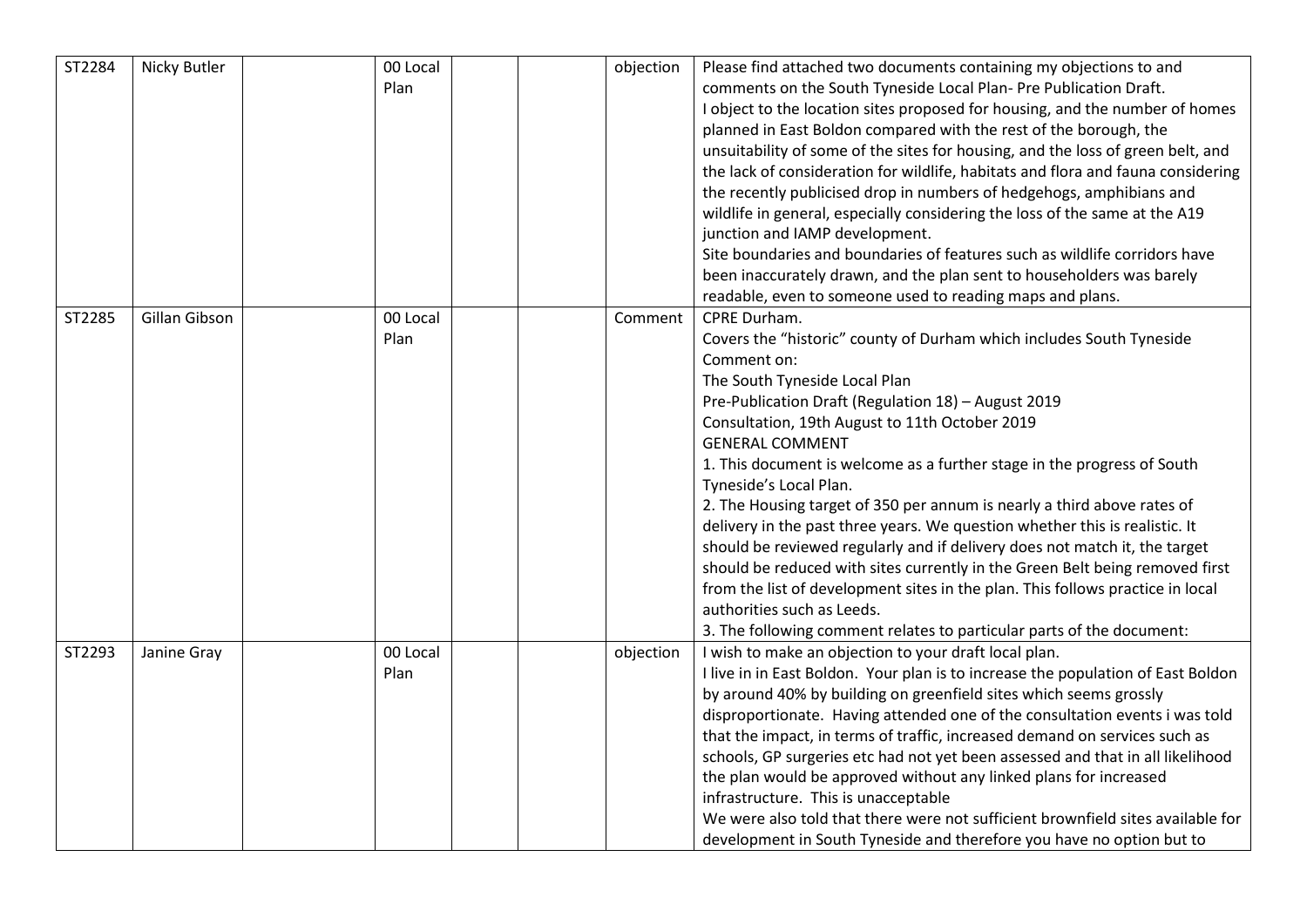|        |                             |                     |                  |            |           | develop greenfield sites. I'm led to believe that there is very little evidence of<br>a proper review of brownfield sites. I believe you should provide further<br>justification of why brownfield sites cannot be developed before developing<br>greenfield sites<br>Loss of greenfield will have a direct impact on flooding which is already<br>problematic (in evidence all over the area after the recent rain). One cause<br>of flooding is increased building/paving over land that would have been<br>soaking up/draining excess water. Surely building in the scale you propose<br>will have a detrimental affect on water drainage which is already<br>problematic?                                                                                                                                                                                                                                                                                                                                                                                                                                  |
|--------|-----------------------------|---------------------|------------------|------------|-----------|----------------------------------------------------------------------------------------------------------------------------------------------------------------------------------------------------------------------------------------------------------------------------------------------------------------------------------------------------------------------------------------------------------------------------------------------------------------------------------------------------------------------------------------------------------------------------------------------------------------------------------------------------------------------------------------------------------------------------------------------------------------------------------------------------------------------------------------------------------------------------------------------------------------------------------------------------------------------------------------------------------------------------------------------------------------------------------------------------------------|
| ST2351 | Kevin Ayre                  | Resident            | 00 Local<br>Plan | H03.0<br>3 | Objection | I am strongly opposed to the proposed development allocated with in Boldon<br>of South Tyneside for the following reasons which are in support of the Keep<br>Boldon Green campaign (previously reported upon in July 2016).                                                                                                                                                                                                                                                                                                                                                                                                                                                                                                                                                                                                                                                                                                                                                                                                                                                                                   |
| ST2494 | Church<br>Commissione<br>rs | <b>Richard Swan</b> | 00 Local<br>Plan |            | Comment   | 1. The Soundness of The Plan<br>The revised National Planning Policy Framework ("the Framework"),<br>published February 2019, sets out in paragraph 35 that local planning<br>authorities should submit a plan for examination which it considers to be<br>"sound"; namely that it is:<br>§ Positively prepared: the plan should be prepared based on a strategy which<br>seeks to meet objectively assessed needs, is informed by agreements with<br>other authorities so that unmet need from neighbouring areas is<br>accommodated for where it is practical to do so and is consistent with<br>achieving sustainable development.<br>§ Justified: the plan should be the most appropriate strategy, when<br>considered against the reasonable alternatives, based on proportionate<br>evidence;<br>§ Effective: the plan should be deliverable over its period and based on<br>effective joint working on cross -boundary strategic matters; and<br>§ Consistent with national policy: the plan should enable the delivery of<br>sustainable development in accordance with the policies in the Framework. |
| ST2494 | Church<br>Commissione<br>rs | <b>Richard Swan</b> | 00 Local<br>Plan |            | Comment   | 1. The Soundness of The Plan<br>The revised National Planning Policy Framework ("the Framework"),<br>published February 2019, sets out in paragraph 35 that local planning<br>authorities should submit a plan for examination which it considers to be<br>"sound"; namely that it is:<br>• Positively prepared: the plan should be prepared based on a strategy which<br>seeks to meet objectively assessed needs, is informed by agreements with<br>other authorities so that unmet need from neighbouring areas is                                                                                                                                                                                                                                                                                                                                                                                                                                                                                                                                                                                          |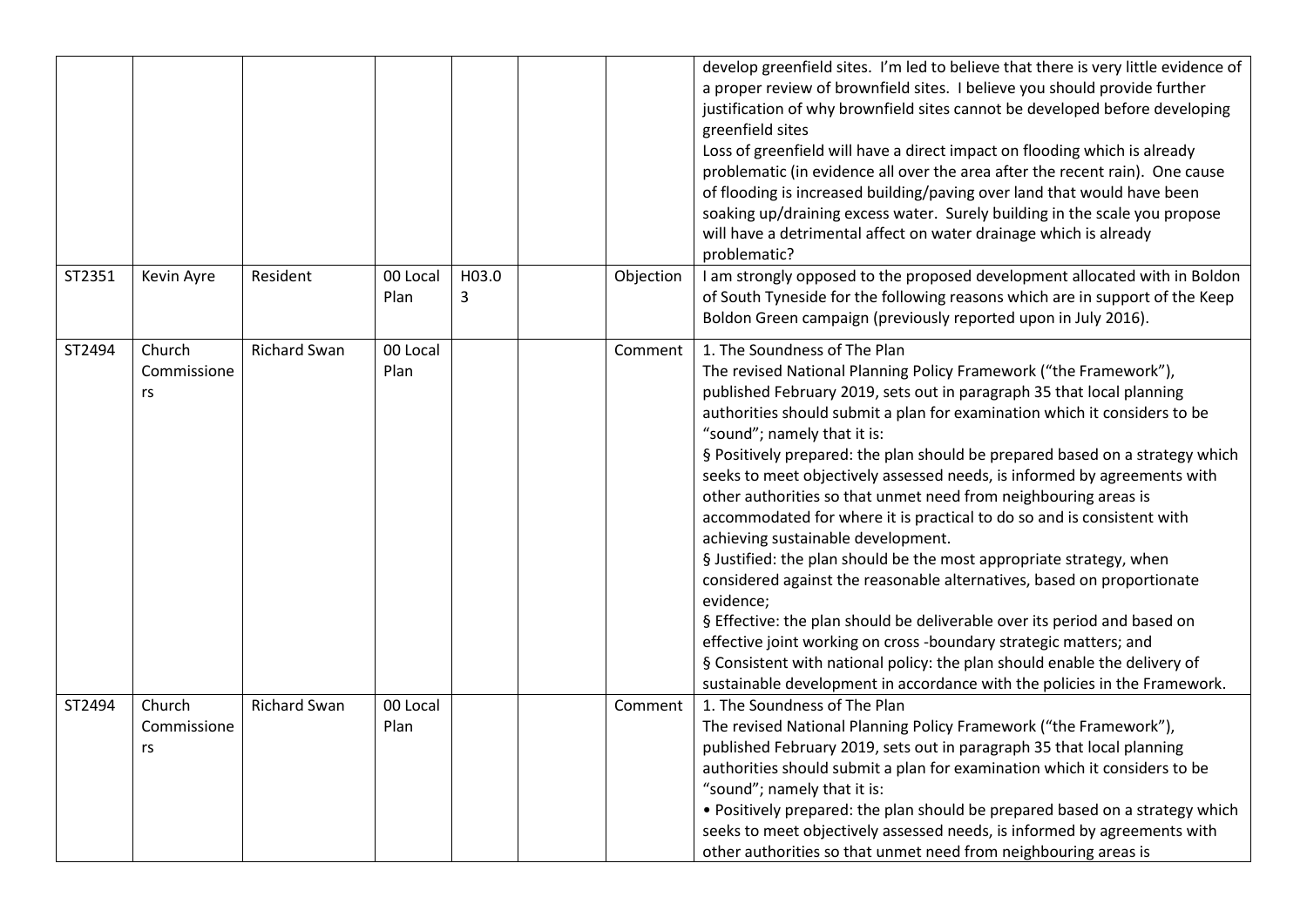|        |                  |                     |                  |         | accommodated for where it is practical to do so and is consistent with<br>achieving sustainable development.<br>• Justified: the plan should be the most appropriate strategy, when<br>considered against the reasonable alternatives, based on proportionate<br>evidence;<br>• Effective: the plan should be deliverable over its period and based on<br>effective joint working on cross -boundary strategic matters; and<br>• Consistent with national policy: the plan should enable the delivery of<br>sustainable development in accordance with the policies in the Framework.                                                                                                                                                                                                                                                                                                                                                                                                                                                                                                                                                                                                                                                                                                                                                                                                                                                                                                                                                                                                                                                                                                                                                                                                                                                                                                                                                                                                                                                                          |
|--------|------------------|---------------------|------------------|---------|----------------------------------------------------------------------------------------------------------------------------------------------------------------------------------------------------------------------------------------------------------------------------------------------------------------------------------------------------------------------------------------------------------------------------------------------------------------------------------------------------------------------------------------------------------------------------------------------------------------------------------------------------------------------------------------------------------------------------------------------------------------------------------------------------------------------------------------------------------------------------------------------------------------------------------------------------------------------------------------------------------------------------------------------------------------------------------------------------------------------------------------------------------------------------------------------------------------------------------------------------------------------------------------------------------------------------------------------------------------------------------------------------------------------------------------------------------------------------------------------------------------------------------------------------------------------------------------------------------------------------------------------------------------------------------------------------------------------------------------------------------------------------------------------------------------------------------------------------------------------------------------------------------------------------------------------------------------------------------------------------------------------------------------------------------------|
| ST2504 | Samuel<br>Fisher | <b>Chris Martin</b> | 00 Local<br>Plan | Comment | Introduction<br>1.1 These representations have been prepared by Pegasus Group on behalf of<br>our Client, Gleeson Regeneration Limited, in relation to the Pre-Publication<br>draft of South Tyneside Council's Local Plan.<br>1.2 The Local Plan seeks to provide a framework for South Tyneside's growth<br>up to 2036. Once adopted, it will replace the existing suite of documents<br>which currently make up the development plan for the Borough. Upon<br>adoption it will therefore act as the starting point for making decisions for<br>future development proposals.<br>1.3 This consultation seeks comments from the general public, landowners<br>and key stakeholders. As a housebuilder active in the area, our Client is keen<br>to ensure that the Local Plan is prepared in a robust, comprehensive and<br>sound way which complies with the policies of the National Planning Policy<br>Framework (NPPF) and has cognisance of the content of the accompanying<br>Planning Practice Guidance (PPG).<br>1.4 The NPPF in paragraph 35 highlights that local planning authorities should<br>submit a plan for examination which it considers is "sound"; namely that it is:<br>• Positively prepared - providing a strategy which, as a minimum, seeks to<br>meet the area's objectively assessed needs; and is informed by agreements<br>with other authorities, so that unmet need from neighbouring areas is<br>accommodated where it is practical to do so and is consistent with achieving<br>sustainable development;<br>• Justified - an appropriate strategy, taking into account the reasonable<br>alternatives, and based on proportionate evidence;<br>• Effective - deliverable over the plan period, and based on effective joint<br>working on cross-boundary strategic matters that have been dealt with<br>rather than deferred, as evidenced by the statement of common ground;<br>• Consistent with national policy - enabling the delivery of sustainable<br>development in accordance with the policies in this Framework. |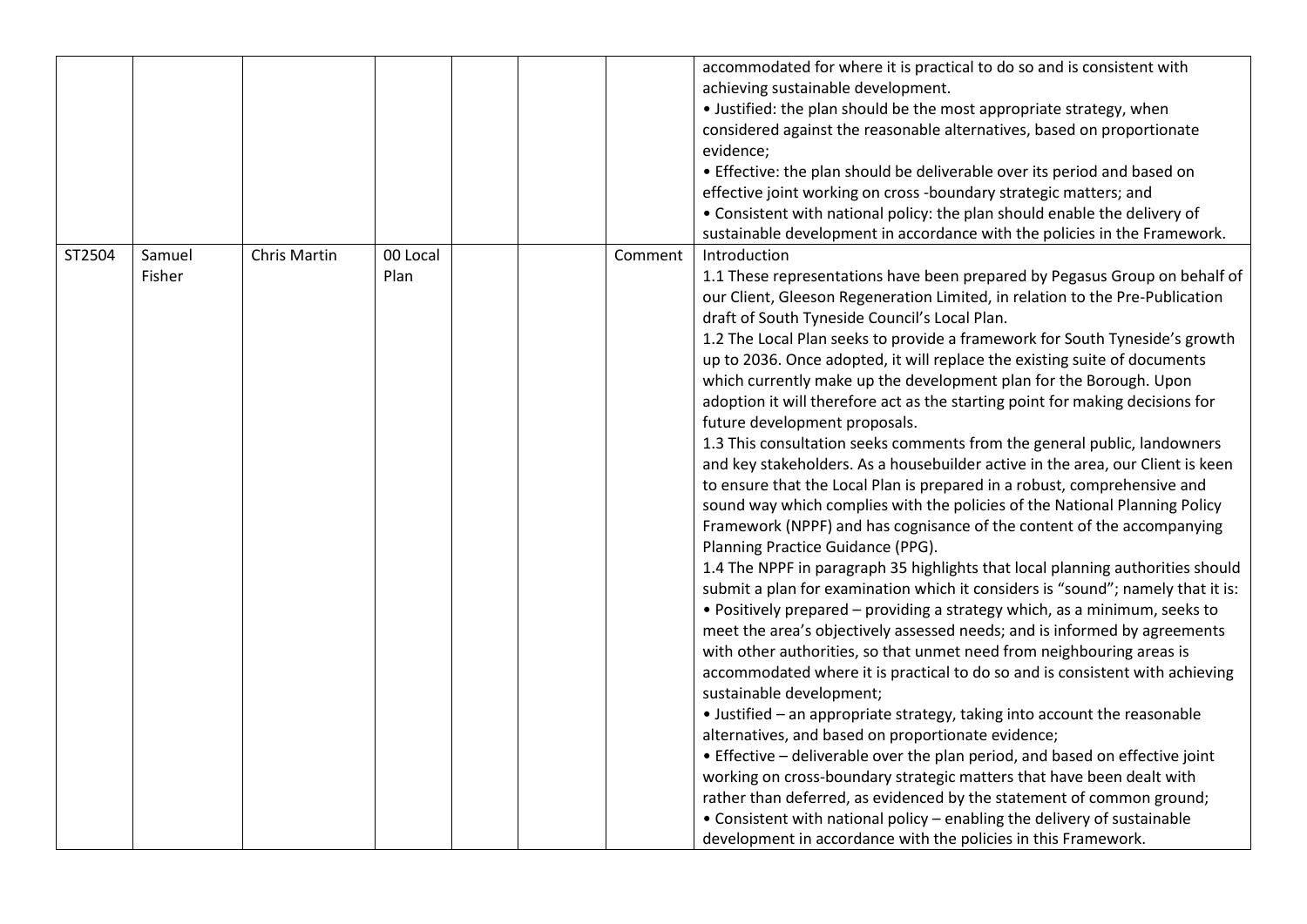|        |              |                     |                  |         | 1.5 Our comments on the Local Plan have been framed with references to<br>these tests.                                                                                                                                                                                                                                                                                                                                                                                                                                                                                                                                                                                                                                                                                                                                                                                                                                                                                                                                                                                                                                                                                                                                                                                                                                                                                                                                                                                                                                                                                                                                                                                                                                                                                                                                                                                                                                                                                                                                                                                                                                                                                                                                                                                                          |
|--------|--------------|---------------------|------------------|---------|-------------------------------------------------------------------------------------------------------------------------------------------------------------------------------------------------------------------------------------------------------------------------------------------------------------------------------------------------------------------------------------------------------------------------------------------------------------------------------------------------------------------------------------------------------------------------------------------------------------------------------------------------------------------------------------------------------------------------------------------------------------------------------------------------------------------------------------------------------------------------------------------------------------------------------------------------------------------------------------------------------------------------------------------------------------------------------------------------------------------------------------------------------------------------------------------------------------------------------------------------------------------------------------------------------------------------------------------------------------------------------------------------------------------------------------------------------------------------------------------------------------------------------------------------------------------------------------------------------------------------------------------------------------------------------------------------------------------------------------------------------------------------------------------------------------------------------------------------------------------------------------------------------------------------------------------------------------------------------------------------------------------------------------------------------------------------------------------------------------------------------------------------------------------------------------------------------------------------------------------------------------------------------------------------|
| ST2505 | Martyn Earle | <b>Chris Martin</b> | 00 Local<br>Plan | Comment | 1.0 Introduction<br>1.1 These representations have been prepared by Pegasus Group on behalf of<br>our Client, Bellway Homes Limited, in relation to the Pre-Publication draft of<br>South Tyneside Council's Local Plan. As well as providing general comments<br>on the Local Plan, the representations also consider our Client's land interest<br>in the Borough.<br>1.2 The Local Plan seeks to provide a framework for South Tyneside's growth<br>up to 2036. Once adopted, it will replace the existing suite of documents<br>which currently make up the development plan for the Borough. Upon<br>adoption it will therefore act as the starting point for making decisions for<br>future development proposals.<br>1.3 This consultation seeks comments from the general public, landowners<br>and key stakeholders. As a major housebuilder in the Borough, our Client is<br>keen to ensure that the Local Plan is prepared in a robust, comprehensive<br>and sound way which complies with the policies of the National Planning<br>Policy Framework (NPPF) and has cognisance of the content of the<br>accompanying Planning Practice Guidance (PPG).<br>1.4 The NPPF in paragraph 35 highlights that local planning authorities should<br>submit a plan for examination which it considers is "sound"; namely that it is:<br>• Positively prepared – providing a strategy which, as a minimum, seeks to<br>meet the area's objectively assessed needs; and is informed by agreements<br>with other authorities, so that unmet need from neighbouring areas is<br>accommodated where it is practical to do so and is consistent with achieving<br>sustainable development;<br>• Justified - an appropriate strategy, taking into account the reasonable<br>alternatives, and based on proportionate evidence;<br>• Effective - deliverable over the plan period, and based on effective joint<br>working on cross-boundary strategic matters that have been dealt with<br>rather than deferred, as evidenced by the statement of common ground;<br>• Consistent with national policy - enabling the delivery of sustainable<br>development in accordance with the policies in this Framework.<br>Our comments on the Local Plan have been framed with references to these<br>tests. |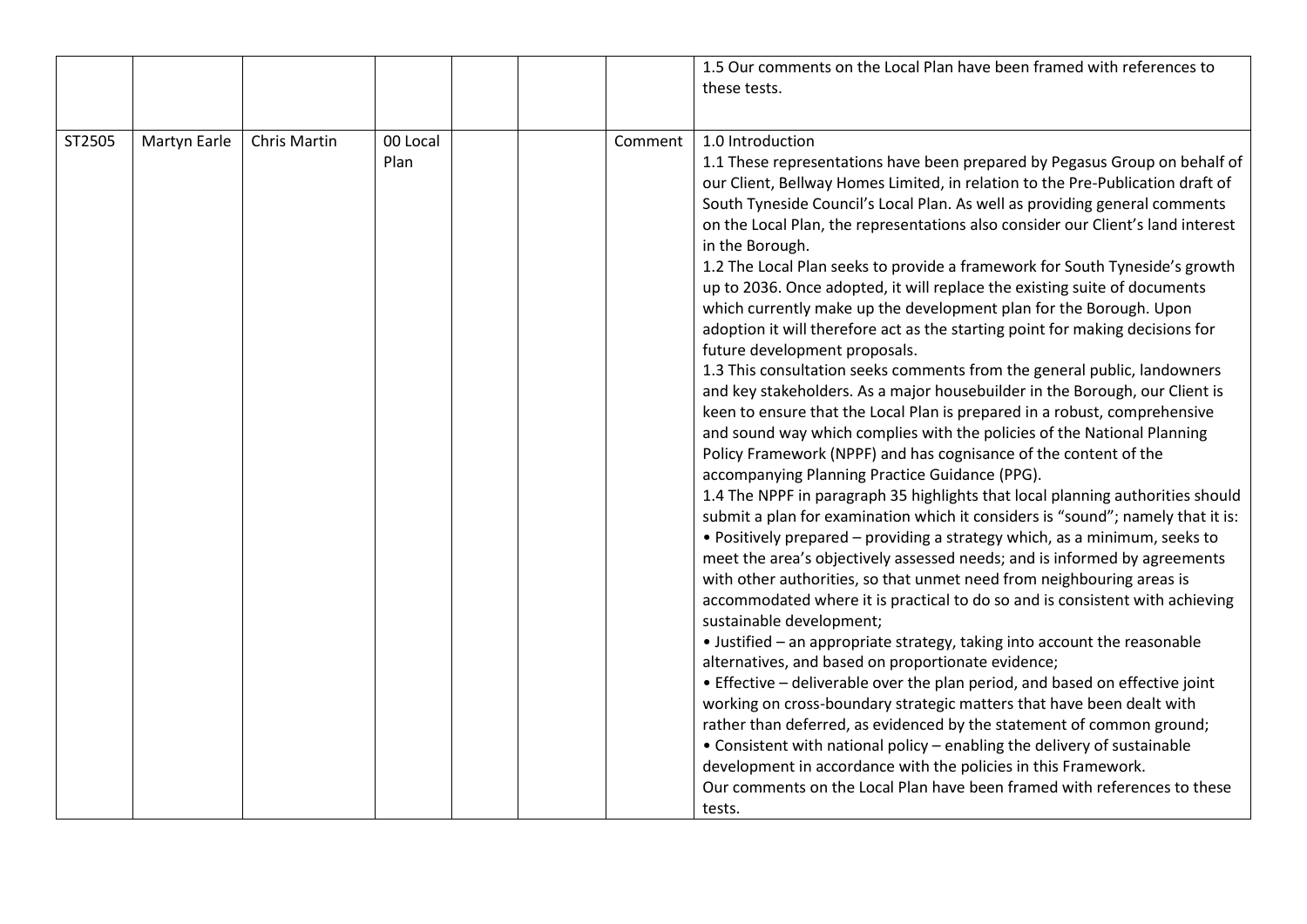| ST2506 | Mark    | Chris Martin | 00 Local | Comment | 1.0 Introduction                                                                |
|--------|---------|--------------|----------|---------|---------------------------------------------------------------------------------|
|        | Gabrele |              | Plan     |         | 1.1 These representations have been prepared by Pegasus Group on behalf of      |
|        |         |              |          |         | our Client, Bellway Homes Limited (North East), in relation to the Pre-         |
|        |         |              |          |         | Publication draft of South Tyneside Council's Local Plan. As well as providing  |
|        |         |              |          |         | general comments on the Local Plan, the representations also consider our       |
|        |         |              |          |         | Client's land interest in the Borough.                                          |
|        |         |              |          |         | 1.2 The Local Plan seeks to provide a framework for South Tyneside's growth     |
|        |         |              |          |         | up to 2036. Once adopted, it will replace the existing suite of documents       |
|        |         |              |          |         | which currently make up the development plan for the Borough. Upon              |
|        |         |              |          |         | adoption it will therefore act as the starting point for making decisions for   |
|        |         |              |          |         | future development proposals.                                                   |
|        |         |              |          |         | 1.3 This consultation seeks comments from the general public, landowners        |
|        |         |              |          |         | and key stakeholders. As a major housebuilder in the Borough, our Client is     |
|        |         |              |          |         | keen to ensure that the Local Plan is prepared in a robust, comprehensive       |
|        |         |              |          |         | and sound way which complies with the policies of the National Planning         |
|        |         |              |          |         | Policy Framework (NPPF) and has cognisance of the content of the                |
|        |         |              |          |         | accompanying Planning Practice Guidance (PPG).                                  |
|        |         |              |          |         | 1.4 The NPPF in paragraph 35 highlights that local planning authorities should  |
|        |         |              |          |         | submit a plan for examination which it considers is "sound"; namely that it is: |
|        |         |              |          |         | • Positively prepared – providing a strategy which, as a minimum, seeks to      |
|        |         |              |          |         | meet the area's objectively assessed needs; and is informed by agreements       |
|        |         |              |          |         | with other authorities, so that unmet need from neighbouring areas is           |
|        |         |              |          |         | accommodated where it is practical to do so and is consistent with achieving    |
|        |         |              |          |         | sustainable development;                                                        |
|        |         |              |          |         | • Justified - an appropriate strategy, taking into account the reasonable       |
|        |         |              |          |         | alternatives, and based on proportionate evidence;                              |
|        |         |              |          |         | • Effective – deliverable over the plan period, and based on effective joint    |
|        |         |              |          |         | working on cross-boundary strategic matters that have been dealt with           |
|        |         |              |          |         | rather than deferred, as evidenced by the statement of common ground;           |
|        |         |              |          |         | • Consistent with national policy - enabling the delivery of sustainable        |
|        |         |              |          |         | development in accordance with the policies in this Framework.                  |
|        |         |              |          |         | Our comments on the Local Plan have been framed with references to these        |
|        |         |              |          |         | tests.                                                                          |
|        |         |              |          |         | 3.1 Overview                                                                    |
|        |         |              |          |         | 3.1.1 Overall our Client supports the preparation of a new Local Plan for       |
|        |         |              |          |         | South Tyneside as it believes that if prepared in a sound and robust manner,    |
|        |         |              |          |         | an up to date development plan for the Borough will provide certainty for       |
|        |         |              |          |         | development going forward and will help promote sustainable growth.             |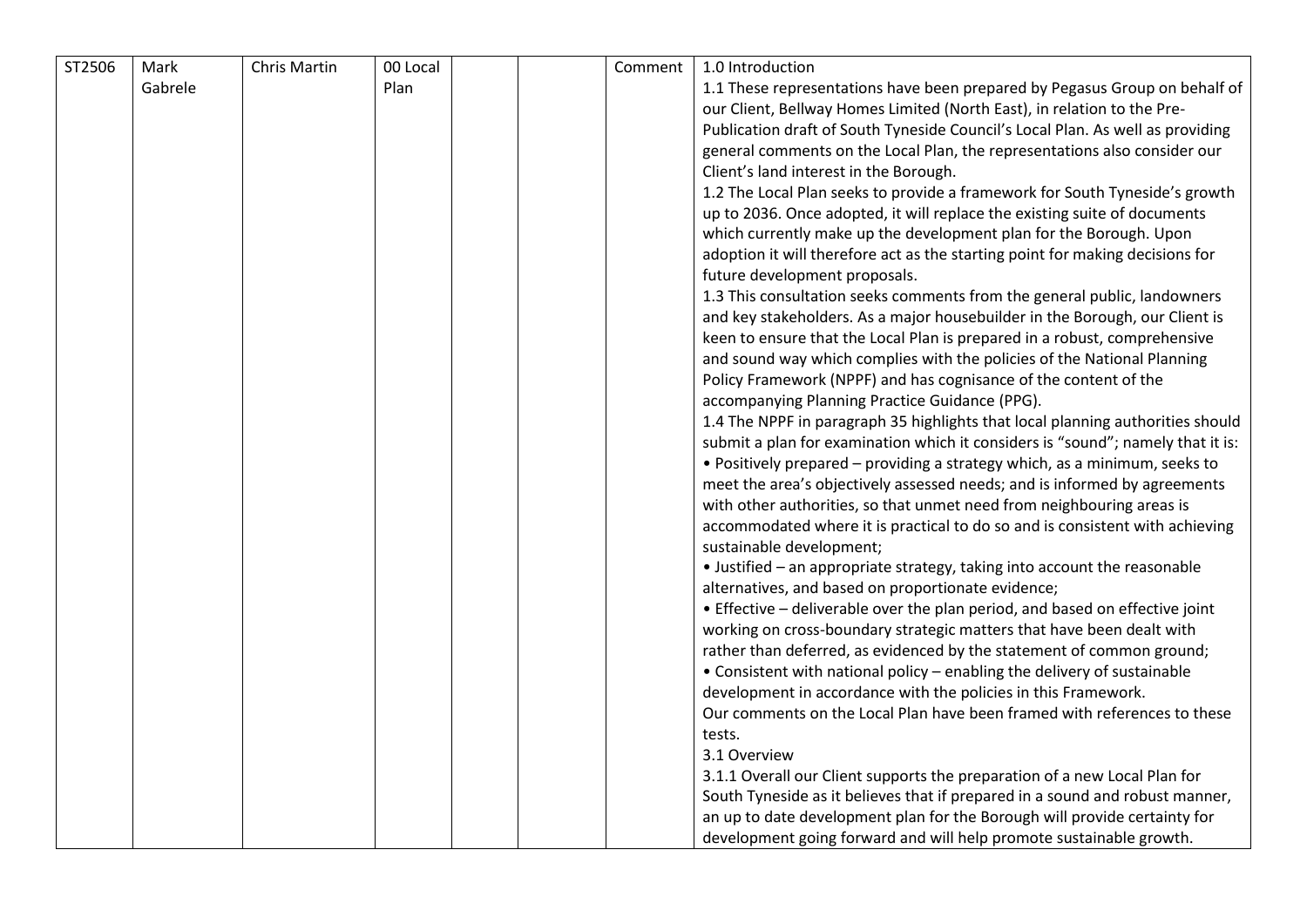|        |                 |                  |         | 3.1.2 Nevertheless, our Client believes some areas of the Local Plan require<br>amending so that it can be regarded as sound going forward. We detail these<br>below.                                                                                                                                                                                                                                                                                                                                                                                                                                                                                                                                                                                                                                                                                                                                                                                                                                                                                                                                                                                                                                                                                                                                                                                                                                                                                                                                                                                                                                                                                                                                                                                                                                                                                                                                                                                                                                                                                                                                                                                                                                                                                                                                                                                                                                                           |
|--------|-----------------|------------------|---------|---------------------------------------------------------------------------------------------------------------------------------------------------------------------------------------------------------------------------------------------------------------------------------------------------------------------------------------------------------------------------------------------------------------------------------------------------------------------------------------------------------------------------------------------------------------------------------------------------------------------------------------------------------------------------------------------------------------------------------------------------------------------------------------------------------------------------------------------------------------------------------------------------------------------------------------------------------------------------------------------------------------------------------------------------------------------------------------------------------------------------------------------------------------------------------------------------------------------------------------------------------------------------------------------------------------------------------------------------------------------------------------------------------------------------------------------------------------------------------------------------------------------------------------------------------------------------------------------------------------------------------------------------------------------------------------------------------------------------------------------------------------------------------------------------------------------------------------------------------------------------------------------------------------------------------------------------------------------------------------------------------------------------------------------------------------------------------------------------------------------------------------------------------------------------------------------------------------------------------------------------------------------------------------------------------------------------------------------------------------------------------------------------------------------------------|
| ST2514 | Dave<br>McGuire | 00 Local<br>Plan | Comment | I refer to the above document and your recent consultation with Sport<br>England. Thank you for seeking our views on this matter.<br>The National Planning Policy Framework (NPPF) sets out the Government's<br>planning policies for England and how they should be applied. It provides a<br>framework guiding the preparation of development plan documents,<br>associated evidence base and supplementary planning documents (Planning<br>Policy). It is also a material consideration which should be taken into account<br>when determining applications for planning permission (Development<br>Management). Supporting this core objective, the NPPF states how the<br>planning system should plan positively to achieve healthy places and provide<br>the social, recreational and cultural facilities and services the community<br>needs. This includes:<br>• enabling and supporting healthy lifestyles, especially where this would<br>address identified local health and wellbeing needs - for example through<br>the provision of safe and accessible green infrastructure, sports facilities,<br>local shops, access to healthier food, allotments and layouts that encourage<br>walking and cycling (paragraph 91c);<br>• planning positively for provision and use of shared spaces, community<br>facilities (including sports venues and open space) and other local services<br>(paragraph 92a);<br>• taking into account and supporting the delivery of local strategies to<br>improve health, social and cultural wellbeing for all sections of the<br>community (paragraph 92b); and<br>• guarding against unnecessary loss of valued facilities and services<br>(paragraph 92c).<br>The importance of promoting healthy communities is a key focus of the NPPF<br>in achieving sustainable development. The NPPF states that the overarching<br>social objective of the planning system is: "to support strong, vibrant and<br>healthy communities by ensuring that a sufficient number and range of<br>homes can be provided to meet the needs of present and future generations;<br>and by fostering a well-designed and safe built environment, with accessible<br>services and open spaces that reflect current and future needs and support<br>communities' health, social and cultural wellbeing." (paragraph 8).<br>The NPPF also states that: "access to a network of high quality open spaces |
|        |                 |                  |         | and opportunities for sport and physical activity is important for the health                                                                                                                                                                                                                                                                                                                                                                                                                                                                                                                                                                                                                                                                                                                                                                                                                                                                                                                                                                                                                                                                                                                                                                                                                                                                                                                                                                                                                                                                                                                                                                                                                                                                                                                                                                                                                                                                                                                                                                                                                                                                                                                                                                                                                                                                                                                                                   |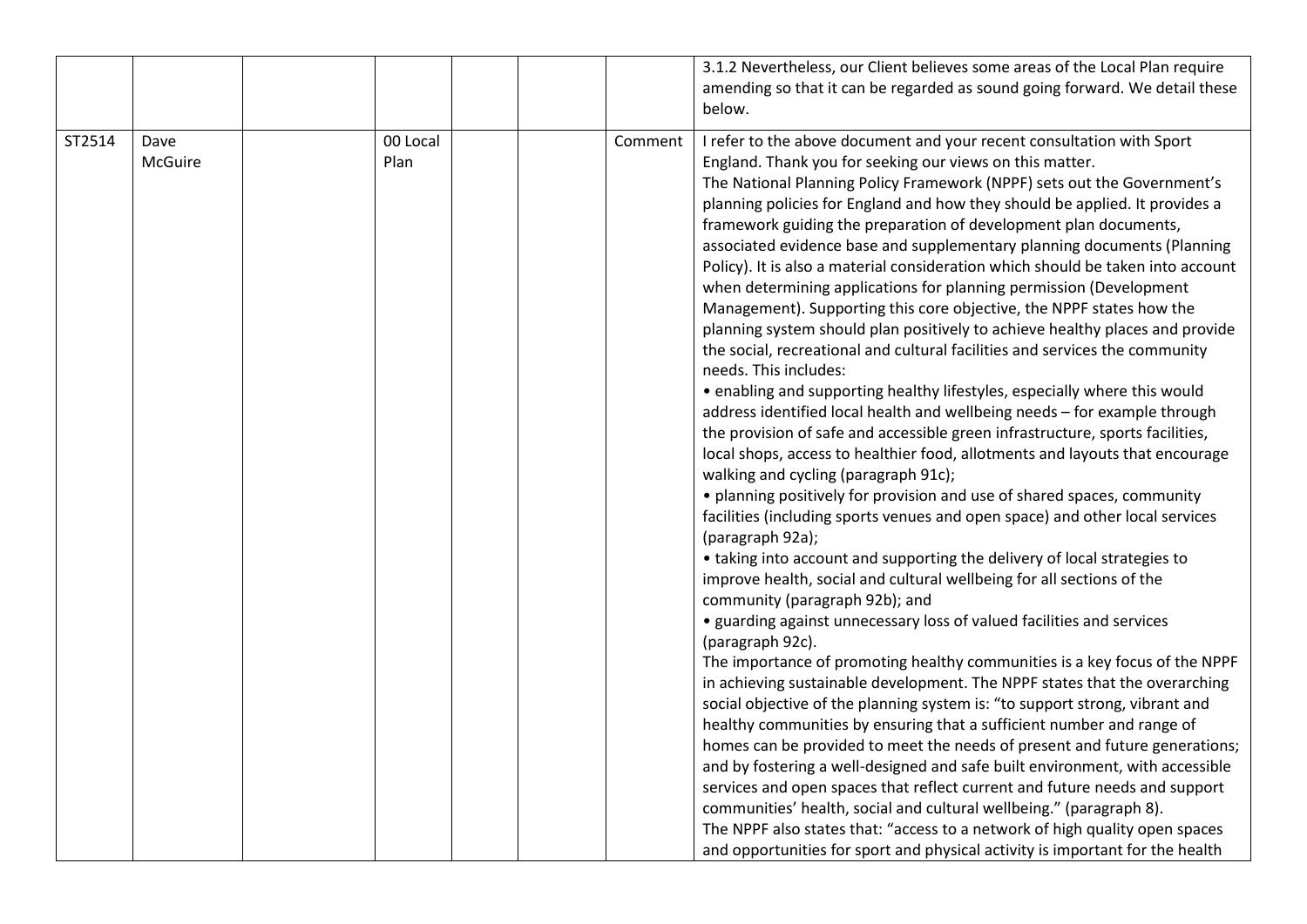|        |                       |                     |                  |            |         | and wellbeing of communities" (paragraph 96). In providing specific detail on                                                                                       |
|--------|-----------------------|---------------------|------------------|------------|---------|---------------------------------------------------------------------------------------------------------------------------------------------------------------------|
|        |                       |                     |                  |            |         | planning positively for open space, sport and recreational provision, the NPPF                                                                                      |
|        |                       |                     |                  |            |         | is clear that:<br>• planning policies should be based on robust and up-to-date assessments of                                                                       |
|        |                       |                     |                  |            |         |                                                                                                                                                                     |
|        |                       |                     |                  |            |         | the needs for open space, sports and recreational facilities and opportunities<br>for new provision (paragraph 96);                                                 |
|        |                       |                     |                  |            |         | • information gained from the assessments should be used to determine                                                                                               |
|        |                       |                     |                  |            |         | what open space, sport and recreational provision is needed, which plans                                                                                            |
|        |                       |                     |                  |            |         | should then seek to accommodate (paragraph 96);                                                                                                                     |
|        |                       |                     |                  |            |         | • existing open space, sports and recreational buildings and land, including                                                                                        |
|        |                       |                     |                  |            |         | playing fields, should not be built on unless one of three specific                                                                                                 |
|        |                       |                     |                  |            |         | circumstances are met (paragraph 97);                                                                                                                               |
|        |                       |                     |                  |            |         | · planning policies and decisions should protect and enhance public rights of                                                                                       |
|        |                       |                     |                  |            |         | way and access including, providing better facilities for users (paragraph 98);                                                                                     |
|        |                       |                     |                  |            |         | and                                                                                                                                                                 |
|        |                       |                     |                  |            |         | · land of particular recreational value to a local community can be designated                                                                                      |
|        |                       |                     |                  |            |         | as a Local Green Space affording it greater protection (paragraph 101).                                                                                             |
|        |                       |                     |                  |            |         | It is against the backdrop of these overarching planning principles that Sport                                                                                      |
|        |                       |                     |                  |            |         | England reviews and comments on Local Plans.                                                                                                                        |
| ST2530 | Church<br>Commissione | <b>Richard Swan</b> | 00 Local<br>Plan | H03.7<br>4 | Support | Our client supports the site allocation for both site H3.74 and H3.75 in Policy<br>H3 of the PPSTLP. Our client agrees that these sites are suitable, available and |
|        | rs                    |                     |                  |            |         | achievable to bring residential development forward phased in the short                                                                                             |
|        |                       |                     |                  |            |         | term. However, our client would object to the separate allocations of the site                                                                                      |
|        |                       |                     |                  |            |         | which is under one ownership. We would seek for the allocations to be                                                                                               |
|        |                       |                     |                  |            |         | merged together to reflect the land ownership, which it appears the council                                                                                         |
|        |                       |                     |                  |            |         | have acknowledged with site H3.74 identified as 1.8ha, approximately, the                                                                                           |
|        |                       |                     |                  |            |         | size of both allocations combined. The two site allocations, to become one                                                                                          |
|        |                       |                     |                  |            |         | allocation, are a logical extension of the existing settlement with defensible                                                                                      |
|        |                       |                     |                  |            |         | boundaries to the north of the site marked by Whitburn Coastal Park, the                                                                                            |
|        |                       |                     |                  |            |         | A183 Mill Lane to the west of the site and Shearwater to the south. The                                                                                             |
|        |                       |                     |                  |            |         | allocations boundaries, including the Whitburn Lodge, would be more                                                                                                 |
|        |                       |                     |                  |            |         | effective and in line with national policy if they reflected land ownership.                                                                                        |
|        |                       |                     |                  |            |         | It is of importance to make the Council aware of the aforementioned                                                                                                 |
|        |                       |                     |                  |            |         | inaccuracy with the site areas and number of homes allocated in the PPSTLP.                                                                                         |
|        |                       |                     |                  |            |         | The PPSTLP states that site H3.74, Land to North of Shearwater, is 1.8ha in                                                                                         |
|        |                       |                     |                  |            |         | size to provide 57 homes. However, this fails to reflect the size of the site                                                                                       |
|        |                       |                     |                  |            |         | noted in the Sustainability Appraisal and the Strategic Land Review, stated at                                                                                      |
|        |                       |                     |                  |            |         | an area of 1.27ha. As such, the PPSTLP is incorrect and needs rectifying. The                                                                                       |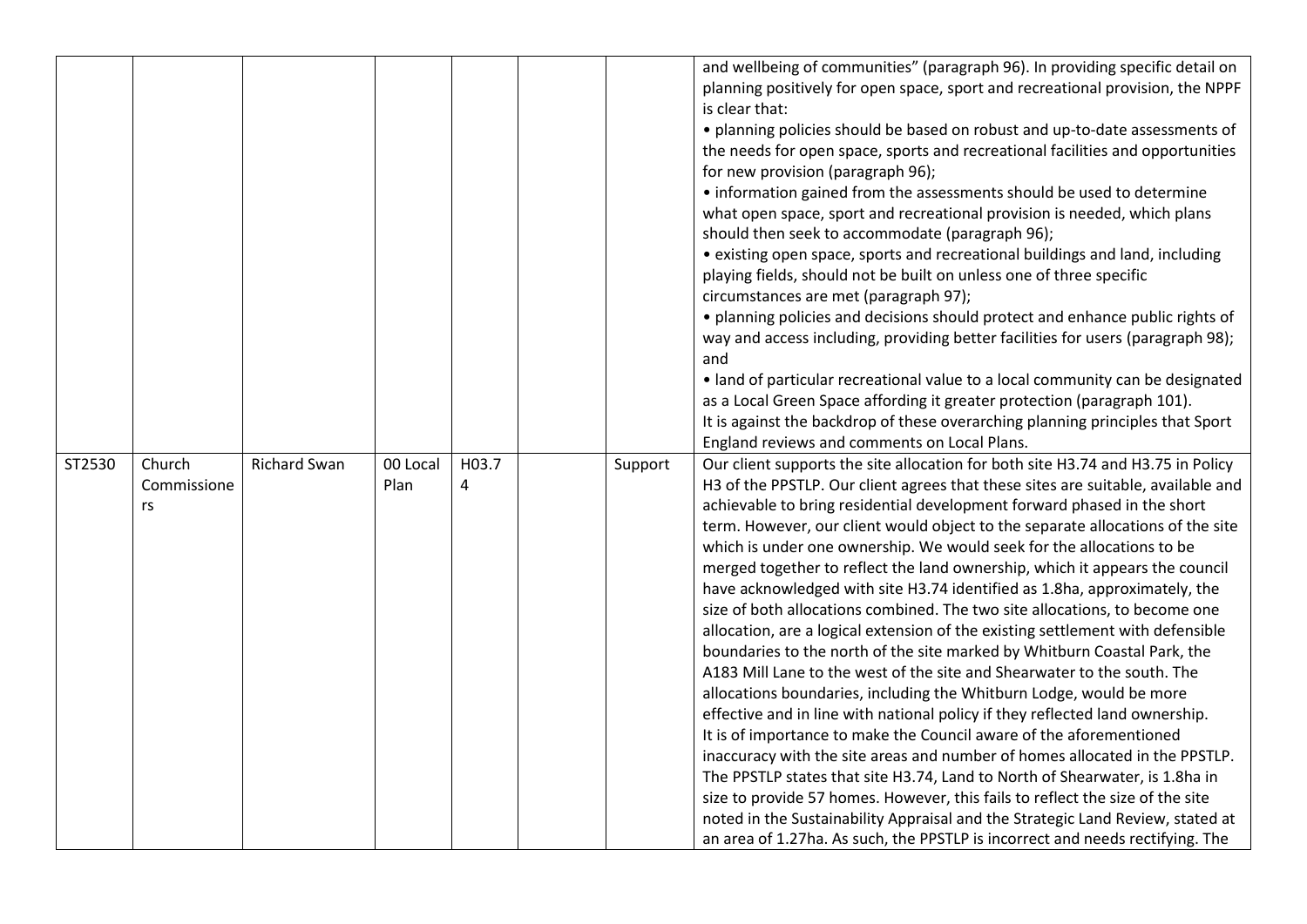site area of H3.75 is also erroneous. The site area is in fact 0.61ha, stated in the Strategic Land Review and the Sustainability Appraisal and not 1.27ha, as the PPSTLP states. This would be rectified by allocating our Client's land as one single site north of Shearwater.

Our client is in agreement that the land is highly suitable and achievable for residential development. The land does not have constraints in terms of flooding or heritage impacts. Additionally, our client agrees that whilst the sites are Grade 3a agricultural land, the size of the both sites "provide a minimal amount of the borough's total supply", therefore the loss of the land would have very limited impact and the benefits of delivering housing in the borough to meet local housing need over the plan period would outweigh the very minimal impact. The screening of the site and its small scale also ensure that the development of the site would have a low impact on the surrounding landscape, simply mirroring the built residential form to the south of the site. The land is also highly accessible, as noted in the Site Allocations Topic Paper Appendix 1. Bus services stop approximately 150m south of the site, on Mill Lane, providing services to Sunderland, South Shields, Hebburn and Brockley Whins. The site is also highly accessible for pedestrian and cycle routes. Our client agrees with the Site Allocations Topic Paper Appendix 1 which highlights the proximity of areas of recreational open space to the site, promoting physical activity and health and wellbeing. The village centre of Whitburn is also to the south of the site, where local amenities including shops and a primary school are located.

Our client would argue that the development of the site would have a low impact on the purpose of the Green Belt, with the site infilling the built form to the south of the site along Shearwater and Whitburn Lodge to the north. The infill would not encroach on to the countryside, nor would it result in the unrestricted sprawl of the built-up area and would preserve the existing special and separate character of the Urban Fringe village. The proposed landscaping to the site, with open space left to the east of the site, along the boundary with Whitburn Coastal Park and additional planting proposed along the west and south boundaries will serve to preserve the adjacent Green Belt. This landscaping would also ensure to preserve the surrounding landscape of Whitburn Coastal Area and the coastal park. Overall, our client would argue that the development of the site would have a limited impact on the green belt in terms of the NPPF definition.

Our client has had an ecological appraisal undertook for the assessment of the site. This concludes that the development of the site could provide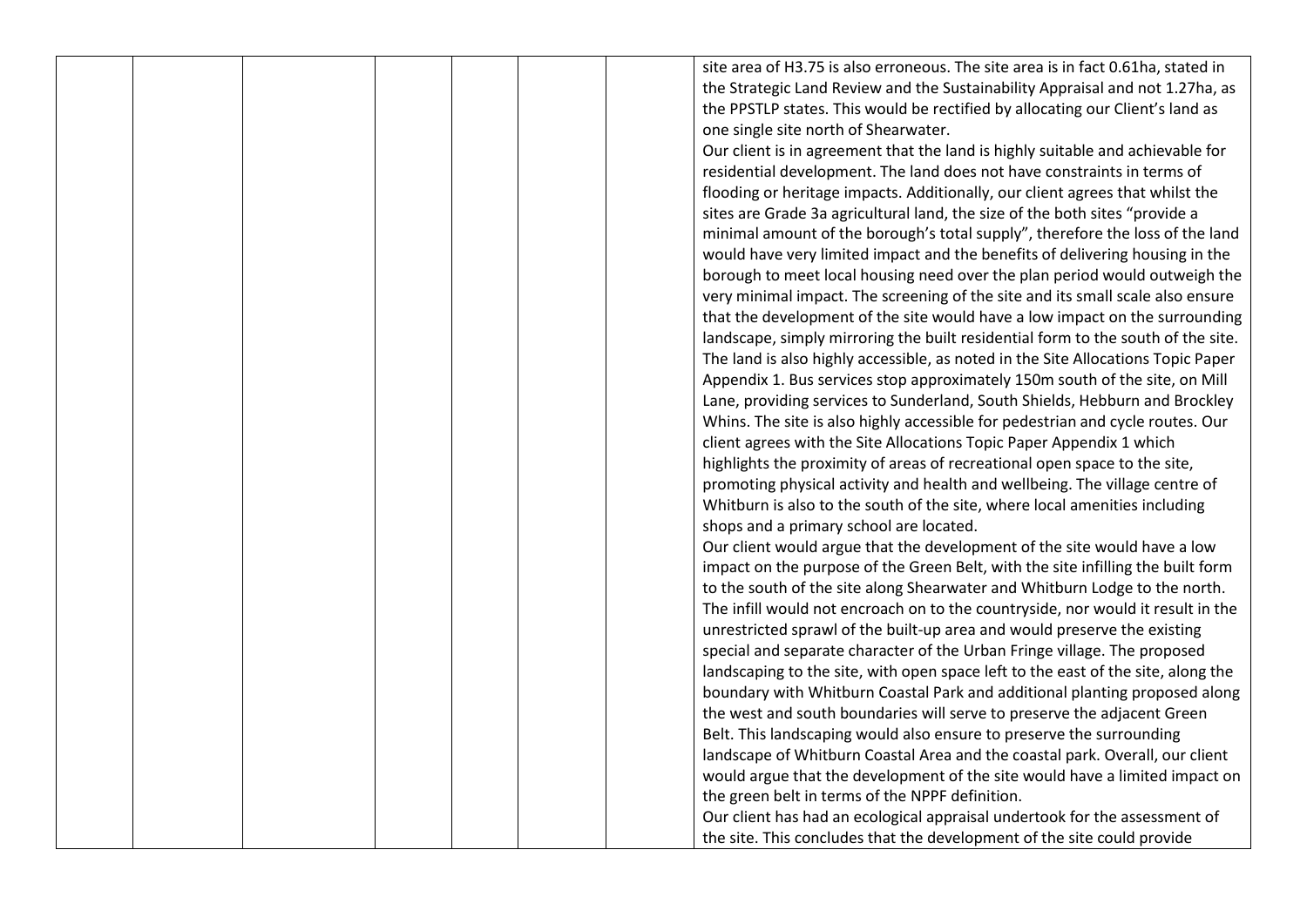|        |                             |                     |                  |            |         | opportunities to extend and enhance the features of nature conservation,<br>associated with marginal habitats such as the shrub and tree line. As such,<br>developing the site for residential dwellings could harness these<br>opportunities. The Strategic Land Review conducted for the site highlights<br>this opportunity for mitigation "through design and environmental<br>enhancements. Thorough consideration would be given to the adjacent<br>nature reserve and European protected sites in the development of the site.<br>To conclude, our client supports the allocation of sites H3.74 and H3.75 for<br>housing in Policy H3 but strongly recommends the Council revises its<br>allocations to refer to the site as one single allocation. Our client would argue<br>that the site is fully suitable for residential development. The site allocation<br>has defensible boundaries marked by the built for to the south and the north<br>west of the site, the A183 Mill Lane to the west of the site and Whitburn<br>Coastal Park to the east. The proposed landscaping to the site will serve to<br>preserve the surrounding green belt and create a buffer between this and the<br>housing development on site. Any ecological impacts can be mitigated to<br>ensure the short-term delivery of the site to meet housing delivery across the<br>borough.<br>It is considered that the Council's conclusions in relation to Land north of<br>Shearwater, Whitburn are generally supported by our client through the<br>allocation of the site in Policy H3 (Sites H3.74 and H3.75). However, our client<br>would request that the Council amends its proposed allocation to follow land<br>ownership boundaries, and allocates our client's land as a single allocation.<br>Our Client is committed to working alongside the Council in delivering the<br>site and would welcome the opportunity to discuss in more detail how the<br>site can be delivered during the plan period. |
|--------|-----------------------------|---------------------|------------------|------------|---------|--------------------------------------------------------------------------------------------------------------------------------------------------------------------------------------------------------------------------------------------------------------------------------------------------------------------------------------------------------------------------------------------------------------------------------------------------------------------------------------------------------------------------------------------------------------------------------------------------------------------------------------------------------------------------------------------------------------------------------------------------------------------------------------------------------------------------------------------------------------------------------------------------------------------------------------------------------------------------------------------------------------------------------------------------------------------------------------------------------------------------------------------------------------------------------------------------------------------------------------------------------------------------------------------------------------------------------------------------------------------------------------------------------------------------------------------------------------------------------------------------------------------------------------------------------------------------------------------------------------------------------------------------------------------------------------------------------------------------------------------------------------------------------------------------------------------------------------------------------------------------------------------------------------------------------------------------------------------------------------------------------|
| ST2530 | Church<br>Commissione<br>rs | <b>Richard Swan</b> | 00 Local<br>Plan | H03.7<br>5 | Support | Our client has had an ecological appraisal undertook for the assessment of<br>the site. This concludes that the development of the site could provide<br>opportunities to extend and enhance the features of nature conservation,<br>associated with marginal habitats such as the shrub and tree line. As such,<br>developing the site for residential dwellings could harness these<br>opportunities. The Strategic Land Review conducted for the site highlights<br>this opportunity for mitigation "through design and environmental<br>enhancements. Thorough consideration would be given to the adjacent<br>nature reserve and European protected sites in the development of the site.<br>To conclude, our client supports the allocation of sites H3.74 and H3.75 for<br>housing in Policy H3 but strongly recommends the Council revises its<br>allocations to refer to the site as one single allocation. Our client would argue                                                                                                                                                                                                                                                                                                                                                                                                                                                                                                                                                                                                                                                                                                                                                                                                                                                                                                                                                                                                                                                            |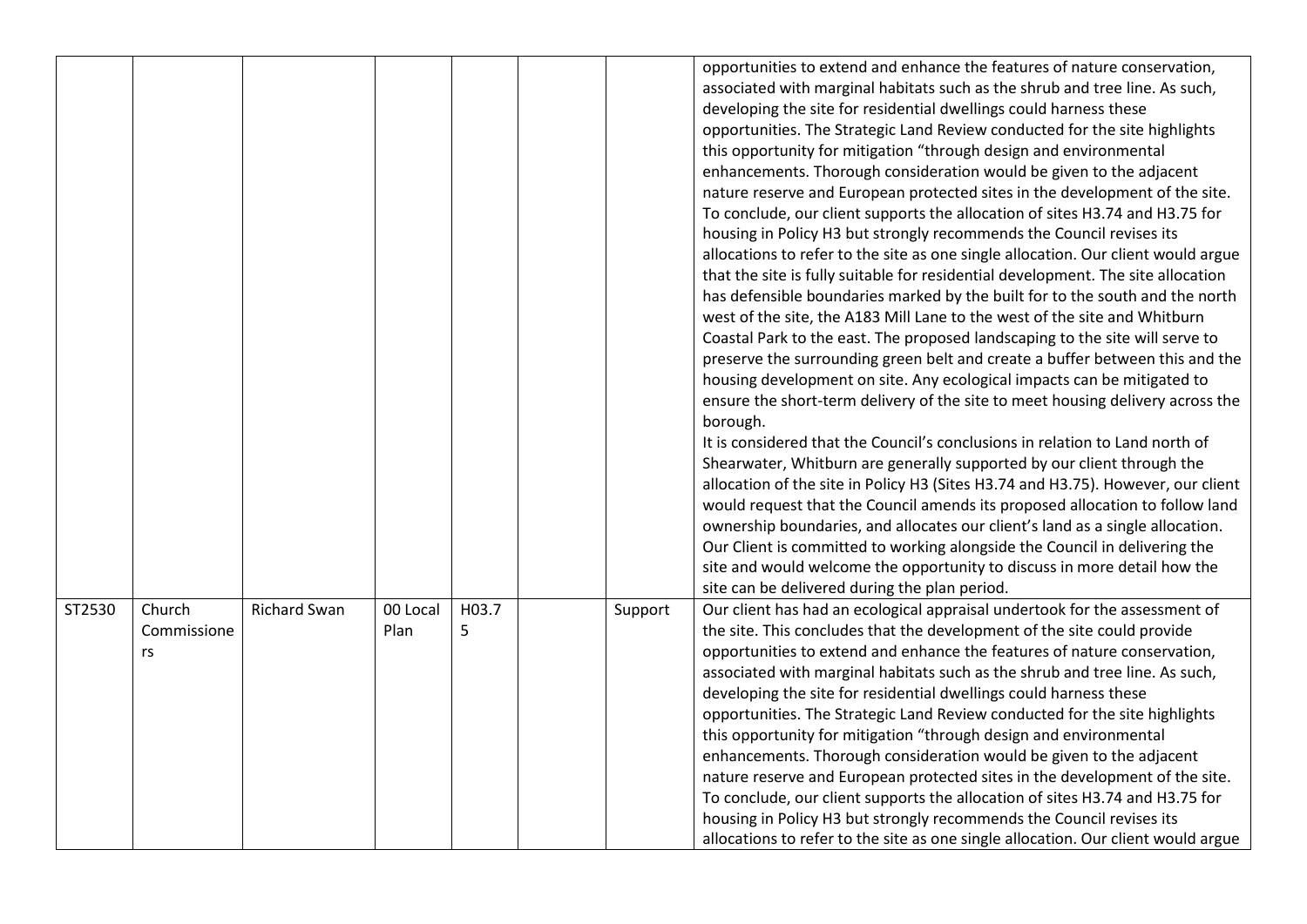|        |                     |                  |           | that the site is fully suitable for residential development. The site allocation<br>has defensible boundaries marked by the built for to the south and the north<br>west of the site, the A183 Mill Lane to the west of the site and Whitburn<br>Coastal Park to the east. The proposed landscaping to the site will serve to<br>preserve the surrounding green belt and create a buffer between this and the<br>housing development on site. Any ecological impacts can be mitigated to<br>ensure the short-term delivery of the site to meet housing delivery across the<br>borough.<br>It is considered that the Council's conclusions in relation to Land north of<br>Shearwater, Whitburn are generally supported by our client through the<br>allocation of the site in Policy H3 (Sites H3.74 and H3.75). However, our client<br>would request that the Council amends its proposed allocation to follow land<br>ownership boundaries and allocates our client's land as a single allocation.<br>Our Client is committed to working alongside the Council in delivering the<br>site and would welcome the opportunity to discuss in more detail how the<br>site can be delivered during the plan period. |
|--------|---------------------|------------------|-----------|-----------------------------------------------------------------------------------------------------------------------------------------------------------------------------------------------------------------------------------------------------------------------------------------------------------------------------------------------------------------------------------------------------------------------------------------------------------------------------------------------------------------------------------------------------------------------------------------------------------------------------------------------------------------------------------------------------------------------------------------------------------------------------------------------------------------------------------------------------------------------------------------------------------------------------------------------------------------------------------------------------------------------------------------------------------------------------------------------------------------------------------------------------------------------------------------------------------------|
| ST2088 | Joe Miller          | 00 Local<br>Plan | Objection | For all the above reasons I object to the Emerging Local Plan                                                                                                                                                                                                                                                                                                                                                                                                                                                                                                                                                                                                                                                                                                                                                                                                                                                                                                                                                                                                                                                                                                                                                   |
| ST2089 | Rebecca<br>Bentley  | 00 Local<br>Plan | Objection | For all the above reasons I object to the Emerging Local Plan                                                                                                                                                                                                                                                                                                                                                                                                                                                                                                                                                                                                                                                                                                                                                                                                                                                                                                                                                                                                                                                                                                                                                   |
| ST2090 | James<br>Otterson   | 00 Local<br>Plan | Objection | For all the above reasons I object to the Emerging Local Plan                                                                                                                                                                                                                                                                                                                                                                                                                                                                                                                                                                                                                                                                                                                                                                                                                                                                                                                                                                                                                                                                                                                                                   |
| ST2091 | Amy<br>Whittington  | 00 Local<br>Plan | Objection | For all the above reasons I object to the Emerging Local Plan                                                                                                                                                                                                                                                                                                                                                                                                                                                                                                                                                                                                                                                                                                                                                                                                                                                                                                                                                                                                                                                                                                                                                   |
| ST2092 | Isla McCully        | 00 Local<br>Plan | Objection | For all the above reasons I object to the Emerging Local Plan                                                                                                                                                                                                                                                                                                                                                                                                                                                                                                                                                                                                                                                                                                                                                                                                                                                                                                                                                                                                                                                                                                                                                   |
| ST2093 | <b>Isobel Emery</b> | 00 Local<br>Plan | Objection | For all the above reasons I object to the Emerging Local Plan                                                                                                                                                                                                                                                                                                                                                                                                                                                                                                                                                                                                                                                                                                                                                                                                                                                                                                                                                                                                                                                                                                                                                   |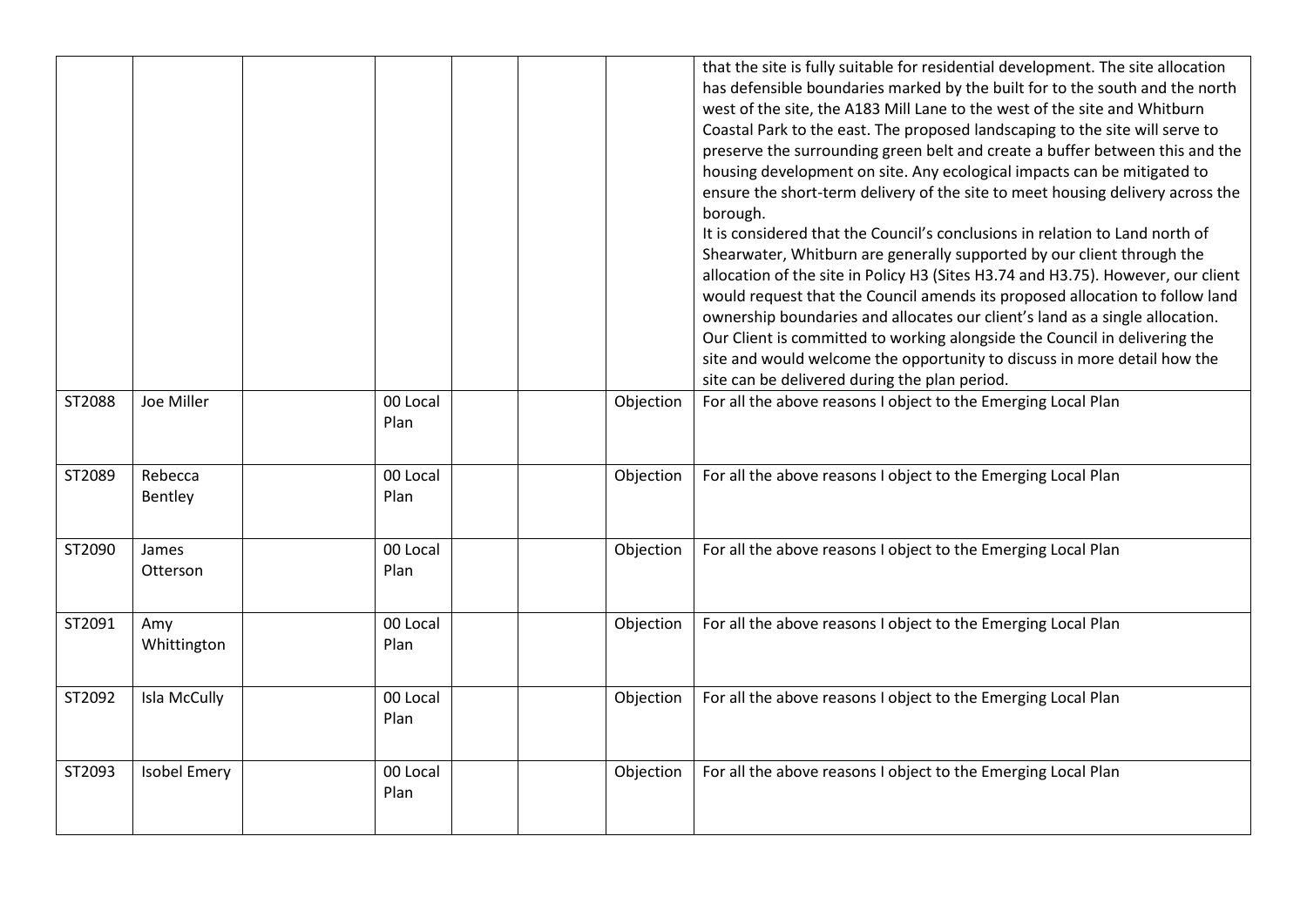| ST2094 | Georgia<br>Slight   | 00 Local<br>Plan  |                  | Objection | For all the above reasons I object to the Emerging Local Plan                                                                                                                                                                                                                                                                                                                                                                                                                                                                                                                                                                                                                                                                                                                                                                                                                                                                                       |
|--------|---------------------|-------------------|------------------|-----------|-----------------------------------------------------------------------------------------------------------------------------------------------------------------------------------------------------------------------------------------------------------------------------------------------------------------------------------------------------------------------------------------------------------------------------------------------------------------------------------------------------------------------------------------------------------------------------------------------------------------------------------------------------------------------------------------------------------------------------------------------------------------------------------------------------------------------------------------------------------------------------------------------------------------------------------------------------|
| ST2463 | <b>Shirley Ford</b> | 00 Local<br>Plan  |                  | Objection | I also wish to agree with the points made by the Keep Boldon Green group<br>that the Draft Local Plan is not positively prepared, it is not justified nor<br>effective and it is in direct contravention of National Policy.                                                                                                                                                                                                                                                                                                                                                                                                                                                                                                                                                                                                                                                                                                                        |
| ST2203 | Dorothy<br>Tweddell | Miscella<br>neous | Consultati<br>on | Objection | 1. Receiving this leaflet on 6 September and seeing on form that we could<br>have commented on Monday 2 September 2 p.m. - 8.30 p.m.at Cambrian<br>Street Jarrow NE22 3QN and Wednesday 4 September 2 p.m. - 8.30 p.m<br>Lukes Lane Community Centre, Lukes Lane, Hebburn NE31 2BA, and Thursday<br>5 September 2 p.m. - 8.30 p.m. Hedworthfield Community Centre, Cornhill,<br>Jarrow, NE32 4QD is at least remiss for us receiving this nearly 5 days after<br>we should have received said leaflet and commented in our area. We now<br>have to travel to the East Boldon "Scout Hut" on 7 September to receive any<br>information about your Draft Local Plan Consultation. Why would you make it<br>so difficult when you could have had your leaflets delivered at a more<br>reasonable time                                                                                                                                                  |
| ST2209 | Delia<br>McNally    | Miscella<br>neous | Consultati<br>on | Objection | I am a concerned resident, member of Cleadon and East Boldon Ward Labour<br>Party and member of East Boldon Neighbourhood Forum. I would like to<br>explain my concerns about the Draft Local Plan published at the start of the<br>South Tyneside School Holiday period. To publish at the start of the school<br>holidays when many of the Forum members including the Executive<br>committee were unavailable to respond is unfair. An application was made<br>for an extension to the consultation period on these grounds and we<br>discoevered yesterday the application was refused. I believe this to be unfair.<br>East Boldon Neighbourhoos Forum is a constituted body and as such should<br>be recognised by our Council when making important decisions that will<br>affect the Forum area. Forum Executive members met regularly with<br>planners and had no inkling of the scale of development proposed in the<br>Draft Local Plan. |
| ST2221 | Andy Moore          | Miscella<br>neous | Consultati<br>on | Objection | I have just found out through word of mouth about the proposed building of<br>houses next to Fellgate Estate. Firstly I would like to comment that the<br>proposal has not be communicated well, no one I have spoken to seems to<br>know about it. Or the plans in any detail. I feel let down and disappointed by<br>this lack of consultation.                                                                                                                                                                                                                                                                                                                                                                                                                                                                                                                                                                                                   |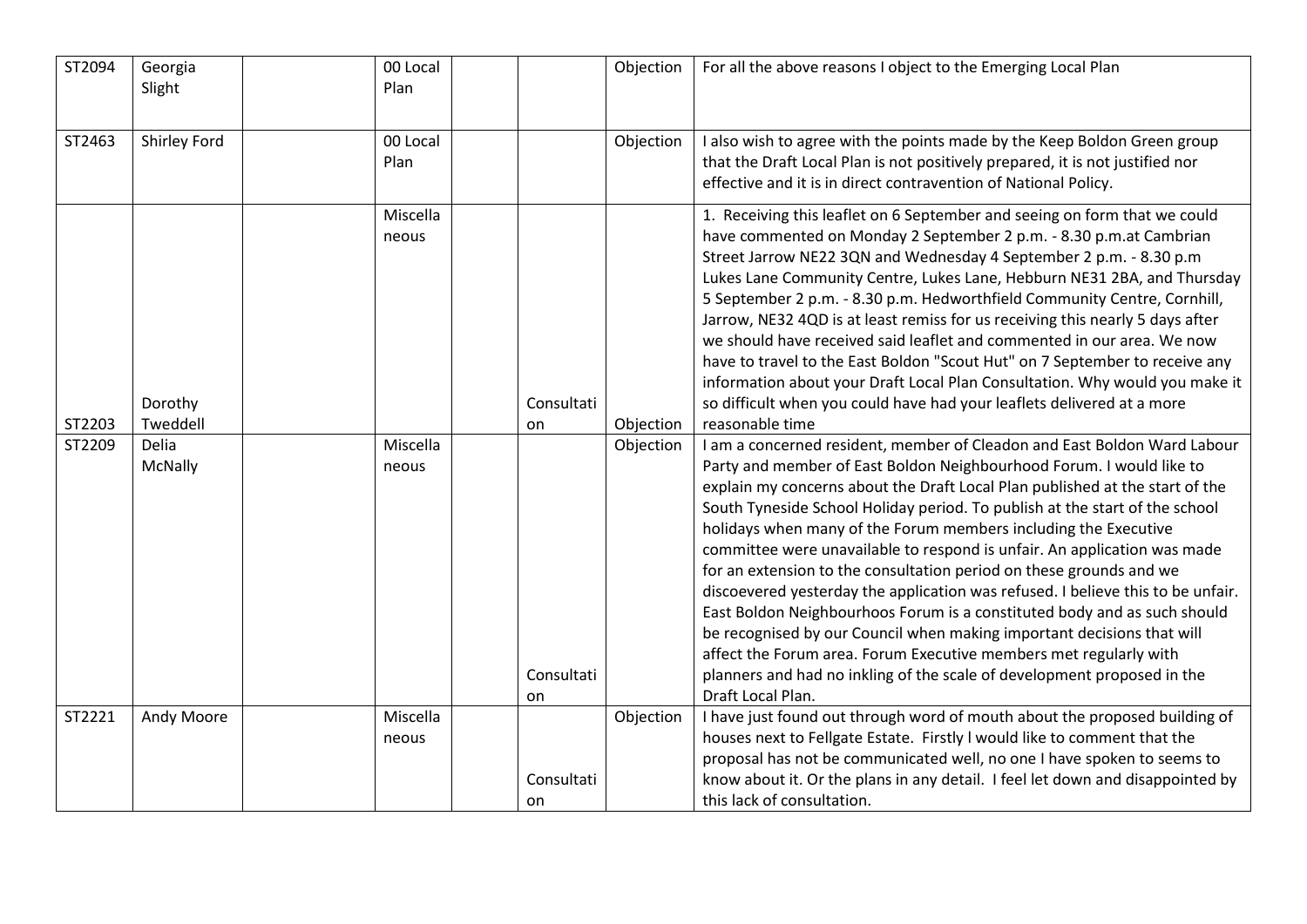| ST2331 | Samantha    | Miscella |            | Objection | Firstly, I think it is disgraceful that the residents of Whitburn have not been |
|--------|-------------|----------|------------|-----------|---------------------------------------------------------------------------------|
|        | McDonald    | neous    |            |           | formally told of these plans other than a publication on the website and an     |
|        |             |          |            |           | article in the Shields Gazette. As a unique coastal village, with residents who |
|        |             |          |            |           | want to keep it that way, I think the least the council could have done was a   |
|        |             |          |            |           | direct mail out to all residents to give them a fair chance of opposing such    |
|        |             |          | Consultati |           | plans. Leaflets were sent out prior to housing where the Old Rifle Range was,   |
|        |             |          | on         |           | so why not inform us of such a huge development plan this time?                 |
| ST2553 | Phillip     | Miscella |            | Comment   | On the issue of the rushed nature of the publication of the Draft Local Plan, I |
|        | Balmer      | neous    |            |           | would like to make a final objection to the cynical nature of the methods       |
|        |             |          |            |           | used by the team that drew up the plan. To publish a plan in the middle of      |
|        |             |          |            |           | the summer holidays, when many residents are not at home, to publish a          |
|        |             |          |            |           | plan with so many pages as to be inaccessible to ordinary residents and to      |
|        |             |          |            |           | deny an extension of the time before the response deadline, is inexcusable      |
|        |             |          |            |           | and shows scant respect for residents whom, I sincerely hope, will be able to   |
|        |             |          |            |           | overturn this plan, with its raft of high-sounding policies and inconsistent    |
|        |             |          | Consultati |           | implementation.                                                                 |
|        |             |          | on         |           | I look forward to your acknowledgement of this letter and your response.        |
| ST2193 | Ian Beattie | Miscella |            | Comment   | THE CONSULTATION PERIOD SHOULD BE EXTENDED TO ENABLE FULL AND                   |
|        |             | neous    |            |           | MEANINGFUL FEEDBACK.                                                            |
|        |             |          |            |           | The Council has not provided a full and comprehensive set of data to support    |
|        |             |          |            |           | their Plan. I therefore do not accept the deadline imposed and reserve the      |
|        |             |          |            |           | right to continue to submit comments, objections and questions beyond that      |
|        |             |          | Consultati |           | arbitrary deadline.                                                             |
|        |             |          | on         |           | Please answer the questions I have asked.                                       |
| ST2014 | David       | Miscella |            | Comment   | 2. I understand from the Cleadon Action group (Peter Cranshaw and               |
|        | Williams    | neous    |            |           | associates) that they have prepared detailed objections to many aspects of      |
|        |             |          |            |           | the draft plan, particularly where it concerns the greenbelt around Cleadon     |
|        |             |          |            |           | Village as well as giving useful and relevant information not previously        |
|        |             |          |            |           | available to me. I have read documents produced by this group, and I fully      |
|        |             |          |            |           | support what they have been writing, so I shall not repeat all this here. My    |
|        |             |          |            |           | submission is essentially all my own work and opinion on a few important        |
|        |             |          |            |           | aspects.                                                                        |
| ST2393 | Mr William  | Miscella |            | Comment   | 6. If you do pass the plans for the development to go ahead, what is the next   |
|        | Wilkinson   | neous    |            |           | step. Do they have to be approved by a Governmental department? I am not        |
|        |             |          |            |           | a planner and therefore do not have any knowledge of the required               |
|        |             |          |            |           | procedures.                                                                     |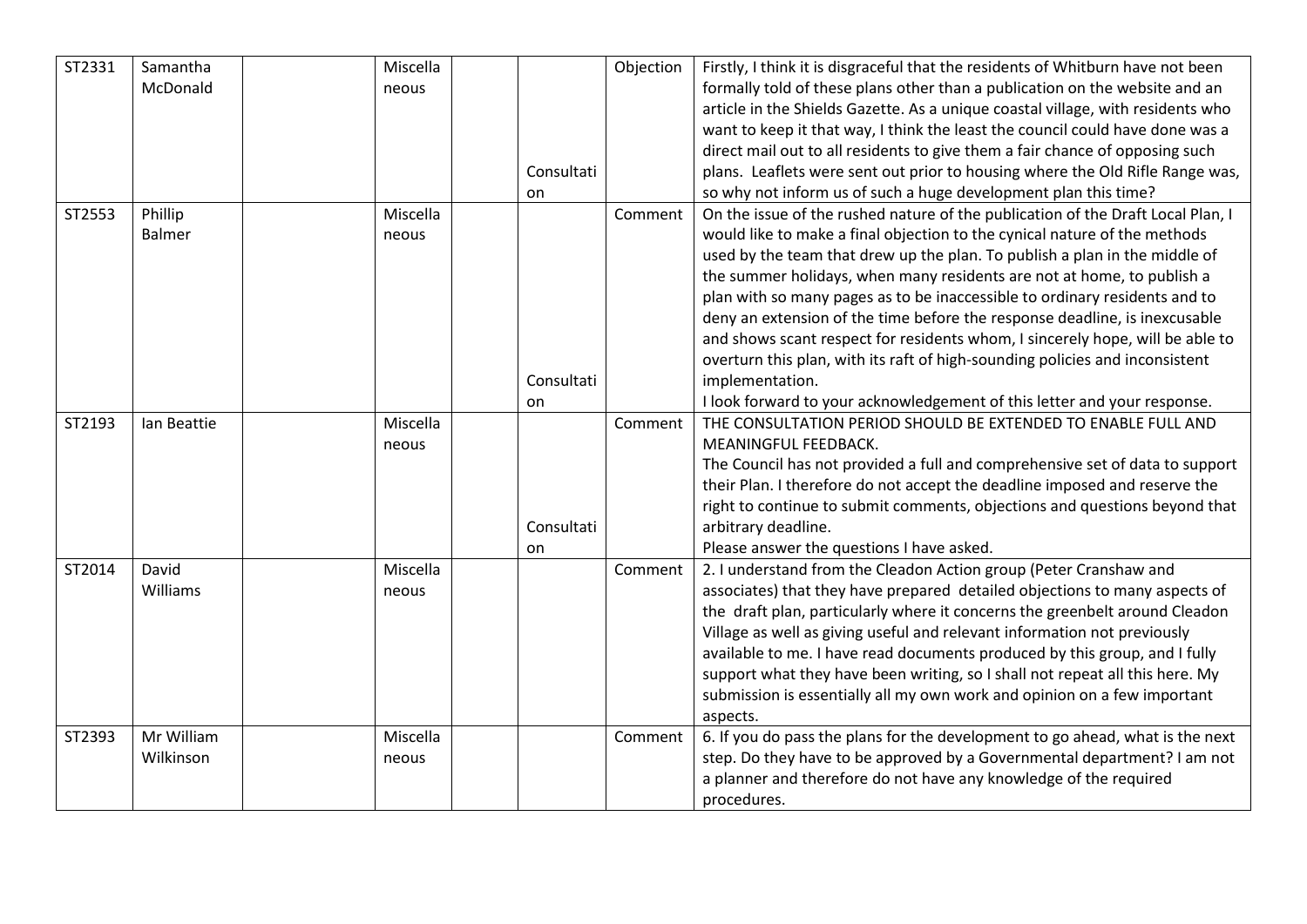| ST2408 | Dr Jonathan | Miscella | Playing  | Support | I am a resident of East Boldon, Chair of South Shields and Westoe RFC          |
|--------|-------------|----------|----------|---------|--------------------------------------------------------------------------------|
|        | Richardson  | neous    | Pitch    |         | Juniors, a father of two boys who play for South Shields and Westoe RFC,       |
|        |             |          | Strategy |         | and a Psychiatrist by profession. I have the following comments to make        |
|        |             |          |          |         | about the Draft Local Plan in three areas: Playing Pitch Strategy,             |
|        |             |          |          |         | Development within the East Boldon Neighbourhood Forum area and wider          |
|        |             |          |          |         | Boldon area, and the development of playing fields in West Boldon. Firstly, I  |
|        |             |          |          |         | wish to register my support for all the Rugby recommendations laid out in the  |
|        |             |          |          |         | South Tyneside Playing Pitch Strategy February 2019: Page 22                   |
|        |             |          |          |         | https://www.southtyneside.gov.uk/media/41714/South-Tyneside-Playing-           |
|        |             |          |          |         | Pitch-Strategy-2019/pdf/South_Tyneside_Playing_Pitch_Strategy_2019.pdf         |
|        |             |          |          |         | with particular support for the recommendations "Existing quantity of rugby    |
|        |             |          |          |         | union pitches to be protected (unless adequately re-provided elsewhere in      |
|        |             |          |          |         | accordance with Sport England's Playing Fields Policy Exception E4)"; "Seek to |
|        |             |          |          |         | maximise use of the World Rugby Compliant 3G pitch at the Harton Academy,      |
|        |             |          |          |         | particularly for training to help address overplay" and most importantly       |
|        |             |          |          |         | "Should South Shields Westoe RFC not relocate to Temple Memorial Park, as      |
|        |             |          |          |         | part of South Shields & Westoe Club, then the alternative sites will need to   |
|        |             |          |          |         | be investigated given the current and future shortfalls on the site"           |
|        |             |          |          |         | South Shields and Westoe Rugby Football Club Juniors section currently fields  |
|        |             |          |          |         | teams from the ages of U7s to U18s and has to utilise venues across the        |
|        |             |          |          |         | borough and region for both training and matches due to the lack of            |
|        |             |          |          |         | adequate facilities at the current club at Wood Terrace; these include Harton  |
|        |             |          |          |         | School, Mortimer School, Temple Park, Harton Welfare and as far as Blaydon     |
|        |             |          |          |         | Rugby Football Club.                                                           |
|        |             |          |          |         | We are unable to use the Rugby compliant 3G pitch at Harton School as it has   |
|        |             |          |          |         | been block-booked by a football team for 3 years and this has caused           |
|        |             |          |          |         | significant disruption to the junior section's training programme in all age   |
|        |             |          |          |         | groups.                                                                        |
|        |             |          |          |         | We have teams visiting Westoe from all over the North East and quite frankly   |
|        |             |          |          |         | the current club is not fit for purpose; it undermines the efforts to attract  |
|        |             |          |          |         | tourists to South Shields for other leisure pursuits, and therefore undermines |
|        |             |          |          |         | the South Shields 365 strategy, the Local Plan's Spatial Vision and Strategic  |
|        |             |          |          |         | Objectives and Policy ED6: Leisure and Tourism.                                |
|        |             |          |          |         | Firstly, I wish to register my support for all the Rugby recommendations laid  |
|        |             |          |          |         | out in the South Tyneside Playing Pitch Strategy February 2019: Page 22        |
|        |             |          |          |         | https://www.southtyneside.gov.uk/media/41714/South-Tyneside-Playing-           |
|        |             |          |          |         | Pitch-Strategy-2019/pdf/South_Tyneside_Playing_Pitch_Strategy_2019.pdf         |
|        |             |          |          |         | with particular support for the recommendations "Existing quantity of rugby    |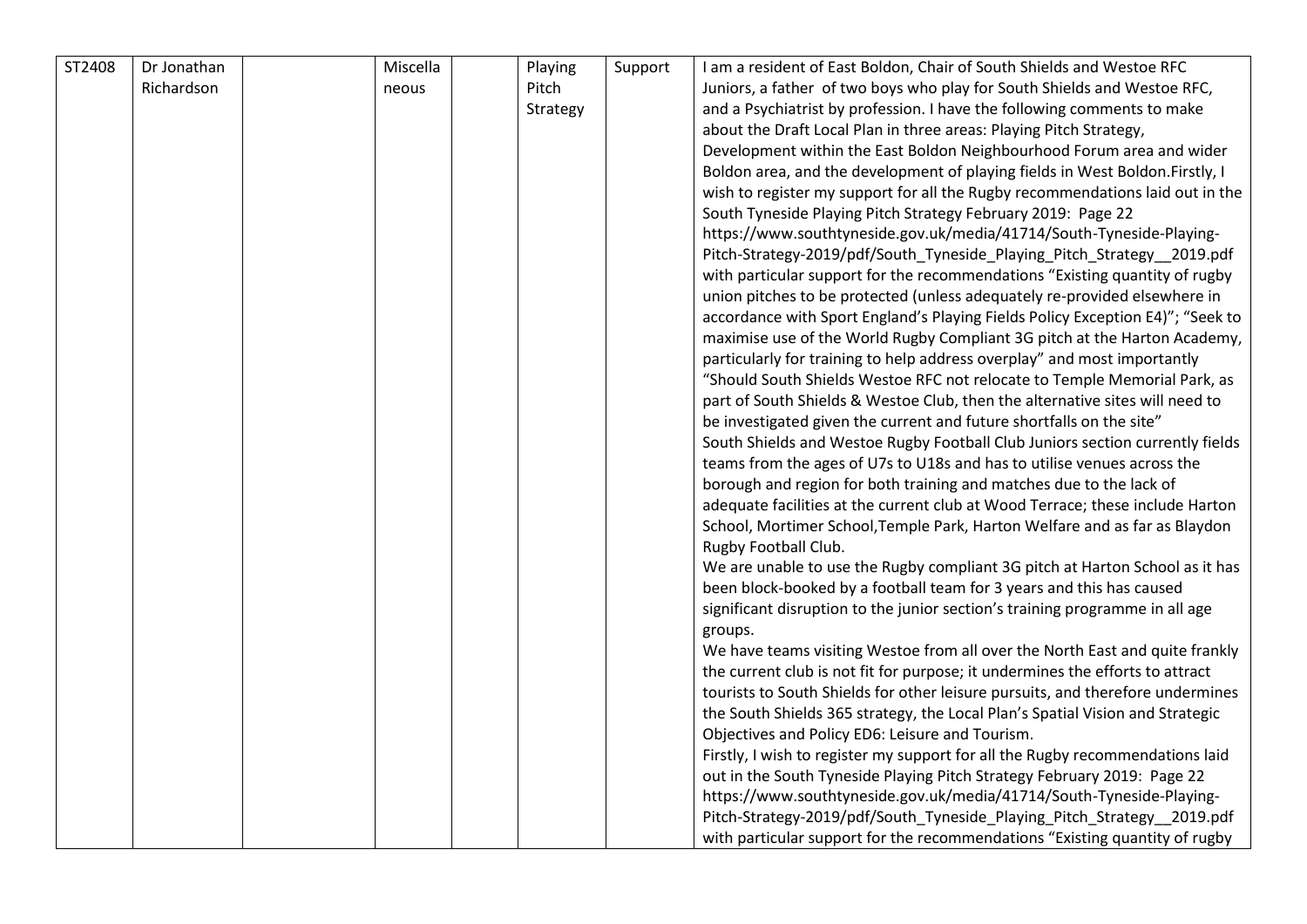|        |               |                   |                                      |           | union pitches to be protected (unless adequately re-provided elsewhere in<br>accordance with Sport England's Playing Fields Policy Exception E4)"; "Seek to<br>maximise use of the World Rugby Compliant 3G pitch at the Harton Academy,<br>particularly for training to help address overplay" and most importantly<br>"Should South Shields Westoe RFC not relocate to Temple Memorial Park, as<br>part of South Shields & Westoe Club, then the alternative sites will need to<br>be investigated given the current and future shortfalls on the site"<br>South Shields and Westoe Rugby Football Club Juniors section currently fields<br>teams from the ages of U7s to U18s and has to utilise venues across the<br>borough and region for both training and matches due to the lack of<br>adequate facilities at the current club at Wood Terrace; these include Harton<br>School, Mortimer School, Temple Park, Harton Welfare and as far as Blaydon<br>Rugby Football Club.<br>We are unable to use the Rugby compliant 3G pitch at Harton School as it has<br>been block-booked by a football team for 3 years and this has caused<br>significant disruption to the junior section's training programme in all age<br>groups.<br>We have teams visiting Westoe from all over the North East and quite frankly<br>the current club is not fit for purpose; it undermines the efforts to attract<br>tourists to South Shields for other leisure pursuits, and therefore undermines<br>the South Shields 365 strategy, the Local Plan's Spatial Vision and Strategic<br>Objectives and Policy ED6: Leisure and Tourism. |
|--------|---------------|-------------------|--------------------------------------|-----------|-------------------------------------------------------------------------------------------------------------------------------------------------------------------------------------------------------------------------------------------------------------------------------------------------------------------------------------------------------------------------------------------------------------------------------------------------------------------------------------------------------------------------------------------------------------------------------------------------------------------------------------------------------------------------------------------------------------------------------------------------------------------------------------------------------------------------------------------------------------------------------------------------------------------------------------------------------------------------------------------------------------------------------------------------------------------------------------------------------------------------------------------------------------------------------------------------------------------------------------------------------------------------------------------------------------------------------------------------------------------------------------------------------------------------------------------------------------------------------------------------------------------------------------------------------------------------------------------------------------------------------|
| ST2255 | S Drummond    | Miscella<br>neous | Diversity                            | Objection | Thank you for the opportunity to comment regarding the housing<br>development plan. My main comment is to say that the images/photographs<br>used (that show people) are not very diverse. As a previous member of staff<br>for another local authority I would have never seen such a lack of diversity<br>allowed for any publication from them. I understand that there may be a<br>difference in demographic, however, if people can't see themselves in roles<br>then they may never aspire to be in those roles. I know this may not be 'the<br>point' in your publication but as a local authority you have the responsibility<br>to be diverse and I know from personal professional experience that such<br>stereotypical images would not have been allowed from my previous<br>employer so I wanted to highlight this. I really hope that you consider my<br>concerns seriously.                                                                                                                                                                                                                                                                                                                                                                                                                                                                                                                                                                                                                                                                                                                                   |
| ST1940 | Angela Curtis | Miscella<br>neous | Equality<br>and<br>Accessibili<br>ty | Objection | 4. Accessibility<br>I emphasise the need to place accessibility at the heart of the Local Plan as<br>there is currently no mention of disabled people within the document at all.<br>Barriers to inclusion are not homogenous and thus it is necessary to consider                                                                                                                                                                                                                                                                                                                                                                                                                                                                                                                                                                                                                                                                                                                                                                                                                                                                                                                                                                                                                                                                                                                                                                                                                                                                                                                                                            |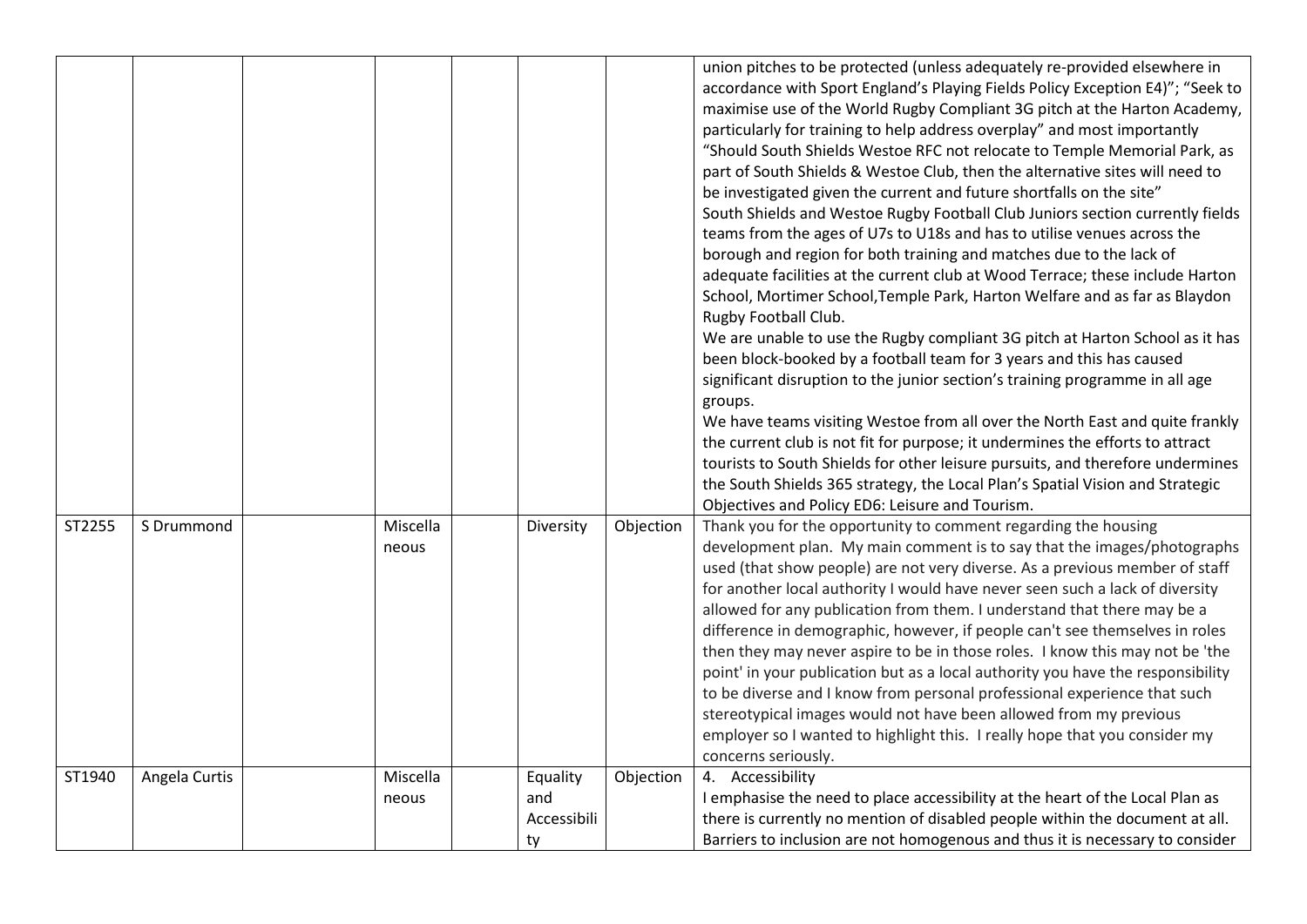|        |                    |          |                   |         | the needs of different groups while formulating policies (which is a<br>requirement under the Public Sector Equality Duty). Consequently, there is a<br>need for clauses to be inserted into polices to ensure they are delivered in<br>the most inclusive way. This approach should be taken across all policy areas<br>in the finalised Local Plan. I respectfully request that a copy of the Equality<br>Impact Assessment for the Emerging Local Plan be sent to me at your earliest<br>convenience. As this is not publicly available at the time of the consultation,<br>the ability of myself and other respondents to provide informed feedback<br>pertaining to this topic is limited.                                                                                                                                                               |
|--------|--------------------|----------|-------------------|---------|---------------------------------------------------------------------------------------------------------------------------------------------------------------------------------------------------------------------------------------------------------------------------------------------------------------------------------------------------------------------------------------------------------------------------------------------------------------------------------------------------------------------------------------------------------------------------------------------------------------------------------------------------------------------------------------------------------------------------------------------------------------------------------------------------------------------------------------------------------------|
| ST1933 | Beverley<br>Usher  |          | Miscella<br>neous | Comment | In addition to my formal objection already submitted, I would urge South<br>Tyneside council to pay attention to the Rt hon Esther McVeys report in<br>respect of Broxtowe local plan dated 2nd October 2019.                                                                                                                                                                                                                                                                                                                                                                                                                                                                                                                                                                                                                                                 |
| ST1934 | <b>Brian Usher</b> |          | Miscella<br>neous | Comment | In addition to my formal objection already submitted, I would urge South<br>Tyneside council to pay attention to the Rt hon Esther McVeys report in<br>respect of Broxtowe local plan dated 2nd October 2019.                                                                                                                                                                                                                                                                                                                                                                                                                                                                                                                                                                                                                                                 |
| ST0049 | Linda<br>Charlton  | Resident | Miscella<br>neous | Comment | I STRONGLT OBJECT TO ALL PLANS PUT FOWARD BY GEOFF THOMPSON -<br>S.S.F.C.<br>1. BIGGER "STAND" THE NOISE AS IT IS, IS LOUD ENOUGH. WE DO NOT<br>WANT MORE NOISE.<br>2. CUTTING ALL THE HEALTHY TREE'S DOWN<br>3. OPENING UP TAVISTOCK PLACE - THERE IS A PUBLIC FOOTPATH AT THE<br>END OF THIS STREET PASSED BY LAW. THE STREET IS VERY SMALL AND<br>NARROW. AND VEHICLES FROM THE 70 DWELLINGS WOULD MAKE IT A<br>NIGHTMARE FOR THE RESIDENTS.<br>4. THE BUILDING OF 70 DWELLINGS WHICH WILL COME WITH AT LEAST 70-<br>100 VEHICLES THERE IS ENOUGH VEHICLES ON THIS EST WITHOUT ADDING<br>MORE. THIS IS A 20 M.P.H ZONE AND PRIME TIME IS VERY VERY BUSY TO<br>GET ON AND OFF THIS EST. THEREFORE ADDING MORE VEHICLES WOULD BE<br>A NIGHTMARE.<br>5. WE ALSO DO NOT NEED ANOTHER PUB.<br>IF HE WANTS TO EXPAND GO SOMEWHERE ELSE AND LEAVE THIS EST ALONE. |
| ST0362 | <b>Gary Frazer</b> | Resident | Miscella<br>neous | Comment | Health and Wellbeing of Residents: What investigations have taken place<br>regarding the largest site being a burning burial site for cattle during past<br>outbreaks of foot + mouth disease which could be a threat to the health and<br>wellbeing of residents.                                                                                                                                                                                                                                                                                                                                                                                                                                                                                                                                                                                            |